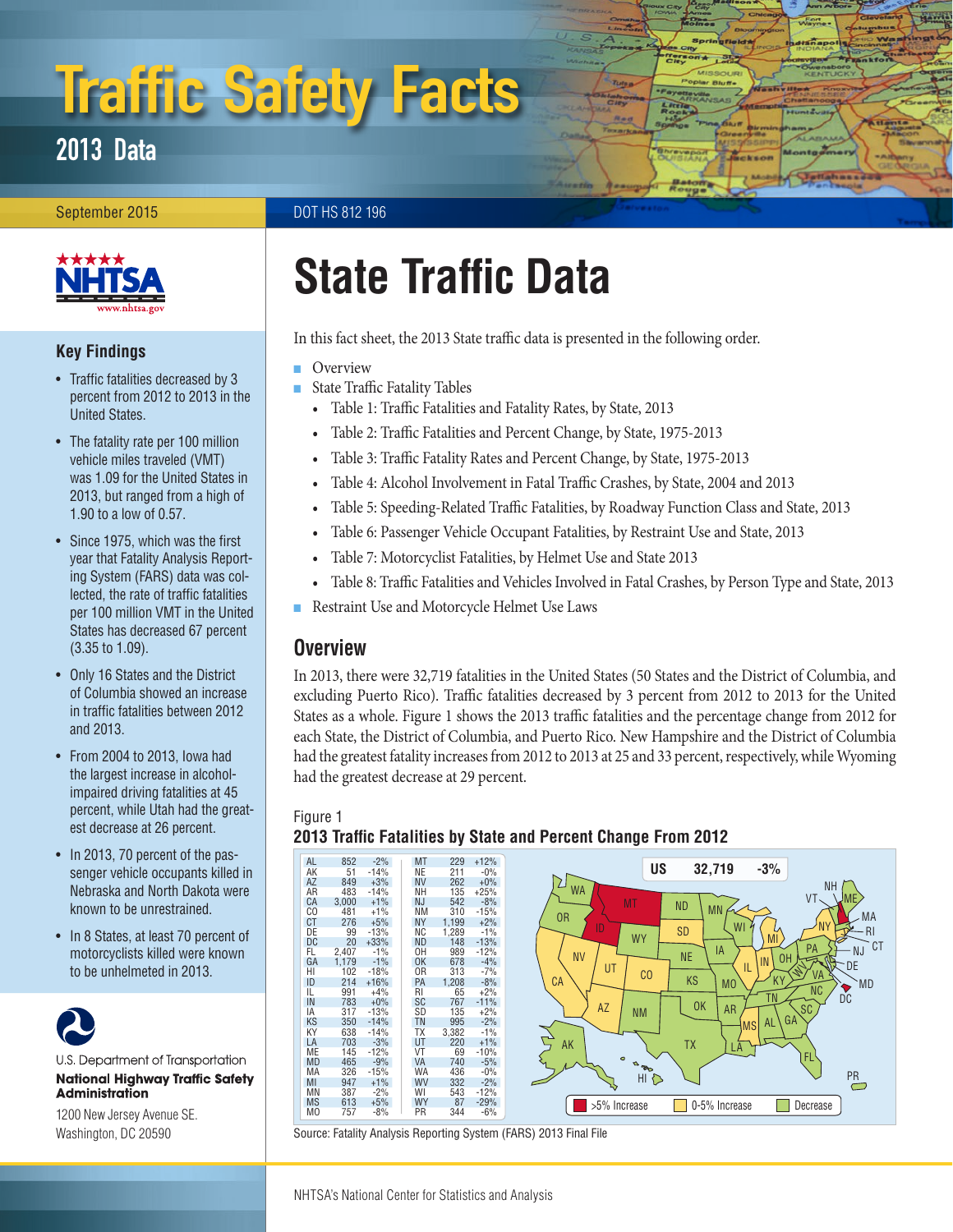#### <span id="page-1-0"></span>**State Traffic Fatality Tables**

Table 1 shows traffic fatalities and the fatality rates based on population, licensed drivers, registered drivers, and vehicle miles traveled (VMT) for 2013.

- The fatality rate per 100 million VMT was 1.09 for the United States in 2013, but ranged from a high of 1.90 to a low of 0.57.
- Montana had the highest fatality rate per 100 million VMT (1.90) in the United States, while Massachusetts and the District of Columbia had the lowest (0.58 and 0.57) in 2013.
- In 2013 the U.S. traffic fatality rate per 100,000 population was 10.35, the rate per 100,000 licensed drivers was 15.42, and the rate per 100,000 registered vehicles was 12.15.
- Montana had the highest fatality rate per 100,000 population (22.56) in the United States, while the District of Columbia had the lowest (3.09) in 2013.

Table 2 compares previous years of traffic fatalities, from 1975 to 2013.

- Only 16 States and the District of Columbia showed an increase in traffic fatalities between 2012 and 2013. They accounted for an additional 268 fatalities from 2012 to 2013.
- The District of Columbia had the highest increase in traffic fatalities between 2012 and 2013 at 33 percent, while Wyoming had the greatest decrease at 29 percent.

Table 3 compares traffic fatality rates, from 1975 to 2013 based on 100 million VMT.

- Since 1975, which was the first year that FARS was collected, the rate of traffic fatalities in the United States has decreased 67 percent (3.35 to 1.09).
- The greatest rate decrease in a State since 1975 was Wyoming. Its fatality rate has decreased 83 percent (5.36 to 0.93)

Table 4 compares the alcohol involvement in fatal traffic crashes for 2004 and 2013.

■ In 2013, alcohol-impaired driving (blood alcohol concentration [BAC]=.08+ grams per deciliter [g/dL]) was involved in 31 percent of traffic fatalities in the United States, which was the same in 2004.

- From 2004 to 2013, Iowa had the largest increase in alcoholimpaired driving fatalities at 45 percent, while Utah had the greatest decrease at 26 percent.
- In 2013, about 71 percent of drivers killed in the United States were tested and their results were known, while 28 percent of drivers who survived the fatal crashes were tested with known results.

Table 5 shows speeding–related traffic fatalities and the roadway function class for 2013.

- There were 9,613 speeding-related fatalities for the United States in 2013.
- In the United States, Texas had the largest number of speedingrelated fatalities at 1,175, while the District of Columbia had the least at 9.
- One out of four (2,370) speeding-related fatalities in 2013 occurred on local non-interstates.

Table 6 shows passenger vehicle occupants killed in 2013 by their restraint use.

- In 2013, almost half of the passenger vehicle occupants killed in the United States were known to be unrestrained.
- In 2013, 70 percent of the passenger vehicle occupants killed in Nebraska and North Dakota were known to be unrestrained.

Table 7 shows motorcyclists killed and their helmet use in 2013.

- In 2013, 41 percent of motorcyclists killed in the United States were known to be unhelmeted.
- In 8 States, at least 70 percent of motorcyclists killed were known to be unhelmeted in 2013. Three of these 8 States do not have laws that require helmet use for motorcyclists of any age.

Table 8 shows the percentage of traffic fatalities by person type for 2013. The table also shows the percentage of traffic fatalities by vehicle type for 2013.

■ The majority of people killed in the United States in 2013 traffic crashes were drivers (50%), followed by passengers (18%), motorcyclists (14%), pedestrians (15%), and pedalcyclists (2%).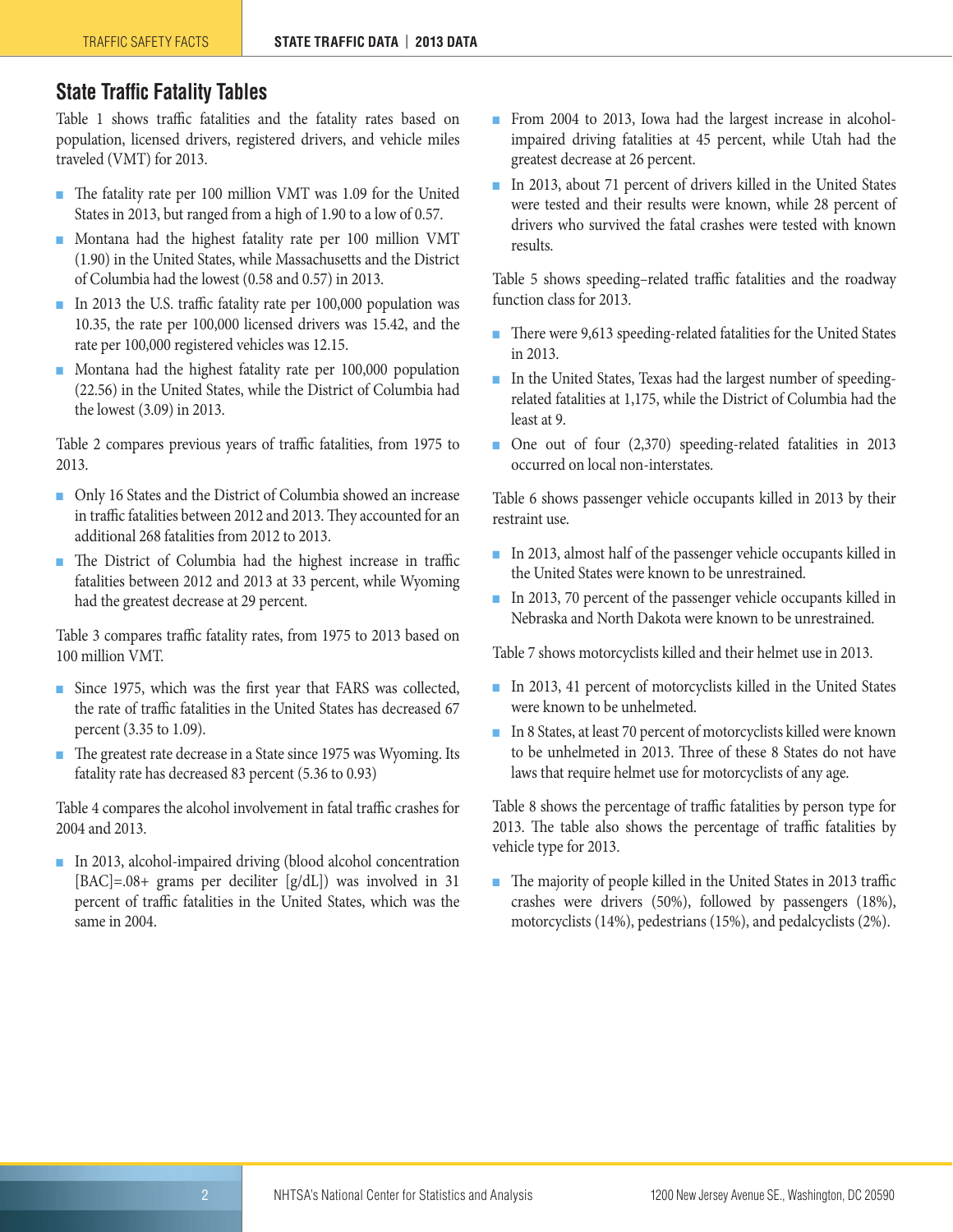#### <span id="page-2-0"></span>Table 1 **Traffic Fatalities and Fatality Rates, by State, 2013**

|                       |                   |                   | <b>Licensed</b>                  | <b>Registered</b> | <b>Vehicle Miles</b> |                   | 100,000                          | 100,000           | <b>100 Million</b>   |
|-----------------------|-------------------|-------------------|----------------------------------|-------------------|----------------------|-------------------|----------------------------------|-------------------|----------------------|
|                       | <b>Traffic</b>    | <b>Population</b> | <b>Drivers</b>                   | <b>Vehicles</b>   | <b>Traveled</b>      | 100,000           | <b>Licensed</b>                  | <b>Registered</b> | <b>Vehicle Miles</b> |
| <b>State</b>          | <b>Fatalities</b> | (thousands)       | (thousands)                      | (thousands)       | (millions)           | <b>Population</b> | <b>Drivers</b>                   | <b>Vehicles</b>   | <b>Traveled</b>      |
| Alabama               | 852               | 4,834             | 3,859                            | 4,787             | 65,046               | 17.63             | 22.08                            | 17.80             | 1.31                 |
| Alaska                | 51                | 735               | 529                              | 786               | 4,848                | 6.94              | 9.64                             | 6.49              | 1.05                 |
| Arizona               | 849               | 6,627             | 4,791                            | 5,381             | 60,586               | 12.81             | 17.72                            | 15.78             | 1.40                 |
| <b>Arkansas</b>       | 483               | 2,959             | 2,097                            | 2,418             | 33,493               | 16.32             | 23.03                            | 19.98             | 1.44                 |
| California            | 3,000             | 38,333            | 24,390                           | 28,075            | 329,534              | 7.83              | 12.30                            | 10.69             | 0.91                 |
| Colorado              | 481               | 5,268             | 3,837                            | 4,683             | 46,968               | 9.13              | 12.53                            | 10.27             | 1.02                 |
| Connecticut           | 276               | 3,596             | 2,534                            | 2,856             | 30,941               | 7.68              | 10.89                            | 9.67              | 0.89                 |
| <b>Delaware</b>       | 99                | 926               | 724                              | 947               | 9,308                | 10.69             | 13.68                            | 10.45             | 1.06                 |
| Dist of Columbia      | $\overline{20}$   | 646               | 406                              | 333               | 3,527                | 3.09              | 4.93                             | 6.01              | 0.57                 |
| Florida               | 2,407             | 19,553            | 13,670                           | 15,132            | 192,702              | 12.31             | 17.61                            | 15.91             | 1.25                 |
| Georgia               | 1,179             | 9,992             | 6,607                            | 7,780             | 109,355              | 11.80             | 17.84                            | 15.15             | 1.08                 |
| Hawaii                | 102               | 1,404             | $\overline{915}$                 | 1,335             | 10,099               | 7.26              | 11.15                            | 7.64              | 1.01                 |
| Idaho                 | $\overline{214}$  | 1,612             | 1,111                            | 1,692             | 15,980               | 13.27             | 19.25                            | 12.64             | 1.34                 |
| <b>Illinois</b>       | 991               | 12,882            | 8,262                            | 10,193            | 105,297              | 7.69              | 12.00                            | 9.72              | 0.94                 |
| Indiana               | 783               | 6,571             | 4,500                            | 5,574             | 78,311               | 11.92             | 17.40                            | 14.05             | 1.00                 |
| lowa                  | $\overline{317}$  | 3,090             | 2,144                            | 3,541             | 31,641               | 10.26             | 14.79                            | 8.95              | 1.00                 |
| Kansas                | 350               | 2,894             | 2,018                            | 2,628             | 30,208               | 12.09             | 17.35                            | 13.32             | 1.16                 |
| Kentucky              | 638               | 4,395             | 3,019                            | 4,032             | 46,996               | 14.52             | 21.13                            | 15.82             | 1.36                 |
| Louisiana             | 703               | 4,625             | 3,278                            | 3,957             | 47,758               | 15.20             | 21.45                            | 17.77             | 1.47                 |
| <b>Maine</b>          | 145               | 1,328             | 1,011                            | 1,199             | 14,129               | 10.92             | 14.34                            | 12.09             | 1.03                 |
| Maryland              | 465               | 5,929             | 4,140                            | 3,834             | 56,688               | 7.84              | 11.23                            | 12.13             | 0.82                 |
| <b>Massachusetts</b>  | 326               | 6,693             | 4,766                            | 4,985             | 56,311               | 4.87              | 6.84                             | 6.54              | 0.58                 |
| Michigan              | 947               | 9,896             | 6,987                            | 8,192             | 95,132               | 9.57              | 13.55                            | 11.56             | 1.00                 |
| <b>Minnesota</b>      | 387               | 5,420             | 3,331                            | 5,219             | 56,974               | 7.14              | 11.62                            | 7.41              | 0.68                 |
| Mississippi           | 613               | 2,991             | 1,969                            | 2,074             | 38,758               | 20.49             | 31.13                            | 29.56             | 1.58                 |
| <b>Missouri</b>       | 757               | 6,044             | 4,280                            | 5,821             | 69,458               | 12.52             | 17.69                            | 13.01             | 1.09                 |
| Montana               | 229               | 1,015             | 767                              | 1,540             | 12,033               | 22.56             | 29.87                            | 14.87             | 1.90                 |
| Nebraska              | 211               | 1,869             | 1,375                            | 1,891             | 19,322               | 11.29             | 15.35                            | 11.16             | 1.09                 |
| Nevada                | $\overline{262}$  | 2,790             | 1,756                            | 2,203             | 24,649               | 9.39              | 14.92                            | 11.89             | 1.06                 |
| <b>New Hampshire</b>  | 135               | 1,323             | 1,061                            | 1,409             | 12,903               | 10.20             | 12.72                            | 9.58              | 1.05                 |
| New Jersey            | 542               | 8,899             | 6,081                            | 7,061             | 74,530               | 6.09              | 8.91                             | 7.68              | 0.73                 |
| <b>New Mexico</b>     | 310               | 2,085             | 1,457                            | 1,882             | 25,086               | 14.87             | 21.28                            | 16.47             | 1.24                 |
| New York              | 1,199             | 19,651            | 11,211                           | 10,674            | 129,737              | 6.10              | 10.70                            | 11.23             | 0.92                 |
| <b>North Carolina</b> | 1,289             | 9,848             | 6,823                            | 7,814             | 105,213              | 13.09             | 18.89                            | 16.50             | 1.23                 |
| North Dakota          | 148               | 723               | $\overline{514}$                 | 845               | 10,100               | 20.46             | 28.80                            | 17.51             | 1.47                 |
| Ohio                  | 989               | 11,571            | 8,030                            | 10,360            | 112,767              | 8.55              | 12.32                            | 9.55              | 0.88                 |
| Oklahoma              | 678               | 3,851             | 2,418                            | 3,460             | 47,999               | 17.61             | 28.04                            | 19.60             | 1.41                 |
| Oregon                | $\overline{313}$  | 3,930             | 2,773                            | 3,604             | 33,706               | 7.96              | 11.29                            | 8.69              | 0.93                 |
| Pennsylvania          | 1,208             | 12,774            | 8,897                            | 10,461            | 98,628               | 9.46              | 13.58                            | 11.55             | 1.22                 |
| <b>Rhode Island</b>   | 65                | 1,052             | 749                              | 853               | 7,775                | 6.18              | 8.68                             | 7.62              | 0.84                 |
| South Carolina        | 767               | 4,775             | 3,536                            | 3,987             | 48,986               | 16.06             | 21.69                            | 19.24             | 1.57                 |
| <b>South Dakota</b>   | $\overline{135}$  | 845               | 604                              | 1,015             | 9,122                | 15.98             | 22.36                            | 13.30             | 1.48                 |
| Tennessee             | 995               | 6,496             | 4,605                            | 5,452             | 71,067               | 15.32             | 21.61                            | 18.25             | 1.40                 |
| <b>Texas</b>          | 3,382             | 26,448            | 15,447                           | 20,171            | 244,525              | 12.79             | 21.89                            | 16.77             | 1.38                 |
| <b>Utah</b>           | 220               | 2,901             | 1,661                            | 2,061             | 27,005               | 7.58              | 13.24                            | 10.68             | 0.81                 |
| Vermont               | 69                | 627               | 543                              | 612               | 7,116                | 11.01             | 12.71                            | 11.28             | 0.97                 |
| Virginia              | 740               | 8,260             | 5,603                            | 7,051             | 80,767               | 8.96              | 13.21                            | 10.49             | 0.92                 |
| Washington            | 436               | 6,971             | 5,302                            | 6,393             | 57,211               | 6.25              | 8.22                             | 6.82              | 0.76                 |
| <b>West Virginia</b>  | 332               | 1,854             | 1,177                            | 1,453             | 19,232               | 17.90             | 28.20                            | 22.84             | 1.73                 |
| Wisconsin             | 543               | 5,743             | 4,171                            | 5,339             | 59,486               | 9.46              | 13.02                            | 10.17             | 0.91                 |
| Wyoming               | 87                | 583               | 421                              | 831               | 9,309                | 14.93             | 20.64                            | 10.48             | 0.93                 |
| <b>U.S. Total</b>     | 32,719            | 316,129           | 212,160                          | 269,294           | 2,988,323            | 10.35             | 15.42                            | 12.15             | 1.09                 |
| Puerto Rico           | 344               | 3,615             | $\overbrace{\phantom{12322111}}$ | 2,647             | 18,588               | 9.52              | $\overbrace{\phantom{12322111}}$ | 13.00             | 1.85                 |

Sources: Fatalities—FARS 2013 ARF; Licensed Drivers (estimated)—Federal Highway Administration (FHWA); Registered Vehicles by State (estimated)—FHWA; Registered Vehicles for USA—R.L. Polk & Co. and FHWA; Population—Bureau of the Census.; Vehicle Miles Traveled – FHWA Note: Licensed driver data not available for Puerto Rico.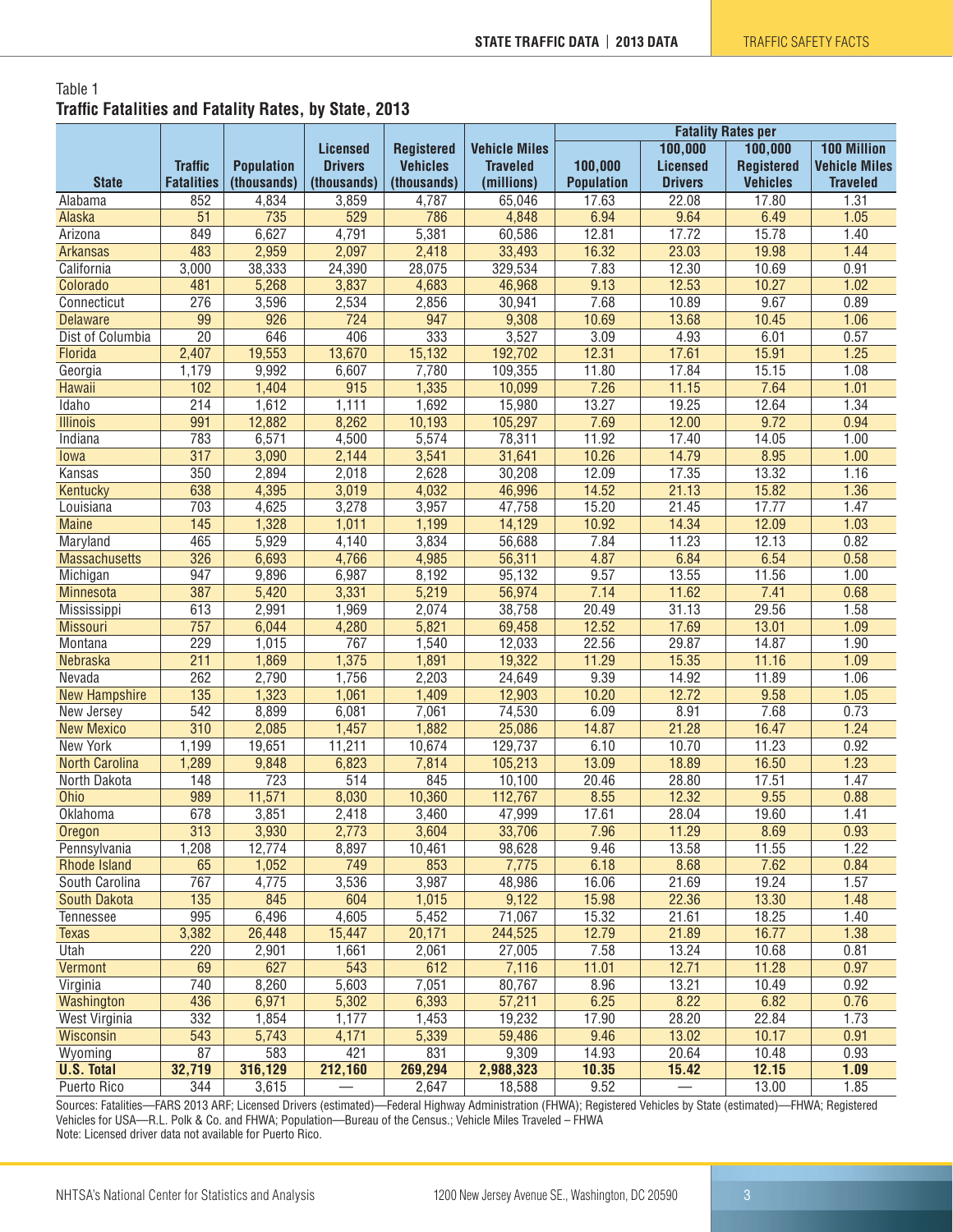#### <span id="page-3-0"></span>Table 2 **Traffic Fatalities and Percent Change, by State, 1975–2013**

| 1975<br>1985<br>2005<br>2012<br>2013<br>1995-2005<br>1975-2013 2005-2013<br>2012-2013<br>1985-1995<br><b>State</b><br>902<br>1,114<br>1,148<br>852<br>$-2%$<br>$+26%$<br>$+3%$<br>$-6%$<br>882<br>865<br>$-26%$<br>$-2%$<br>Alabama<br>$+13%$<br>$-31%$<br>$-16%$<br>$-14%$<br>112<br>127<br>87<br>$\overline{73}$<br>59<br>$\overline{51}$<br>$-54%$<br>$-30%$<br>Alaska<br>1,035<br>1,179<br>$+33%$<br>$+16%$<br>$-28%$<br>$+3%$<br>670<br>893<br>821<br>849<br>$+14%$<br>$+27%$<br>Arizona<br>$+18%$<br>$-26%$<br>$-14%$<br>559<br>534<br>631<br>654<br>560<br>483<br>$-4%$<br>$+4%$<br>$-14%$<br><b>Arkansas</b><br>4,333<br>$+21%$<br>$-15%$<br>$-31%$<br>$+1%$<br>4,092<br>4,960<br>4,192<br>2,966<br>3,000<br>$+3%$<br>$-27%$<br>California<br>$+11%$<br>$-6%$<br>$-21%$<br>$+1%$<br>581<br>579<br>645<br>606<br>474<br>$0\%$<br>$-17%$<br>Colorado<br>481<br>$-12%$<br>$+5%$<br>389<br>448<br>317<br>278<br>264<br>$+15%$<br>$-29%$<br>$-29%$<br>$-1\%$<br>Connecticut<br>276<br>$-13%$<br>122<br>121<br>133<br>114<br>$-15%$<br>$+16%$<br>$+10%$<br>$-19%$<br>$-26%$<br><b>Delaware</b><br>104<br>99<br>$+33%$<br>$\overline{70}$<br>60<br>$\overline{58}$<br>48<br>15<br>$\overline{20}$<br>$-14%$<br>$-3%$<br>$-17%$<br>$-71%$<br>$-58%$<br>Dist of Columbia<br>$-1%$<br>$+25%$<br>$-32%$<br>$-1%$<br>Florida<br>1,998<br>2,832<br>2,805<br>3,518<br>2,431<br>2,407<br>$+42%$<br>$+20%$<br>$-32%$<br>$-1%$<br>1,360<br>0%<br>$+9%$<br>$+16%$<br>$-13%$<br>1,361<br>1,488<br>1,729<br>1,192<br>1,179<br>Georgia<br>$-13%$<br>$+3%$<br>$-27%$<br>$-18%$<br>125<br>$+8%$<br>$-29%$<br>Hawaii<br>144<br>126<br>130<br>140<br>102<br>281<br>262<br>275<br>$-9%$<br>$+3%$<br>$-22%$<br>$+16%$<br>255<br>184<br>214<br>$+5%$<br>$-24%$<br>Idaho<br>1,534<br>1,586<br>$-25%$<br>$+3%$<br>$-51%$<br>$-27%$<br><b>Illinois</b><br>2,041<br>1,363<br>956<br>991<br>$-14%$<br>$+4%$<br>$-1%$<br>1,128<br>974<br>960<br>938<br>781<br>783<br>$-14%$<br>$-2%$<br>$-31%$<br>$-17%$<br>$+0%$<br>Indiana<br>$\overline{527}$<br>$\overline{317}$<br>$+11%$<br>$-15%$<br>$-53%$<br>$-30%$<br>$-13%$<br>670<br>474<br>450<br>365<br>$-29%$<br>lowa<br>$-9%$<br>486<br>442<br>428<br>350<br>$-5%$<br>$-3%$<br>$-31%$<br>$-18%$<br>$-14%$<br>Kansas<br>509<br>405<br>$-17%$<br>712<br>849<br>985<br>746<br>638<br>$+19%$<br>$+16%$<br>$-26%$<br>$-35%$<br>$-14%$<br>863<br>Kentucky<br>$-3%$<br>931<br>894<br>963<br>723<br>703<br>0%<br>$-4%$<br>$+8%$<br>$-25%$<br>$-27%$<br>Louisiana<br>934<br>$-12%$<br>$-8%$<br>$-9%$<br>$-35%$<br>$-14%$<br><b>Maine</b><br>223<br>206<br>187<br>169<br>164<br>145<br>$-10%$<br>$+9%$<br>$-8%$<br>$-9%$<br>729<br>671<br>614<br>511<br>465<br>$-8%$<br>$-31%$<br>$-24%$<br>Maryland<br>670<br>$-15%$<br>742<br>441<br>326<br>$-14%$<br>$-40%$<br>$-1%$<br>$-62%$<br>$-26%$<br><b>Massachusetts</b><br>864<br>444<br>383<br>$-13%$<br>$-1\%$<br>$-16%$<br>$+1%$<br>1,779<br>1,545<br>1,530<br>1,129<br>$-26%$<br>$-47%$<br>Michigan<br>940<br>947<br>$-2%$<br>$-19%$<br>$-2%$<br>$-6%$<br>$-49%$<br>$-31%$<br>754<br>608<br>597<br>559<br>395<br>387<br>Minnesota<br>$+5%$<br>546<br>662<br>868<br>931<br>582<br>$+21%$<br>$+31%$<br>$+7%$<br>$+12%$<br>$-34%$<br>Mississippi<br>613<br>$+13%$<br>$-8%$<br>1,045<br>931<br>1,109<br>1,257<br>826<br>757<br>$-11%$<br>$+19%$<br>$-28%$<br>$-40%$<br>Missouri<br>$+12%$<br>223<br>215<br>251<br>229<br>$-23%$<br>$-4%$<br>$+17%$<br>$-21%$<br>$-9%$<br>Montana<br>291<br>205<br>237<br>254<br>276<br>$-36%$<br>$+7%$<br>$+9%$<br>$-43%$<br>$-24%$<br>$-0%$<br>369<br>212<br>211<br>Nebraska<br>$+0\%$<br>218<br>259<br>313<br>427<br>261<br>262<br>$+19%$<br>$+21%$<br>$+36%$<br>$+20%$<br>$-39%$<br>Nevada<br>$+25%$<br>151<br>118<br>166<br>$+26%$<br>$-38%$<br>$+41%$<br>$-11%$<br>$-19%$<br><b>New Hampshire</b><br>191<br>108<br>135<br>747<br>$-8%$<br>$-3%$<br>$-27%$<br>$-8%$<br>1,043<br>964<br>774<br>589<br>542<br>$-20%$<br>$-48%$<br>New Jersey<br>$-9%$<br>$-15%$<br>555<br>535<br>485<br>488<br>366<br>310<br>$-4%$<br>$+1%$<br>$-44%$<br>$-36%$<br><b>New Mexico</b><br>$+2%$<br>New York<br>2,366<br>2,006<br>1,679<br>1,434<br>1,180<br>1,199<br>$-15%$<br>$-16%$<br>$-15%$<br>$-49%$<br>$-16%$<br>$-2%$<br>$-2%$<br>$+7%$<br>$-17%$<br>$-1%$<br><b>North Carolina</b><br>1,506<br>1,482<br>1,547<br>1,299<br>1,289<br>$-14%$<br>1,448<br>167<br>$\overline{74}$<br>123<br>170<br>$-46%$<br>$-18%$<br>$+66%$<br>$+20%$<br>$-13%$<br>North Dakota<br>90<br>148<br>$-11%$<br>1,321<br>$-7%$<br>$-17%$<br>$-3%$<br>$-12%$<br>1,766<br>1,646<br>1,360<br>1,121<br>989<br>$-44%$<br>$-25%$<br>Ohio<br>Oklahoma<br>757<br>744<br>669<br>803<br>709<br>678<br>$-2%$<br>$-10%$<br>$+20%$<br>$-10%$<br>$-16%$<br>$-4%$<br>574<br>487<br>337<br>$-1%$<br>562<br>559<br>313<br>$+3%$<br>$-15%$<br>$-44%$<br>$-36%$<br>$-7%$<br>Oregon<br>1,208<br>$-15%$<br>$-16%$<br>$-25%$<br>$-8%$<br>2,078<br>1,771<br>1,480<br>1,616<br>1,310<br>$+9%$<br>$-42%$<br>Pennsylvania<br>69<br>$-1%$<br>110<br>109<br>87<br>64<br>65<br>$-37%$<br>$+26%$<br>$-41%$<br>$-25%$<br>$+2%$<br><b>Rhode Island</b><br>951<br>881<br>767<br>$+16%$<br>$-7%$<br>$-11%$<br>South Carolina<br>820<br>1,094<br>863<br>$+24%$<br>$-6%$<br>$-30%$<br>195<br>158<br>186<br>$\overline{133}$<br>$-33%$<br>$+22%$<br>$-27%$<br>$+2%$<br>130<br>135<br>$+18%$<br>$-31%$<br><b>South Dakota</b><br>1,126<br>1,259<br>1,270<br>$-2%$<br>$-2%$<br>1,101<br>1,015<br>995<br>$+14%$<br>$+1%$<br>$-12%$<br>$-22%$<br>Tennessee<br>$+11%$<br>$-1%$<br>3,372<br>3,678<br>3,183<br>3,536<br>3,382<br>$+9%$<br>$-13%$<br>$0\%$<br>$-4%$<br>3,408<br><b>Texas</b><br>272<br>$+1%$<br>Utah<br>303<br>325<br>282<br>217<br>220<br>$+11%$<br>$+7%$<br>$-13%$<br>$-19%$<br>$-22%$<br>$\overline{115}$<br>$\overline{77}$<br>$-8%$<br>$-5%$<br>$-10%$<br>Vermont<br>143<br>106<br>73<br>69<br>$-20%$<br>$-31%$<br>$-52%$<br>947<br>$-5%$<br>Virginia<br>993<br>976<br>900<br>776<br>740<br>$-2%$<br>$-8%$<br>$+5%$<br>$-25%$<br>$-22%$<br>653<br>Washington<br>758<br>744<br>649<br>438<br>436<br>$-2%$<br>$-12%$<br>$-1%$<br>$-42%$<br>$-33%$<br>$-0%$<br>376<br>374<br>332<br>$-9%$<br>$-10%$<br>$-11%$<br>$-2%$<br><b>West Virginia</b><br>461<br>420<br>339<br>$-1%$<br>$-28%$ | <b>Fatalities</b> |  |      |  |  |  |           | <b>Percent Change</b> |  |  |  |  |  |  |  |  |
|--------------------------------------------------------------------------------------------------------------------------------------------------------------------------------------------------------------------------------------------------------------------------------------------------------------------------------------------------------------------------------------------------------------------------------------------------------------------------------------------------------------------------------------------------------------------------------------------------------------------------------------------------------------------------------------------------------------------------------------------------------------------------------------------------------------------------------------------------------------------------------------------------------------------------------------------------------------------------------------------------------------------------------------------------------------------------------------------------------------------------------------------------------------------------------------------------------------------------------------------------------------------------------------------------------------------------------------------------------------------------------------------------------------------------------------------------------------------------------------------------------------------------------------------------------------------------------------------------------------------------------------------------------------------------------------------------------------------------------------------------------------------------------------------------------------------------------------------------------------------------------------------------------------------------------------------------------------------------------------------------------------------------------------------------------------------------------------------------------------------------------------------------------------------------------------------------------------------------------------------------------------------------------------------------------------------------------------------------------------------------------------------------------------------------------------------------------------------------------------------------------------------------------------------------------------------------------------------------------------------------------------------------------------------------------------------------------------------------------------------------------------------------------------------------------------------------------------------------------------------------------------------------------------------------------------------------------------------------------------------------------------------------------------------------------------------------------------------------------------------------------------------------------------------------------------------------------------------------------------------------------------------------------------------------------------------------------------------------------------------------------------------------------------------------------------------------------------------------------------------------------------------------------------------------------------------------------------------------------------------------------------------------------------------------------------------------------------------------------------------------------------------------------------------------------------------------------------------------------------------------------------------------------------------------------------------------------------------------------------------------------------------------------------------------------------------------------------------------------------------------------------------------------------------------------------------------------------------------------------------------------------------------------------------------------------------------------------------------------------------------------------------------------------------------------------------------------------------------------------------------------------------------------------------------------------------------------------------------------------------------------------------------------------------------------------------------------------------------------------------------------------------------------------------------------------------------------------------------------------------------------------------------------------------------------------------------------------------------------------------------------------------------------------------------------------------------------------------------------------------------------------------------------------------------------------------------------------------------------------------------------------------------------------------------------------------------------------------------------------------------------------------------------------------------------------------------------------------------------------------------------------------------------------------------------------------------------------------------------------------------------------------------------------------------------------------------------------------------------------------------------------------------------------------------------------------------------------------------------------------------------------------------------------------------------------------------------------------------------------------------------------------------------------------------------------------------------------------------------------------------------------------------------------------------------------------------------------------|-------------------|--|------|--|--|--|-----------|-----------------------|--|--|--|--|--|--|--|--|
|                                                                                                                                                                                                                                                                                                                                                                                                                                                                                                                                                                                                                                                                                                                                                                                                                                                                                                                                                                                                                                                                                                                                                                                                                                                                                                                                                                                                                                                                                                                                                                                                                                                                                                                                                                                                                                                                                                                                                                                                                                                                                                                                                                                                                                                                                                                                                                                                                                                                                                                                                                                                                                                                                                                                                                                                                                                                                                                                                                                                                                                                                                                                                                                                                                                                                                                                                                                                                                                                                                                                                                                                                                                                                                                                                                                                                                                                                                                                                                                                                                                                                                                                                                                                                                                                                                                                                                                                                                                                                                                                                                                                                                                                                                                                                                                                                                                                                                                                                                                                                                                                                                                                                                                                                                                                                                                                                                                                                                                                                                                                                                                                                                                                                                                                                                                                                                                                                                                                                                                                                                                                                                                                                                                                                    |                   |  | 1995 |  |  |  | 1975-1985 |                       |  |  |  |  |  |  |  |  |
|                                                                                                                                                                                                                                                                                                                                                                                                                                                                                                                                                                                                                                                                                                                                                                                                                                                                                                                                                                                                                                                                                                                                                                                                                                                                                                                                                                                                                                                                                                                                                                                                                                                                                                                                                                                                                                                                                                                                                                                                                                                                                                                                                                                                                                                                                                                                                                                                                                                                                                                                                                                                                                                                                                                                                                                                                                                                                                                                                                                                                                                                                                                                                                                                                                                                                                                                                                                                                                                                                                                                                                                                                                                                                                                                                                                                                                                                                                                                                                                                                                                                                                                                                                                                                                                                                                                                                                                                                                                                                                                                                                                                                                                                                                                                                                                                                                                                                                                                                                                                                                                                                                                                                                                                                                                                                                                                                                                                                                                                                                                                                                                                                                                                                                                                                                                                                                                                                                                                                                                                                                                                                                                                                                                                                    |                   |  |      |  |  |  |           |                       |  |  |  |  |  |  |  |  |
|                                                                                                                                                                                                                                                                                                                                                                                                                                                                                                                                                                                                                                                                                                                                                                                                                                                                                                                                                                                                                                                                                                                                                                                                                                                                                                                                                                                                                                                                                                                                                                                                                                                                                                                                                                                                                                                                                                                                                                                                                                                                                                                                                                                                                                                                                                                                                                                                                                                                                                                                                                                                                                                                                                                                                                                                                                                                                                                                                                                                                                                                                                                                                                                                                                                                                                                                                                                                                                                                                                                                                                                                                                                                                                                                                                                                                                                                                                                                                                                                                                                                                                                                                                                                                                                                                                                                                                                                                                                                                                                                                                                                                                                                                                                                                                                                                                                                                                                                                                                                                                                                                                                                                                                                                                                                                                                                                                                                                                                                                                                                                                                                                                                                                                                                                                                                                                                                                                                                                                                                                                                                                                                                                                                                                    |                   |  |      |  |  |  |           |                       |  |  |  |  |  |  |  |  |
|                                                                                                                                                                                                                                                                                                                                                                                                                                                                                                                                                                                                                                                                                                                                                                                                                                                                                                                                                                                                                                                                                                                                                                                                                                                                                                                                                                                                                                                                                                                                                                                                                                                                                                                                                                                                                                                                                                                                                                                                                                                                                                                                                                                                                                                                                                                                                                                                                                                                                                                                                                                                                                                                                                                                                                                                                                                                                                                                                                                                                                                                                                                                                                                                                                                                                                                                                                                                                                                                                                                                                                                                                                                                                                                                                                                                                                                                                                                                                                                                                                                                                                                                                                                                                                                                                                                                                                                                                                                                                                                                                                                                                                                                                                                                                                                                                                                                                                                                                                                                                                                                                                                                                                                                                                                                                                                                                                                                                                                                                                                                                                                                                                                                                                                                                                                                                                                                                                                                                                                                                                                                                                                                                                                                                    |                   |  |      |  |  |  |           |                       |  |  |  |  |  |  |  |  |
|                                                                                                                                                                                                                                                                                                                                                                                                                                                                                                                                                                                                                                                                                                                                                                                                                                                                                                                                                                                                                                                                                                                                                                                                                                                                                                                                                                                                                                                                                                                                                                                                                                                                                                                                                                                                                                                                                                                                                                                                                                                                                                                                                                                                                                                                                                                                                                                                                                                                                                                                                                                                                                                                                                                                                                                                                                                                                                                                                                                                                                                                                                                                                                                                                                                                                                                                                                                                                                                                                                                                                                                                                                                                                                                                                                                                                                                                                                                                                                                                                                                                                                                                                                                                                                                                                                                                                                                                                                                                                                                                                                                                                                                                                                                                                                                                                                                                                                                                                                                                                                                                                                                                                                                                                                                                                                                                                                                                                                                                                                                                                                                                                                                                                                                                                                                                                                                                                                                                                                                                                                                                                                                                                                                                                    |                   |  |      |  |  |  |           |                       |  |  |  |  |  |  |  |  |
|                                                                                                                                                                                                                                                                                                                                                                                                                                                                                                                                                                                                                                                                                                                                                                                                                                                                                                                                                                                                                                                                                                                                                                                                                                                                                                                                                                                                                                                                                                                                                                                                                                                                                                                                                                                                                                                                                                                                                                                                                                                                                                                                                                                                                                                                                                                                                                                                                                                                                                                                                                                                                                                                                                                                                                                                                                                                                                                                                                                                                                                                                                                                                                                                                                                                                                                                                                                                                                                                                                                                                                                                                                                                                                                                                                                                                                                                                                                                                                                                                                                                                                                                                                                                                                                                                                                                                                                                                                                                                                                                                                                                                                                                                                                                                                                                                                                                                                                                                                                                                                                                                                                                                                                                                                                                                                                                                                                                                                                                                                                                                                                                                                                                                                                                                                                                                                                                                                                                                                                                                                                                                                                                                                                                                    |                   |  |      |  |  |  |           |                       |  |  |  |  |  |  |  |  |
|                                                                                                                                                                                                                                                                                                                                                                                                                                                                                                                                                                                                                                                                                                                                                                                                                                                                                                                                                                                                                                                                                                                                                                                                                                                                                                                                                                                                                                                                                                                                                                                                                                                                                                                                                                                                                                                                                                                                                                                                                                                                                                                                                                                                                                                                                                                                                                                                                                                                                                                                                                                                                                                                                                                                                                                                                                                                                                                                                                                                                                                                                                                                                                                                                                                                                                                                                                                                                                                                                                                                                                                                                                                                                                                                                                                                                                                                                                                                                                                                                                                                                                                                                                                                                                                                                                                                                                                                                                                                                                                                                                                                                                                                                                                                                                                                                                                                                                                                                                                                                                                                                                                                                                                                                                                                                                                                                                                                                                                                                                                                                                                                                                                                                                                                                                                                                                                                                                                                                                                                                                                                                                                                                                                                                    |                   |  |      |  |  |  |           |                       |  |  |  |  |  |  |  |  |
|                                                                                                                                                                                                                                                                                                                                                                                                                                                                                                                                                                                                                                                                                                                                                                                                                                                                                                                                                                                                                                                                                                                                                                                                                                                                                                                                                                                                                                                                                                                                                                                                                                                                                                                                                                                                                                                                                                                                                                                                                                                                                                                                                                                                                                                                                                                                                                                                                                                                                                                                                                                                                                                                                                                                                                                                                                                                                                                                                                                                                                                                                                                                                                                                                                                                                                                                                                                                                                                                                                                                                                                                                                                                                                                                                                                                                                                                                                                                                                                                                                                                                                                                                                                                                                                                                                                                                                                                                                                                                                                                                                                                                                                                                                                                                                                                                                                                                                                                                                                                                                                                                                                                                                                                                                                                                                                                                                                                                                                                                                                                                                                                                                                                                                                                                                                                                                                                                                                                                                                                                                                                                                                                                                                                                    |                   |  |      |  |  |  |           |                       |  |  |  |  |  |  |  |  |
|                                                                                                                                                                                                                                                                                                                                                                                                                                                                                                                                                                                                                                                                                                                                                                                                                                                                                                                                                                                                                                                                                                                                                                                                                                                                                                                                                                                                                                                                                                                                                                                                                                                                                                                                                                                                                                                                                                                                                                                                                                                                                                                                                                                                                                                                                                                                                                                                                                                                                                                                                                                                                                                                                                                                                                                                                                                                                                                                                                                                                                                                                                                                                                                                                                                                                                                                                                                                                                                                                                                                                                                                                                                                                                                                                                                                                                                                                                                                                                                                                                                                                                                                                                                                                                                                                                                                                                                                                                                                                                                                                                                                                                                                                                                                                                                                                                                                                                                                                                                                                                                                                                                                                                                                                                                                                                                                                                                                                                                                                                                                                                                                                                                                                                                                                                                                                                                                                                                                                                                                                                                                                                                                                                                                                    |                   |  |      |  |  |  |           |                       |  |  |  |  |  |  |  |  |
|                                                                                                                                                                                                                                                                                                                                                                                                                                                                                                                                                                                                                                                                                                                                                                                                                                                                                                                                                                                                                                                                                                                                                                                                                                                                                                                                                                                                                                                                                                                                                                                                                                                                                                                                                                                                                                                                                                                                                                                                                                                                                                                                                                                                                                                                                                                                                                                                                                                                                                                                                                                                                                                                                                                                                                                                                                                                                                                                                                                                                                                                                                                                                                                                                                                                                                                                                                                                                                                                                                                                                                                                                                                                                                                                                                                                                                                                                                                                                                                                                                                                                                                                                                                                                                                                                                                                                                                                                                                                                                                                                                                                                                                                                                                                                                                                                                                                                                                                                                                                                                                                                                                                                                                                                                                                                                                                                                                                                                                                                                                                                                                                                                                                                                                                                                                                                                                                                                                                                                                                                                                                                                                                                                                                                    |                   |  |      |  |  |  |           |                       |  |  |  |  |  |  |  |  |
|                                                                                                                                                                                                                                                                                                                                                                                                                                                                                                                                                                                                                                                                                                                                                                                                                                                                                                                                                                                                                                                                                                                                                                                                                                                                                                                                                                                                                                                                                                                                                                                                                                                                                                                                                                                                                                                                                                                                                                                                                                                                                                                                                                                                                                                                                                                                                                                                                                                                                                                                                                                                                                                                                                                                                                                                                                                                                                                                                                                                                                                                                                                                                                                                                                                                                                                                                                                                                                                                                                                                                                                                                                                                                                                                                                                                                                                                                                                                                                                                                                                                                                                                                                                                                                                                                                                                                                                                                                                                                                                                                                                                                                                                                                                                                                                                                                                                                                                                                                                                                                                                                                                                                                                                                                                                                                                                                                                                                                                                                                                                                                                                                                                                                                                                                                                                                                                                                                                                                                                                                                                                                                                                                                                                                    |                   |  |      |  |  |  |           |                       |  |  |  |  |  |  |  |  |
|                                                                                                                                                                                                                                                                                                                                                                                                                                                                                                                                                                                                                                                                                                                                                                                                                                                                                                                                                                                                                                                                                                                                                                                                                                                                                                                                                                                                                                                                                                                                                                                                                                                                                                                                                                                                                                                                                                                                                                                                                                                                                                                                                                                                                                                                                                                                                                                                                                                                                                                                                                                                                                                                                                                                                                                                                                                                                                                                                                                                                                                                                                                                                                                                                                                                                                                                                                                                                                                                                                                                                                                                                                                                                                                                                                                                                                                                                                                                                                                                                                                                                                                                                                                                                                                                                                                                                                                                                                                                                                                                                                                                                                                                                                                                                                                                                                                                                                                                                                                                                                                                                                                                                                                                                                                                                                                                                                                                                                                                                                                                                                                                                                                                                                                                                                                                                                                                                                                                                                                                                                                                                                                                                                                                                    |                   |  |      |  |  |  |           |                       |  |  |  |  |  |  |  |  |
|                                                                                                                                                                                                                                                                                                                                                                                                                                                                                                                                                                                                                                                                                                                                                                                                                                                                                                                                                                                                                                                                                                                                                                                                                                                                                                                                                                                                                                                                                                                                                                                                                                                                                                                                                                                                                                                                                                                                                                                                                                                                                                                                                                                                                                                                                                                                                                                                                                                                                                                                                                                                                                                                                                                                                                                                                                                                                                                                                                                                                                                                                                                                                                                                                                                                                                                                                                                                                                                                                                                                                                                                                                                                                                                                                                                                                                                                                                                                                                                                                                                                                                                                                                                                                                                                                                                                                                                                                                                                                                                                                                                                                                                                                                                                                                                                                                                                                                                                                                                                                                                                                                                                                                                                                                                                                                                                                                                                                                                                                                                                                                                                                                                                                                                                                                                                                                                                                                                                                                                                                                                                                                                                                                                                                    |                   |  |      |  |  |  |           |                       |  |  |  |  |  |  |  |  |
|                                                                                                                                                                                                                                                                                                                                                                                                                                                                                                                                                                                                                                                                                                                                                                                                                                                                                                                                                                                                                                                                                                                                                                                                                                                                                                                                                                                                                                                                                                                                                                                                                                                                                                                                                                                                                                                                                                                                                                                                                                                                                                                                                                                                                                                                                                                                                                                                                                                                                                                                                                                                                                                                                                                                                                                                                                                                                                                                                                                                                                                                                                                                                                                                                                                                                                                                                                                                                                                                                                                                                                                                                                                                                                                                                                                                                                                                                                                                                                                                                                                                                                                                                                                                                                                                                                                                                                                                                                                                                                                                                                                                                                                                                                                                                                                                                                                                                                                                                                                                                                                                                                                                                                                                                                                                                                                                                                                                                                                                                                                                                                                                                                                                                                                                                                                                                                                                                                                                                                                                                                                                                                                                                                                                                    |                   |  |      |  |  |  |           |                       |  |  |  |  |  |  |  |  |
|                                                                                                                                                                                                                                                                                                                                                                                                                                                                                                                                                                                                                                                                                                                                                                                                                                                                                                                                                                                                                                                                                                                                                                                                                                                                                                                                                                                                                                                                                                                                                                                                                                                                                                                                                                                                                                                                                                                                                                                                                                                                                                                                                                                                                                                                                                                                                                                                                                                                                                                                                                                                                                                                                                                                                                                                                                                                                                                                                                                                                                                                                                                                                                                                                                                                                                                                                                                                                                                                                                                                                                                                                                                                                                                                                                                                                                                                                                                                                                                                                                                                                                                                                                                                                                                                                                                                                                                                                                                                                                                                                                                                                                                                                                                                                                                                                                                                                                                                                                                                                                                                                                                                                                                                                                                                                                                                                                                                                                                                                                                                                                                                                                                                                                                                                                                                                                                                                                                                                                                                                                                                                                                                                                                                                    |                   |  |      |  |  |  |           |                       |  |  |  |  |  |  |  |  |
|                                                                                                                                                                                                                                                                                                                                                                                                                                                                                                                                                                                                                                                                                                                                                                                                                                                                                                                                                                                                                                                                                                                                                                                                                                                                                                                                                                                                                                                                                                                                                                                                                                                                                                                                                                                                                                                                                                                                                                                                                                                                                                                                                                                                                                                                                                                                                                                                                                                                                                                                                                                                                                                                                                                                                                                                                                                                                                                                                                                                                                                                                                                                                                                                                                                                                                                                                                                                                                                                                                                                                                                                                                                                                                                                                                                                                                                                                                                                                                                                                                                                                                                                                                                                                                                                                                                                                                                                                                                                                                                                                                                                                                                                                                                                                                                                                                                                                                                                                                                                                                                                                                                                                                                                                                                                                                                                                                                                                                                                                                                                                                                                                                                                                                                                                                                                                                                                                                                                                                                                                                                                                                                                                                                                                    |                   |  |      |  |  |  |           |                       |  |  |  |  |  |  |  |  |
|                                                                                                                                                                                                                                                                                                                                                                                                                                                                                                                                                                                                                                                                                                                                                                                                                                                                                                                                                                                                                                                                                                                                                                                                                                                                                                                                                                                                                                                                                                                                                                                                                                                                                                                                                                                                                                                                                                                                                                                                                                                                                                                                                                                                                                                                                                                                                                                                                                                                                                                                                                                                                                                                                                                                                                                                                                                                                                                                                                                                                                                                                                                                                                                                                                                                                                                                                                                                                                                                                                                                                                                                                                                                                                                                                                                                                                                                                                                                                                                                                                                                                                                                                                                                                                                                                                                                                                                                                                                                                                                                                                                                                                                                                                                                                                                                                                                                                                                                                                                                                                                                                                                                                                                                                                                                                                                                                                                                                                                                                                                                                                                                                                                                                                                                                                                                                                                                                                                                                                                                                                                                                                                                                                                                                    |                   |  |      |  |  |  |           |                       |  |  |  |  |  |  |  |  |
|                                                                                                                                                                                                                                                                                                                                                                                                                                                                                                                                                                                                                                                                                                                                                                                                                                                                                                                                                                                                                                                                                                                                                                                                                                                                                                                                                                                                                                                                                                                                                                                                                                                                                                                                                                                                                                                                                                                                                                                                                                                                                                                                                                                                                                                                                                                                                                                                                                                                                                                                                                                                                                                                                                                                                                                                                                                                                                                                                                                                                                                                                                                                                                                                                                                                                                                                                                                                                                                                                                                                                                                                                                                                                                                                                                                                                                                                                                                                                                                                                                                                                                                                                                                                                                                                                                                                                                                                                                                                                                                                                                                                                                                                                                                                                                                                                                                                                                                                                                                                                                                                                                                                                                                                                                                                                                                                                                                                                                                                                                                                                                                                                                                                                                                                                                                                                                                                                                                                                                                                                                                                                                                                                                                                                    |                   |  |      |  |  |  |           |                       |  |  |  |  |  |  |  |  |
|                                                                                                                                                                                                                                                                                                                                                                                                                                                                                                                                                                                                                                                                                                                                                                                                                                                                                                                                                                                                                                                                                                                                                                                                                                                                                                                                                                                                                                                                                                                                                                                                                                                                                                                                                                                                                                                                                                                                                                                                                                                                                                                                                                                                                                                                                                                                                                                                                                                                                                                                                                                                                                                                                                                                                                                                                                                                                                                                                                                                                                                                                                                                                                                                                                                                                                                                                                                                                                                                                                                                                                                                                                                                                                                                                                                                                                                                                                                                                                                                                                                                                                                                                                                                                                                                                                                                                                                                                                                                                                                                                                                                                                                                                                                                                                                                                                                                                                                                                                                                                                                                                                                                                                                                                                                                                                                                                                                                                                                                                                                                                                                                                                                                                                                                                                                                                                                                                                                                                                                                                                                                                                                                                                                                                    |                   |  |      |  |  |  |           |                       |  |  |  |  |  |  |  |  |
|                                                                                                                                                                                                                                                                                                                                                                                                                                                                                                                                                                                                                                                                                                                                                                                                                                                                                                                                                                                                                                                                                                                                                                                                                                                                                                                                                                                                                                                                                                                                                                                                                                                                                                                                                                                                                                                                                                                                                                                                                                                                                                                                                                                                                                                                                                                                                                                                                                                                                                                                                                                                                                                                                                                                                                                                                                                                                                                                                                                                                                                                                                                                                                                                                                                                                                                                                                                                                                                                                                                                                                                                                                                                                                                                                                                                                                                                                                                                                                                                                                                                                                                                                                                                                                                                                                                                                                                                                                                                                                                                                                                                                                                                                                                                                                                                                                                                                                                                                                                                                                                                                                                                                                                                                                                                                                                                                                                                                                                                                                                                                                                                                                                                                                                                                                                                                                                                                                                                                                                                                                                                                                                                                                                                                    |                   |  |      |  |  |  |           |                       |  |  |  |  |  |  |  |  |
|                                                                                                                                                                                                                                                                                                                                                                                                                                                                                                                                                                                                                                                                                                                                                                                                                                                                                                                                                                                                                                                                                                                                                                                                                                                                                                                                                                                                                                                                                                                                                                                                                                                                                                                                                                                                                                                                                                                                                                                                                                                                                                                                                                                                                                                                                                                                                                                                                                                                                                                                                                                                                                                                                                                                                                                                                                                                                                                                                                                                                                                                                                                                                                                                                                                                                                                                                                                                                                                                                                                                                                                                                                                                                                                                                                                                                                                                                                                                                                                                                                                                                                                                                                                                                                                                                                                                                                                                                                                                                                                                                                                                                                                                                                                                                                                                                                                                                                                                                                                                                                                                                                                                                                                                                                                                                                                                                                                                                                                                                                                                                                                                                                                                                                                                                                                                                                                                                                                                                                                                                                                                                                                                                                                                                    |                   |  |      |  |  |  |           |                       |  |  |  |  |  |  |  |  |
|                                                                                                                                                                                                                                                                                                                                                                                                                                                                                                                                                                                                                                                                                                                                                                                                                                                                                                                                                                                                                                                                                                                                                                                                                                                                                                                                                                                                                                                                                                                                                                                                                                                                                                                                                                                                                                                                                                                                                                                                                                                                                                                                                                                                                                                                                                                                                                                                                                                                                                                                                                                                                                                                                                                                                                                                                                                                                                                                                                                                                                                                                                                                                                                                                                                                                                                                                                                                                                                                                                                                                                                                                                                                                                                                                                                                                                                                                                                                                                                                                                                                                                                                                                                                                                                                                                                                                                                                                                                                                                                                                                                                                                                                                                                                                                                                                                                                                                                                                                                                                                                                                                                                                                                                                                                                                                                                                                                                                                                                                                                                                                                                                                                                                                                                                                                                                                                                                                                                                                                                                                                                                                                                                                                                                    |                   |  |      |  |  |  |           |                       |  |  |  |  |  |  |  |  |
|                                                                                                                                                                                                                                                                                                                                                                                                                                                                                                                                                                                                                                                                                                                                                                                                                                                                                                                                                                                                                                                                                                                                                                                                                                                                                                                                                                                                                                                                                                                                                                                                                                                                                                                                                                                                                                                                                                                                                                                                                                                                                                                                                                                                                                                                                                                                                                                                                                                                                                                                                                                                                                                                                                                                                                                                                                                                                                                                                                                                                                                                                                                                                                                                                                                                                                                                                                                                                                                                                                                                                                                                                                                                                                                                                                                                                                                                                                                                                                                                                                                                                                                                                                                                                                                                                                                                                                                                                                                                                                                                                                                                                                                                                                                                                                                                                                                                                                                                                                                                                                                                                                                                                                                                                                                                                                                                                                                                                                                                                                                                                                                                                                                                                                                                                                                                                                                                                                                                                                                                                                                                                                                                                                                                                    |                   |  |      |  |  |  |           |                       |  |  |  |  |  |  |  |  |
|                                                                                                                                                                                                                                                                                                                                                                                                                                                                                                                                                                                                                                                                                                                                                                                                                                                                                                                                                                                                                                                                                                                                                                                                                                                                                                                                                                                                                                                                                                                                                                                                                                                                                                                                                                                                                                                                                                                                                                                                                                                                                                                                                                                                                                                                                                                                                                                                                                                                                                                                                                                                                                                                                                                                                                                                                                                                                                                                                                                                                                                                                                                                                                                                                                                                                                                                                                                                                                                                                                                                                                                                                                                                                                                                                                                                                                                                                                                                                                                                                                                                                                                                                                                                                                                                                                                                                                                                                                                                                                                                                                                                                                                                                                                                                                                                                                                                                                                                                                                                                                                                                                                                                                                                                                                                                                                                                                                                                                                                                                                                                                                                                                                                                                                                                                                                                                                                                                                                                                                                                                                                                                                                                                                                                    |                   |  |      |  |  |  |           |                       |  |  |  |  |  |  |  |  |
|                                                                                                                                                                                                                                                                                                                                                                                                                                                                                                                                                                                                                                                                                                                                                                                                                                                                                                                                                                                                                                                                                                                                                                                                                                                                                                                                                                                                                                                                                                                                                                                                                                                                                                                                                                                                                                                                                                                                                                                                                                                                                                                                                                                                                                                                                                                                                                                                                                                                                                                                                                                                                                                                                                                                                                                                                                                                                                                                                                                                                                                                                                                                                                                                                                                                                                                                                                                                                                                                                                                                                                                                                                                                                                                                                                                                                                                                                                                                                                                                                                                                                                                                                                                                                                                                                                                                                                                                                                                                                                                                                                                                                                                                                                                                                                                                                                                                                                                                                                                                                                                                                                                                                                                                                                                                                                                                                                                                                                                                                                                                                                                                                                                                                                                                                                                                                                                                                                                                                                                                                                                                                                                                                                                                                    |                   |  |      |  |  |  |           |                       |  |  |  |  |  |  |  |  |
|                                                                                                                                                                                                                                                                                                                                                                                                                                                                                                                                                                                                                                                                                                                                                                                                                                                                                                                                                                                                                                                                                                                                                                                                                                                                                                                                                                                                                                                                                                                                                                                                                                                                                                                                                                                                                                                                                                                                                                                                                                                                                                                                                                                                                                                                                                                                                                                                                                                                                                                                                                                                                                                                                                                                                                                                                                                                                                                                                                                                                                                                                                                                                                                                                                                                                                                                                                                                                                                                                                                                                                                                                                                                                                                                                                                                                                                                                                                                                                                                                                                                                                                                                                                                                                                                                                                                                                                                                                                                                                                                                                                                                                                                                                                                                                                                                                                                                                                                                                                                                                                                                                                                                                                                                                                                                                                                                                                                                                                                                                                                                                                                                                                                                                                                                                                                                                                                                                                                                                                                                                                                                                                                                                                                                    |                   |  |      |  |  |  |           |                       |  |  |  |  |  |  |  |  |
|                                                                                                                                                                                                                                                                                                                                                                                                                                                                                                                                                                                                                                                                                                                                                                                                                                                                                                                                                                                                                                                                                                                                                                                                                                                                                                                                                                                                                                                                                                                                                                                                                                                                                                                                                                                                                                                                                                                                                                                                                                                                                                                                                                                                                                                                                                                                                                                                                                                                                                                                                                                                                                                                                                                                                                                                                                                                                                                                                                                                                                                                                                                                                                                                                                                                                                                                                                                                                                                                                                                                                                                                                                                                                                                                                                                                                                                                                                                                                                                                                                                                                                                                                                                                                                                                                                                                                                                                                                                                                                                                                                                                                                                                                                                                                                                                                                                                                                                                                                                                                                                                                                                                                                                                                                                                                                                                                                                                                                                                                                                                                                                                                                                                                                                                                                                                                                                                                                                                                                                                                                                                                                                                                                                                                    |                   |  |      |  |  |  |           |                       |  |  |  |  |  |  |  |  |
|                                                                                                                                                                                                                                                                                                                                                                                                                                                                                                                                                                                                                                                                                                                                                                                                                                                                                                                                                                                                                                                                                                                                                                                                                                                                                                                                                                                                                                                                                                                                                                                                                                                                                                                                                                                                                                                                                                                                                                                                                                                                                                                                                                                                                                                                                                                                                                                                                                                                                                                                                                                                                                                                                                                                                                                                                                                                                                                                                                                                                                                                                                                                                                                                                                                                                                                                                                                                                                                                                                                                                                                                                                                                                                                                                                                                                                                                                                                                                                                                                                                                                                                                                                                                                                                                                                                                                                                                                                                                                                                                                                                                                                                                                                                                                                                                                                                                                                                                                                                                                                                                                                                                                                                                                                                                                                                                                                                                                                                                                                                                                                                                                                                                                                                                                                                                                                                                                                                                                                                                                                                                                                                                                                                                                    |                   |  |      |  |  |  |           |                       |  |  |  |  |  |  |  |  |
|                                                                                                                                                                                                                                                                                                                                                                                                                                                                                                                                                                                                                                                                                                                                                                                                                                                                                                                                                                                                                                                                                                                                                                                                                                                                                                                                                                                                                                                                                                                                                                                                                                                                                                                                                                                                                                                                                                                                                                                                                                                                                                                                                                                                                                                                                                                                                                                                                                                                                                                                                                                                                                                                                                                                                                                                                                                                                                                                                                                                                                                                                                                                                                                                                                                                                                                                                                                                                                                                                                                                                                                                                                                                                                                                                                                                                                                                                                                                                                                                                                                                                                                                                                                                                                                                                                                                                                                                                                                                                                                                                                                                                                                                                                                                                                                                                                                                                                                                                                                                                                                                                                                                                                                                                                                                                                                                                                                                                                                                                                                                                                                                                                                                                                                                                                                                                                                                                                                                                                                                                                                                                                                                                                                                                    |                   |  |      |  |  |  |           |                       |  |  |  |  |  |  |  |  |
|                                                                                                                                                                                                                                                                                                                                                                                                                                                                                                                                                                                                                                                                                                                                                                                                                                                                                                                                                                                                                                                                                                                                                                                                                                                                                                                                                                                                                                                                                                                                                                                                                                                                                                                                                                                                                                                                                                                                                                                                                                                                                                                                                                                                                                                                                                                                                                                                                                                                                                                                                                                                                                                                                                                                                                                                                                                                                                                                                                                                                                                                                                                                                                                                                                                                                                                                                                                                                                                                                                                                                                                                                                                                                                                                                                                                                                                                                                                                                                                                                                                                                                                                                                                                                                                                                                                                                                                                                                                                                                                                                                                                                                                                                                                                                                                                                                                                                                                                                                                                                                                                                                                                                                                                                                                                                                                                                                                                                                                                                                                                                                                                                                                                                                                                                                                                                                                                                                                                                                                                                                                                                                                                                                                                                    |                   |  |      |  |  |  |           |                       |  |  |  |  |  |  |  |  |
|                                                                                                                                                                                                                                                                                                                                                                                                                                                                                                                                                                                                                                                                                                                                                                                                                                                                                                                                                                                                                                                                                                                                                                                                                                                                                                                                                                                                                                                                                                                                                                                                                                                                                                                                                                                                                                                                                                                                                                                                                                                                                                                                                                                                                                                                                                                                                                                                                                                                                                                                                                                                                                                                                                                                                                                                                                                                                                                                                                                                                                                                                                                                                                                                                                                                                                                                                                                                                                                                                                                                                                                                                                                                                                                                                                                                                                                                                                                                                                                                                                                                                                                                                                                                                                                                                                                                                                                                                                                                                                                                                                                                                                                                                                                                                                                                                                                                                                                                                                                                                                                                                                                                                                                                                                                                                                                                                                                                                                                                                                                                                                                                                                                                                                                                                                                                                                                                                                                                                                                                                                                                                                                                                                                                                    |                   |  |      |  |  |  |           |                       |  |  |  |  |  |  |  |  |
|                                                                                                                                                                                                                                                                                                                                                                                                                                                                                                                                                                                                                                                                                                                                                                                                                                                                                                                                                                                                                                                                                                                                                                                                                                                                                                                                                                                                                                                                                                                                                                                                                                                                                                                                                                                                                                                                                                                                                                                                                                                                                                                                                                                                                                                                                                                                                                                                                                                                                                                                                                                                                                                                                                                                                                                                                                                                                                                                                                                                                                                                                                                                                                                                                                                                                                                                                                                                                                                                                                                                                                                                                                                                                                                                                                                                                                                                                                                                                                                                                                                                                                                                                                                                                                                                                                                                                                                                                                                                                                                                                                                                                                                                                                                                                                                                                                                                                                                                                                                                                                                                                                                                                                                                                                                                                                                                                                                                                                                                                                                                                                                                                                                                                                                                                                                                                                                                                                                                                                                                                                                                                                                                                                                                                    |                   |  |      |  |  |  |           |                       |  |  |  |  |  |  |  |  |
|                                                                                                                                                                                                                                                                                                                                                                                                                                                                                                                                                                                                                                                                                                                                                                                                                                                                                                                                                                                                                                                                                                                                                                                                                                                                                                                                                                                                                                                                                                                                                                                                                                                                                                                                                                                                                                                                                                                                                                                                                                                                                                                                                                                                                                                                                                                                                                                                                                                                                                                                                                                                                                                                                                                                                                                                                                                                                                                                                                                                                                                                                                                                                                                                                                                                                                                                                                                                                                                                                                                                                                                                                                                                                                                                                                                                                                                                                                                                                                                                                                                                                                                                                                                                                                                                                                                                                                                                                                                                                                                                                                                                                                                                                                                                                                                                                                                                                                                                                                                                                                                                                                                                                                                                                                                                                                                                                                                                                                                                                                                                                                                                                                                                                                                                                                                                                                                                                                                                                                                                                                                                                                                                                                                                                    |                   |  |      |  |  |  |           |                       |  |  |  |  |  |  |  |  |
|                                                                                                                                                                                                                                                                                                                                                                                                                                                                                                                                                                                                                                                                                                                                                                                                                                                                                                                                                                                                                                                                                                                                                                                                                                                                                                                                                                                                                                                                                                                                                                                                                                                                                                                                                                                                                                                                                                                                                                                                                                                                                                                                                                                                                                                                                                                                                                                                                                                                                                                                                                                                                                                                                                                                                                                                                                                                                                                                                                                                                                                                                                                                                                                                                                                                                                                                                                                                                                                                                                                                                                                                                                                                                                                                                                                                                                                                                                                                                                                                                                                                                                                                                                                                                                                                                                                                                                                                                                                                                                                                                                                                                                                                                                                                                                                                                                                                                                                                                                                                                                                                                                                                                                                                                                                                                                                                                                                                                                                                                                                                                                                                                                                                                                                                                                                                                                                                                                                                                                                                                                                                                                                                                                                                                    |                   |  |      |  |  |  |           |                       |  |  |  |  |  |  |  |  |
|                                                                                                                                                                                                                                                                                                                                                                                                                                                                                                                                                                                                                                                                                                                                                                                                                                                                                                                                                                                                                                                                                                                                                                                                                                                                                                                                                                                                                                                                                                                                                                                                                                                                                                                                                                                                                                                                                                                                                                                                                                                                                                                                                                                                                                                                                                                                                                                                                                                                                                                                                                                                                                                                                                                                                                                                                                                                                                                                                                                                                                                                                                                                                                                                                                                                                                                                                                                                                                                                                                                                                                                                                                                                                                                                                                                                                                                                                                                                                                                                                                                                                                                                                                                                                                                                                                                                                                                                                                                                                                                                                                                                                                                                                                                                                                                                                                                                                                                                                                                                                                                                                                                                                                                                                                                                                                                                                                                                                                                                                                                                                                                                                                                                                                                                                                                                                                                                                                                                                                                                                                                                                                                                                                                                                    |                   |  |      |  |  |  |           |                       |  |  |  |  |  |  |  |  |
|                                                                                                                                                                                                                                                                                                                                                                                                                                                                                                                                                                                                                                                                                                                                                                                                                                                                                                                                                                                                                                                                                                                                                                                                                                                                                                                                                                                                                                                                                                                                                                                                                                                                                                                                                                                                                                                                                                                                                                                                                                                                                                                                                                                                                                                                                                                                                                                                                                                                                                                                                                                                                                                                                                                                                                                                                                                                                                                                                                                                                                                                                                                                                                                                                                                                                                                                                                                                                                                                                                                                                                                                                                                                                                                                                                                                                                                                                                                                                                                                                                                                                                                                                                                                                                                                                                                                                                                                                                                                                                                                                                                                                                                                                                                                                                                                                                                                                                                                                                                                                                                                                                                                                                                                                                                                                                                                                                                                                                                                                                                                                                                                                                                                                                                                                                                                                                                                                                                                                                                                                                                                                                                                                                                                                    |                   |  |      |  |  |  |           |                       |  |  |  |  |  |  |  |  |
|                                                                                                                                                                                                                                                                                                                                                                                                                                                                                                                                                                                                                                                                                                                                                                                                                                                                                                                                                                                                                                                                                                                                                                                                                                                                                                                                                                                                                                                                                                                                                                                                                                                                                                                                                                                                                                                                                                                                                                                                                                                                                                                                                                                                                                                                                                                                                                                                                                                                                                                                                                                                                                                                                                                                                                                                                                                                                                                                                                                                                                                                                                                                                                                                                                                                                                                                                                                                                                                                                                                                                                                                                                                                                                                                                                                                                                                                                                                                                                                                                                                                                                                                                                                                                                                                                                                                                                                                                                                                                                                                                                                                                                                                                                                                                                                                                                                                                                                                                                                                                                                                                                                                                                                                                                                                                                                                                                                                                                                                                                                                                                                                                                                                                                                                                                                                                                                                                                                                                                                                                                                                                                                                                                                                                    |                   |  |      |  |  |  |           |                       |  |  |  |  |  |  |  |  |
|                                                                                                                                                                                                                                                                                                                                                                                                                                                                                                                                                                                                                                                                                                                                                                                                                                                                                                                                                                                                                                                                                                                                                                                                                                                                                                                                                                                                                                                                                                                                                                                                                                                                                                                                                                                                                                                                                                                                                                                                                                                                                                                                                                                                                                                                                                                                                                                                                                                                                                                                                                                                                                                                                                                                                                                                                                                                                                                                                                                                                                                                                                                                                                                                                                                                                                                                                                                                                                                                                                                                                                                                                                                                                                                                                                                                                                                                                                                                                                                                                                                                                                                                                                                                                                                                                                                                                                                                                                                                                                                                                                                                                                                                                                                                                                                                                                                                                                                                                                                                                                                                                                                                                                                                                                                                                                                                                                                                                                                                                                                                                                                                                                                                                                                                                                                                                                                                                                                                                                                                                                                                                                                                                                                                                    |                   |  |      |  |  |  |           |                       |  |  |  |  |  |  |  |  |
|                                                                                                                                                                                                                                                                                                                                                                                                                                                                                                                                                                                                                                                                                                                                                                                                                                                                                                                                                                                                                                                                                                                                                                                                                                                                                                                                                                                                                                                                                                                                                                                                                                                                                                                                                                                                                                                                                                                                                                                                                                                                                                                                                                                                                                                                                                                                                                                                                                                                                                                                                                                                                                                                                                                                                                                                                                                                                                                                                                                                                                                                                                                                                                                                                                                                                                                                                                                                                                                                                                                                                                                                                                                                                                                                                                                                                                                                                                                                                                                                                                                                                                                                                                                                                                                                                                                                                                                                                                                                                                                                                                                                                                                                                                                                                                                                                                                                                                                                                                                                                                                                                                                                                                                                                                                                                                                                                                                                                                                                                                                                                                                                                                                                                                                                                                                                                                                                                                                                                                                                                                                                                                                                                                                                                    |                   |  |      |  |  |  |           |                       |  |  |  |  |  |  |  |  |
|                                                                                                                                                                                                                                                                                                                                                                                                                                                                                                                                                                                                                                                                                                                                                                                                                                                                                                                                                                                                                                                                                                                                                                                                                                                                                                                                                                                                                                                                                                                                                                                                                                                                                                                                                                                                                                                                                                                                                                                                                                                                                                                                                                                                                                                                                                                                                                                                                                                                                                                                                                                                                                                                                                                                                                                                                                                                                                                                                                                                                                                                                                                                                                                                                                                                                                                                                                                                                                                                                                                                                                                                                                                                                                                                                                                                                                                                                                                                                                                                                                                                                                                                                                                                                                                                                                                                                                                                                                                                                                                                                                                                                                                                                                                                                                                                                                                                                                                                                                                                                                                                                                                                                                                                                                                                                                                                                                                                                                                                                                                                                                                                                                                                                                                                                                                                                                                                                                                                                                                                                                                                                                                                                                                                                    |                   |  |      |  |  |  |           |                       |  |  |  |  |  |  |  |  |
|                                                                                                                                                                                                                                                                                                                                                                                                                                                                                                                                                                                                                                                                                                                                                                                                                                                                                                                                                                                                                                                                                                                                                                                                                                                                                                                                                                                                                                                                                                                                                                                                                                                                                                                                                                                                                                                                                                                                                                                                                                                                                                                                                                                                                                                                                                                                                                                                                                                                                                                                                                                                                                                                                                                                                                                                                                                                                                                                                                                                                                                                                                                                                                                                                                                                                                                                                                                                                                                                                                                                                                                                                                                                                                                                                                                                                                                                                                                                                                                                                                                                                                                                                                                                                                                                                                                                                                                                                                                                                                                                                                                                                                                                                                                                                                                                                                                                                                                                                                                                                                                                                                                                                                                                                                                                                                                                                                                                                                                                                                                                                                                                                                                                                                                                                                                                                                                                                                                                                                                                                                                                                                                                                                                                                    |                   |  |      |  |  |  |           |                       |  |  |  |  |  |  |  |  |
|                                                                                                                                                                                                                                                                                                                                                                                                                                                                                                                                                                                                                                                                                                                                                                                                                                                                                                                                                                                                                                                                                                                                                                                                                                                                                                                                                                                                                                                                                                                                                                                                                                                                                                                                                                                                                                                                                                                                                                                                                                                                                                                                                                                                                                                                                                                                                                                                                                                                                                                                                                                                                                                                                                                                                                                                                                                                                                                                                                                                                                                                                                                                                                                                                                                                                                                                                                                                                                                                                                                                                                                                                                                                                                                                                                                                                                                                                                                                                                                                                                                                                                                                                                                                                                                                                                                                                                                                                                                                                                                                                                                                                                                                                                                                                                                                                                                                                                                                                                                                                                                                                                                                                                                                                                                                                                                                                                                                                                                                                                                                                                                                                                                                                                                                                                                                                                                                                                                                                                                                                                                                                                                                                                                                                    |                   |  |      |  |  |  |           |                       |  |  |  |  |  |  |  |  |
|                                                                                                                                                                                                                                                                                                                                                                                                                                                                                                                                                                                                                                                                                                                                                                                                                                                                                                                                                                                                                                                                                                                                                                                                                                                                                                                                                                                                                                                                                                                                                                                                                                                                                                                                                                                                                                                                                                                                                                                                                                                                                                                                                                                                                                                                                                                                                                                                                                                                                                                                                                                                                                                                                                                                                                                                                                                                                                                                                                                                                                                                                                                                                                                                                                                                                                                                                                                                                                                                                                                                                                                                                                                                                                                                                                                                                                                                                                                                                                                                                                                                                                                                                                                                                                                                                                                                                                                                                                                                                                                                                                                                                                                                                                                                                                                                                                                                                                                                                                                                                                                                                                                                                                                                                                                                                                                                                                                                                                                                                                                                                                                                                                                                                                                                                                                                                                                                                                                                                                                                                                                                                                                                                                                                                    |                   |  |      |  |  |  |           |                       |  |  |  |  |  |  |  |  |
|                                                                                                                                                                                                                                                                                                                                                                                                                                                                                                                                                                                                                                                                                                                                                                                                                                                                                                                                                                                                                                                                                                                                                                                                                                                                                                                                                                                                                                                                                                                                                                                                                                                                                                                                                                                                                                                                                                                                                                                                                                                                                                                                                                                                                                                                                                                                                                                                                                                                                                                                                                                                                                                                                                                                                                                                                                                                                                                                                                                                                                                                                                                                                                                                                                                                                                                                                                                                                                                                                                                                                                                                                                                                                                                                                                                                                                                                                                                                                                                                                                                                                                                                                                                                                                                                                                                                                                                                                                                                                                                                                                                                                                                                                                                                                                                                                                                                                                                                                                                                                                                                                                                                                                                                                                                                                                                                                                                                                                                                                                                                                                                                                                                                                                                                                                                                                                                                                                                                                                                                                                                                                                                                                                                                                    |                   |  |      |  |  |  |           |                       |  |  |  |  |  |  |  |  |
|                                                                                                                                                                                                                                                                                                                                                                                                                                                                                                                                                                                                                                                                                                                                                                                                                                                                                                                                                                                                                                                                                                                                                                                                                                                                                                                                                                                                                                                                                                                                                                                                                                                                                                                                                                                                                                                                                                                                                                                                                                                                                                                                                                                                                                                                                                                                                                                                                                                                                                                                                                                                                                                                                                                                                                                                                                                                                                                                                                                                                                                                                                                                                                                                                                                                                                                                                                                                                                                                                                                                                                                                                                                                                                                                                                                                                                                                                                                                                                                                                                                                                                                                                                                                                                                                                                                                                                                                                                                                                                                                                                                                                                                                                                                                                                                                                                                                                                                                                                                                                                                                                                                                                                                                                                                                                                                                                                                                                                                                                                                                                                                                                                                                                                                                                                                                                                                                                                                                                                                                                                                                                                                                                                                                                    |                   |  |      |  |  |  |           |                       |  |  |  |  |  |  |  |  |
|                                                                                                                                                                                                                                                                                                                                                                                                                                                                                                                                                                                                                                                                                                                                                                                                                                                                                                                                                                                                                                                                                                                                                                                                                                                                                                                                                                                                                                                                                                                                                                                                                                                                                                                                                                                                                                                                                                                                                                                                                                                                                                                                                                                                                                                                                                                                                                                                                                                                                                                                                                                                                                                                                                                                                                                                                                                                                                                                                                                                                                                                                                                                                                                                                                                                                                                                                                                                                                                                                                                                                                                                                                                                                                                                                                                                                                                                                                                                                                                                                                                                                                                                                                                                                                                                                                                                                                                                                                                                                                                                                                                                                                                                                                                                                                                                                                                                                                                                                                                                                                                                                                                                                                                                                                                                                                                                                                                                                                                                                                                                                                                                                                                                                                                                                                                                                                                                                                                                                                                                                                                                                                                                                                                                                    |                   |  |      |  |  |  |           |                       |  |  |  |  |  |  |  |  |
|                                                                                                                                                                                                                                                                                                                                                                                                                                                                                                                                                                                                                                                                                                                                                                                                                                                                                                                                                                                                                                                                                                                                                                                                                                                                                                                                                                                                                                                                                                                                                                                                                                                                                                                                                                                                                                                                                                                                                                                                                                                                                                                                                                                                                                                                                                                                                                                                                                                                                                                                                                                                                                                                                                                                                                                                                                                                                                                                                                                                                                                                                                                                                                                                                                                                                                                                                                                                                                                                                                                                                                                                                                                                                                                                                                                                                                                                                                                                                                                                                                                                                                                                                                                                                                                                                                                                                                                                                                                                                                                                                                                                                                                                                                                                                                                                                                                                                                                                                                                                                                                                                                                                                                                                                                                                                                                                                                                                                                                                                                                                                                                                                                                                                                                                                                                                                                                                                                                                                                                                                                                                                                                                                                                                                    |                   |  |      |  |  |  |           |                       |  |  |  |  |  |  |  |  |
|                                                                                                                                                                                                                                                                                                                                                                                                                                                                                                                                                                                                                                                                                                                                                                                                                                                                                                                                                                                                                                                                                                                                                                                                                                                                                                                                                                                                                                                                                                                                                                                                                                                                                                                                                                                                                                                                                                                                                                                                                                                                                                                                                                                                                                                                                                                                                                                                                                                                                                                                                                                                                                                                                                                                                                                                                                                                                                                                                                                                                                                                                                                                                                                                                                                                                                                                                                                                                                                                                                                                                                                                                                                                                                                                                                                                                                                                                                                                                                                                                                                                                                                                                                                                                                                                                                                                                                                                                                                                                                                                                                                                                                                                                                                                                                                                                                                                                                                                                                                                                                                                                                                                                                                                                                                                                                                                                                                                                                                                                                                                                                                                                                                                                                                                                                                                                                                                                                                                                                                                                                                                                                                                                                                                                    |                   |  |      |  |  |  |           |                       |  |  |  |  |  |  |  |  |
|                                                                                                                                                                                                                                                                                                                                                                                                                                                                                                                                                                                                                                                                                                                                                                                                                                                                                                                                                                                                                                                                                                                                                                                                                                                                                                                                                                                                                                                                                                                                                                                                                                                                                                                                                                                                                                                                                                                                                                                                                                                                                                                                                                                                                                                                                                                                                                                                                                                                                                                                                                                                                                                                                                                                                                                                                                                                                                                                                                                                                                                                                                                                                                                                                                                                                                                                                                                                                                                                                                                                                                                                                                                                                                                                                                                                                                                                                                                                                                                                                                                                                                                                                                                                                                                                                                                                                                                                                                                                                                                                                                                                                                                                                                                                                                                                                                                                                                                                                                                                                                                                                                                                                                                                                                                                                                                                                                                                                                                                                                                                                                                                                                                                                                                                                                                                                                                                                                                                                                                                                                                                                                                                                                                                                    |                   |  |      |  |  |  |           |                       |  |  |  |  |  |  |  |  |
|                                                                                                                                                                                                                                                                                                                                                                                                                                                                                                                                                                                                                                                                                                                                                                                                                                                                                                                                                                                                                                                                                                                                                                                                                                                                                                                                                                                                                                                                                                                                                                                                                                                                                                                                                                                                                                                                                                                                                                                                                                                                                                                                                                                                                                                                                                                                                                                                                                                                                                                                                                                                                                                                                                                                                                                                                                                                                                                                                                                                                                                                                                                                                                                                                                                                                                                                                                                                                                                                                                                                                                                                                                                                                                                                                                                                                                                                                                                                                                                                                                                                                                                                                                                                                                                                                                                                                                                                                                                                                                                                                                                                                                                                                                                                                                                                                                                                                                                                                                                                                                                                                                                                                                                                                                                                                                                                                                                                                                                                                                                                                                                                                                                                                                                                                                                                                                                                                                                                                                                                                                                                                                                                                                                                                    |                   |  |      |  |  |  |           |                       |  |  |  |  |  |  |  |  |
| $-12%$<br>Wisconsin<br>930<br>744<br>745<br>815<br>615<br>543<br>$-20%$<br>$0\%$<br>$+9%$<br>$-42%$<br>$-33%$                                                                                                                                                                                                                                                                                                                                                                                                                                                                                                                                                                                                                                                                                                                                                                                                                                                                                                                                                                                                                                                                                                                                                                                                                                                                                                                                                                                                                                                                                                                                                                                                                                                                                                                                                                                                                                                                                                                                                                                                                                                                                                                                                                                                                                                                                                                                                                                                                                                                                                                                                                                                                                                                                                                                                                                                                                                                                                                                                                                                                                                                                                                                                                                                                                                                                                                                                                                                                                                                                                                                                                                                                                                                                                                                                                                                                                                                                                                                                                                                                                                                                                                                                                                                                                                                                                                                                                                                                                                                                                                                                                                                                                                                                                                                                                                                                                                                                                                                                                                                                                                                                                                                                                                                                                                                                                                                                                                                                                                                                                                                                                                                                                                                                                                                                                                                                                                                                                                                                                                                                                                                                                      |                   |  |      |  |  |  |           |                       |  |  |  |  |  |  |  |  |
| 152<br>170<br>170<br>Wyoming<br>210<br>123<br>87<br>$-28%$<br>$+12%$<br>$0\%$<br>$-59%$<br>$-49%$<br>$-29%$                                                                                                                                                                                                                                                                                                                                                                                                                                                                                                                                                                                                                                                                                                                                                                                                                                                                                                                                                                                                                                                                                                                                                                                                                                                                                                                                                                                                                                                                                                                                                                                                                                                                                                                                                                                                                                                                                                                                                                                                                                                                                                                                                                                                                                                                                                                                                                                                                                                                                                                                                                                                                                                                                                                                                                                                                                                                                                                                                                                                                                                                                                                                                                                                                                                                                                                                                                                                                                                                                                                                                                                                                                                                                                                                                                                                                                                                                                                                                                                                                                                                                                                                                                                                                                                                                                                                                                                                                                                                                                                                                                                                                                                                                                                                                                                                                                                                                                                                                                                                                                                                                                                                                                                                                                                                                                                                                                                                                                                                                                                                                                                                                                                                                                                                                                                                                                                                                                                                                                                                                                                                                                        |                   |  |      |  |  |  |           |                       |  |  |  |  |  |  |  |  |
| 44,525 43,825<br>43,510<br>$-2%$<br>$-3%$<br><b>U.S. Total</b><br>41,817<br>33,782<br>32,719<br>$-5%$<br>$-27%$<br>$-25%$<br>$+4%$                                                                                                                                                                                                                                                                                                                                                                                                                                                                                                                                                                                                                                                                                                                                                                                                                                                                                                                                                                                                                                                                                                                                                                                                                                                                                                                                                                                                                                                                                                                                                                                                                                                                                                                                                                                                                                                                                                                                                                                                                                                                                                                                                                                                                                                                                                                                                                                                                                                                                                                                                                                                                                                                                                                                                                                                                                                                                                                                                                                                                                                                                                                                                                                                                                                                                                                                                                                                                                                                                                                                                                                                                                                                                                                                                                                                                                                                                                                                                                                                                                                                                                                                                                                                                                                                                                                                                                                                                                                                                                                                                                                                                                                                                                                                                                                                                                                                                                                                                                                                                                                                                                                                                                                                                                                                                                                                                                                                                                                                                                                                                                                                                                                                                                                                                                                                                                                                                                                                                                                                                                                                                 |                   |  |      |  |  |  |           |                       |  |  |  |  |  |  |  |  |
| 457<br>$+21%$<br>$-1\%$<br>$-25%$<br>$-6%$<br>Puerto Rico<br>496<br>600<br>595<br>366<br>344<br>$-23%$<br>$-31%$<br>0010.000                                                                                                                                                                                                                                                                                                                                                                                                                                                                                                                                                                                                                                                                                                                                                                                                                                                                                                                                                                                                                                                                                                                                                                                                                                                                                                                                                                                                                                                                                                                                                                                                                                                                                                                                                                                                                                                                                                                                                                                                                                                                                                                                                                                                                                                                                                                                                                                                                                                                                                                                                                                                                                                                                                                                                                                                                                                                                                                                                                                                                                                                                                                                                                                                                                                                                                                                                                                                                                                                                                                                                                                                                                                                                                                                                                                                                                                                                                                                                                                                                                                                                                                                                                                                                                                                                                                                                                                                                                                                                                                                                                                                                                                                                                                                                                                                                                                                                                                                                                                                                                                                                                                                                                                                                                                                                                                                                                                                                                                                                                                                                                                                                                                                                                                                                                                                                                                                                                                                                                                                                                                                                       |                   |  |      |  |  |  |           |                       |  |  |  |  |  |  |  |  |

Source: FARS 1975-2012 Final File, 2013 ARF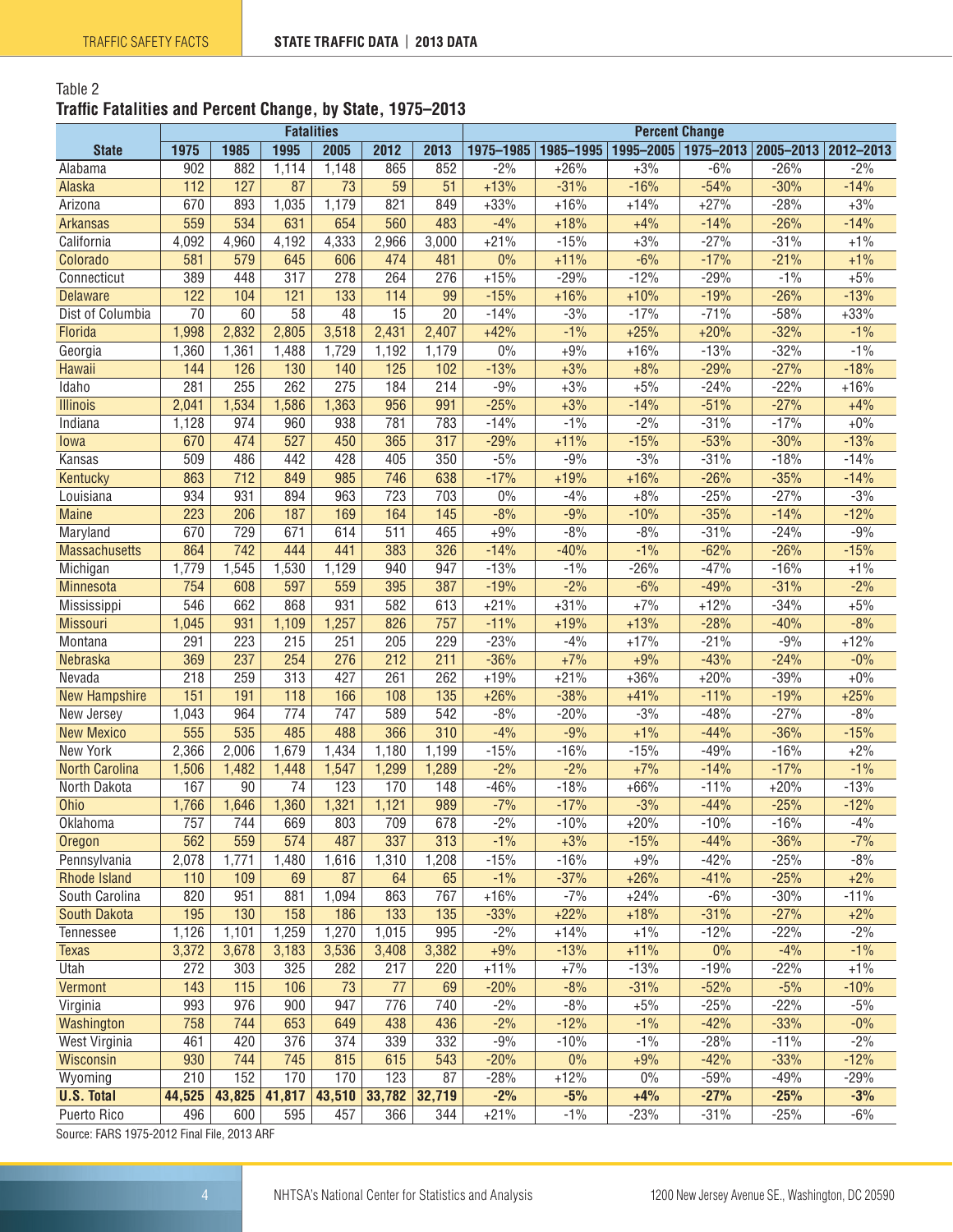#### <span id="page-4-0"></span>Table 3 **Traffic Fatality Rates and Percent Change, by State, 1975–2013**

|                       |                      |      | <b>Fatality Rate per 100 Million VMT</b> |      |      |       |           |           | <b>Percent Change</b> |           |           |           |  |  |
|-----------------------|----------------------|------|------------------------------------------|------|------|-------|-----------|-----------|-----------------------|-----------|-----------|-----------|--|--|
| <b>State</b>          | 1975                 | 1985 | 1995                                     | 2005 | 2012 | 2013  | 1975-1985 | 1985-1995 | 1995-2005             | 1975-2013 | 2005-2013 | 2012-2013 |  |  |
| Alabama               | 3.63                 | 2.51 | 2.20                                     | 1.92 | 1.33 | 1.31  | $-31%$    | $-12%$    | $-13%$                | $-64%$    | $-32%$    | $-2%$     |  |  |
| Alaska                | 4.38                 | 3.17 | 2.11                                     | 1.45 | 1.23 | 1.05  | $-28%$    | $-33%$    | $-31%$                | $-76%$    | $-28%$    | $-15%$    |  |  |
| Arizona               | 4.19                 | 4.14 | 2.61                                     | 1.97 | 1.37 | 1.40  | $-1\%$    | $-37%$    | $-25%$                | $-67%$    | $-29%$    | $+2%$     |  |  |
| <b>Arkansas</b>       | 4.01                 | 3.12 | 2.37                                     | 2.05 | 1.67 | 1.44  | $-22%$    | $-24%$    | $-14%$                | $-64%$    | $-30%$    | $-14%$    |  |  |
| California            | 3.09                 | 2.39 | 1.52                                     | 1.32 | 0.91 | 0.91  | $-23%$    | $-36%$    | $-13%$                | $-71%$    | $-31%$    | $0\%$     |  |  |
| Colorado              | 3.50                 | 2.21 | 1.84                                     | 1.26 | 1.01 | 1.02  | $-37%$    | $-17%$    | $-32%$                | $-71%$    | $-19%$    | $+1%$     |  |  |
| Connecticut           | 2.13                 | 2.00 | 1.13                                     | 0.88 | 0.84 | 0.89  | $-6%$     | $-44%$    | $-22%$                | $-58%$    | $+1%$     | $+6%$     |  |  |
| <b>Delaware</b>       | 3.37                 | 1.94 | 1.61                                     | 1.40 | 1.24 | 1.06  | $-42%$    | $-17%$    | $-13%$                | $-69%$    | $-24%$    | $-15%$    |  |  |
| Dist of Columbia      | 2.27                 | 1.86 | 1.67                                     | 1.29 | 0.42 | 0.57  | $-18%$    | $-10%$    | $-23%$                | $-75%$    | $-56%$    | $+36%$    |  |  |
| Florida               | 3.24<br>3.22<br>2.19 |      | 1.75                                     | 1.27 | 1.25 | $-1%$ | $-32%$    | $-20%$    | $-61%$                | $-29%$    | $-2%$     |           |  |  |
| Georgia               | 2.53<br>3.46         |      | 1.74                                     | 1.52 | 1.11 | 1.08  | $-27%$    | $-31%$    | $-13%$                | $-69%$    | $-29%$    | $-3%$     |  |  |
| <b>Hawaii</b>         | 3.47                 | 1.86 | 1.64                                     | 1.39 | 1.24 | 1.01  | $-46%$    | $-12%$    | $-15%$                | $-71%$    | $-27%$    | $-19%$    |  |  |
| Idaho                 | 4.78                 | 3.31 | 2.13                                     | 1.85 | 1.13 | 1.34  | $-31%$    | $-36%$    | $-13%$                | $-72%$    | $-28%$    | $+19%$    |  |  |
| <b>Illinois</b>       | 3.56                 | 2.17 | 1.68                                     | 1.27 | 0.91 | 0.94  | $-39%$    | $-23%$    | $-24%$                | $-74%$    | $-26%$    | $+3%$     |  |  |
| Indiana               | 3.02                 | 2.39 | 1.49                                     | 1.31 | 0.99 | 1.00  | $-21%$    | $-38%$    | $-12%$                | $-67%$    | $-24%$    | $+1%$     |  |  |
| lowa                  | 3.75                 | 2.35 | 2.03                                     | 1.45 | 1.16 | 1.00  | $-37%$    | $-14%$    | $-29%$                | $-73%$    | $-31%$    | $-14%$    |  |  |
| Kansas                | 3.29                 | 2.52 | 1.76                                     | 1.44 | 1.32 | 1.16  | $-23%$    | $-30%$    | $-18%$                | $-65%$    | $-19%$    | $-12%$    |  |  |
| Kentucky              | 3.50                 | 2.50 | 2.07                                     | 2.08 | 1.58 | 1.36  | $-29%$    | $-17%$    | 0%                    | $-61%$    | $-35%$    | $-14%$    |  |  |
| Louisiana             | 4.60                 | 2.79 | 2.31                                     | 2.14 | 1.54 | 1.47  | $-39%$    | $-17%$    | $-7%$                 | $-68%$    | $-31%$    | $-5%$     |  |  |
| <b>Maine</b>          | 3.14                 | 2.22 | 1.49                                     | 1.13 | 1.16 | 1.03  | $-29%$    | $-33%$    | $-24%$                | $-67%$    | $-9%$     | $-11%$    |  |  |
| Maryland              | 2.66                 | 2.19 | 1.50                                     | 1.09 | 0.90 | 0.82  | $-18%$    | $-32%$    | $-27%$                | $-69%$    | $-25%$    | $-9%$     |  |  |
| <b>Massachusetts</b>  | 2.75                 | 1.87 | 0.92                                     | 0.80 | 0.68 | 0.58  | $-32%$    | $-51%$    | $-13%$                | $-79%$    | $-28%$    | $-15%$    |  |  |
| Michigan              | 3.06                 | 2.29 | 1.79                                     | 1.09 | 0.99 | 1.00  | $-25%$    | $-22%$    | $-39%$                | $-67%$    | $-8%$     | $+1%$     |  |  |
| Minnesota             | 2.94                 | 1.86 | 1.35                                     | 0.98 | 0.69 | 0.68  | $-37%$    | $-27%$    | $-27%$                | $-77%$    | $-31%$    | $-1%$     |  |  |
| Mississippi           | 3.80                 | 3.45 | 2.94                                     | 2.32 | 1.51 | 1.58  | $-9%$     | $-15%$    | $-21%$                | $-58%$    | $-32%$    | $+5%$     |  |  |
| Missouri              | 3.41                 | 2.37 | 1.87                                     | 1.83 | 1.19 | 1.09  | $-30%$    | $-21%$    | $-2%$                 | $-68%$    | $-40%$    | $-8%$     |  |  |
| Montana               | 5.08                 | 3.03 | 2.28                                     | 2.26 | 1.72 | 1.90  | $-40%$    | $-25%$    | $-1\%$                | $-63%$    | $-16%$    | $+10%$    |  |  |
| Nebraska              | 3.29                 | 1.97 | 1.61                                     | 1.43 | 1.10 | 1.09  | $-40%$    | $-18%$    | $-11%$                | $-67%$    | $-24%$    | $-1%$     |  |  |
| Nevada                | 4.74                 | 3.42 | 2.24                                     | 2.06 | 1.08 | 1.06  | $-28%$    | $-35%$    | $-8%$                 | $-78%$    | $-49%$    | $-2%$     |  |  |
| <b>New Hampshire</b>  | 2.85                 | 2.53 | 1.11                                     | 1.24 | 0.84 | 1.05  | $-11%$    | $-56%$    | $+12%$                | $-63%$    | $-15%$    | $+25%$    |  |  |
| New Jersey            | 2.15                 | 1.83 | 1.27                                     | 1.01 | 0.79 | 0.73  | $-15%$    | $-31%$    | $-20%$                | $-66%$    | $-28%$    | $-8%$     |  |  |
| <b>New Mexico</b>     | 5.59                 | 4.03 | 2.29                                     | 2.04 | 1.43 | 1.24  | $-28%$    | $-43%$    | $-11%$                | $-78%$    | $-39%$    | $-13%$    |  |  |
| New York              | 3.63                 | 2.22 | 1.46                                     | 1.03 | 0.92 | 0.92  | $-39%$    | $-34%$    | $-29%$                | $-75%$    | $-11%$    | $0\%$     |  |  |
| <b>North Carolina</b> | 4.14                 | 2.97 | 1.90                                     | 1.53 | 1.24 | 1.23  | $-28%$    | $-36%$    | $-19%$                | $-70%$    | $-20%$    | $-1%$     |  |  |
| North Dakota          | 3.71                 | 1.61 | 1.13                                     | 1.62 | 1.69 | 1.47  | $-57%$    | $-30%$    | $+43%$                | $-60%$    | $-9%$     | $-13%$    |  |  |
| Ohio                  | 2.75                 | 2.18 | 1.35                                     | 1.20 | 0.99 | 0.88  | $-21%$    | $-38%$    | $-11%$                | $-68%$    | $-27%$    | $-11%$    |  |  |
| Oklahoma              | 3.33                 | 2.39 | 1.74                                     | 1.71 | 1.48 | 1.41  | $-28%$    | $-27%$    | $-2%$                 | $-58%$    | $-18%$    | $-5%$     |  |  |
| Oregon                | 3.53                 | 2.61 | 1.91                                     | 1.38 | 1.02 | 0.93  | $-26%$    | $-27%$    | $-28%$                | $-74%$    | $-33%$    | $-9%$     |  |  |
| Pennsylvania          | 3.26                 | 2.35 | 1.57                                     | 1.50 | 1.32 | 1.22  | $-28%$    | $-33%$    | $-4%$                 | $-63%$    | $-19%$    | $-8%$     |  |  |
| <b>Rhode Island</b>   | 1.94                 | 1.87 | 1.00                                     | 1.05 | 0.82 | 0.84  | $-4%$     | $-47%$    | $+5%$                 | $-57%$    | $-20%$    | $+2%$     |  |  |
| South Carolina        | 3.98                 | 3.56 | 2.28                                     | 2.21 | 1.76 | 1.57  | $-11%$    | $-36%$    | $-3%$                 | $-61%$    | $-29%$    | $-11%$    |  |  |
| <b>South Dakota</b>   | 3.76                 | 2.07 | 2.06                                     | 2.22 | 1.46 | 1.48  | $-45%$    | 0%        | $+8%$                 | $-61%$    | $-33%$    | $+1%$     |  |  |
| Tennessee             | 3.42                 | 3.03 | 2.24                                     | 1.79 | 1.43 | 1.40  | $-11%$    | $-26%$    | $-20%$                | $-59%$    | $-22%$    | $-2%$     |  |  |
| <b>Texas</b>          | 3.99                 | 2.57 | 1.76                                     | 1.50 | 1.43 | 1.38  | $-36%$    | $-32%$    | $-15%$                | $-65%$    | $-8%$     | $-3%$     |  |  |
| Utah                  | 3.42                 | 2.52 | 1.73                                     | 1.12 | 0.82 | 0.81  | $-26%$    | $-31%$    | $-35%$                | $-76%$    | $-28%$    | $-1\%$    |  |  |
| Vermont               | 4.32                 | 2.45 | 1.71                                     | 0.95 | 1.07 | 0.97  | $-43%$    | $-30%$    | $-44%$                | $-78%$    | $+2%$     | $-9%$     |  |  |
| Virginia              | 2.87                 | 2.04 | 1.29                                     | 1.18 | 0.96 | 0.92  | $-29%$    | $-37%$    | $-9%$                 | $-68%$    | $-22%$    | $-4%$     |  |  |
| <b>Washington</b>     | 3.16                 | 2.16 | 1.33                                     | 1.17 | 0.77 | 0.76  | $-32%$    | $-38%$    | $-12%$                | $-76%$    | $-35%$    | $-1%$     |  |  |
| West Virginia         | 4.36                 | 3.32 | 2.16                                     | 1.82 | 1.76 | 1.73  | $-24%$    | $-35%$    | $-16%$                | $-60%$    | $-5%$     | $-2%$     |  |  |
| Wisconsin             | 3.25                 | 2.03 | 1.45                                     | 1.36 | 1.04 | 0.91  | $-38%$    | $-29%$    | $-6%$                 | $-72%$    | $-33%$    | $-13%$    |  |  |
| Wyoming               | 5.36                 | 2.81 | 2.41                                     | 1.88 | 1.33 | 0.93  | $-48%$    | $-14%$    | $-22%$                | $-83%$    | $-51%$    | $-30%$    |  |  |
| <b>U.S. Total</b>     | 3.35                 | 2.47 | 1.73                                     | 1.46 | 1.14 | 1.09  | $-26%$    | $-30%$    | $-16%$                | $-67%$    | $-25%$    | $-4%$     |  |  |
| Puerto Rico           | 7.27                 | 5.74 | 3.83                                     | 2.35 | 1.97 | 1.85  | $-21%$    | $-33%$    | $-39%$                | $-75%$    | $-21%$    | $-6%$     |  |  |

Source: FARS 1975-2012 Final File, 2013 ARF; Vehicle Miles Traveled - FHWA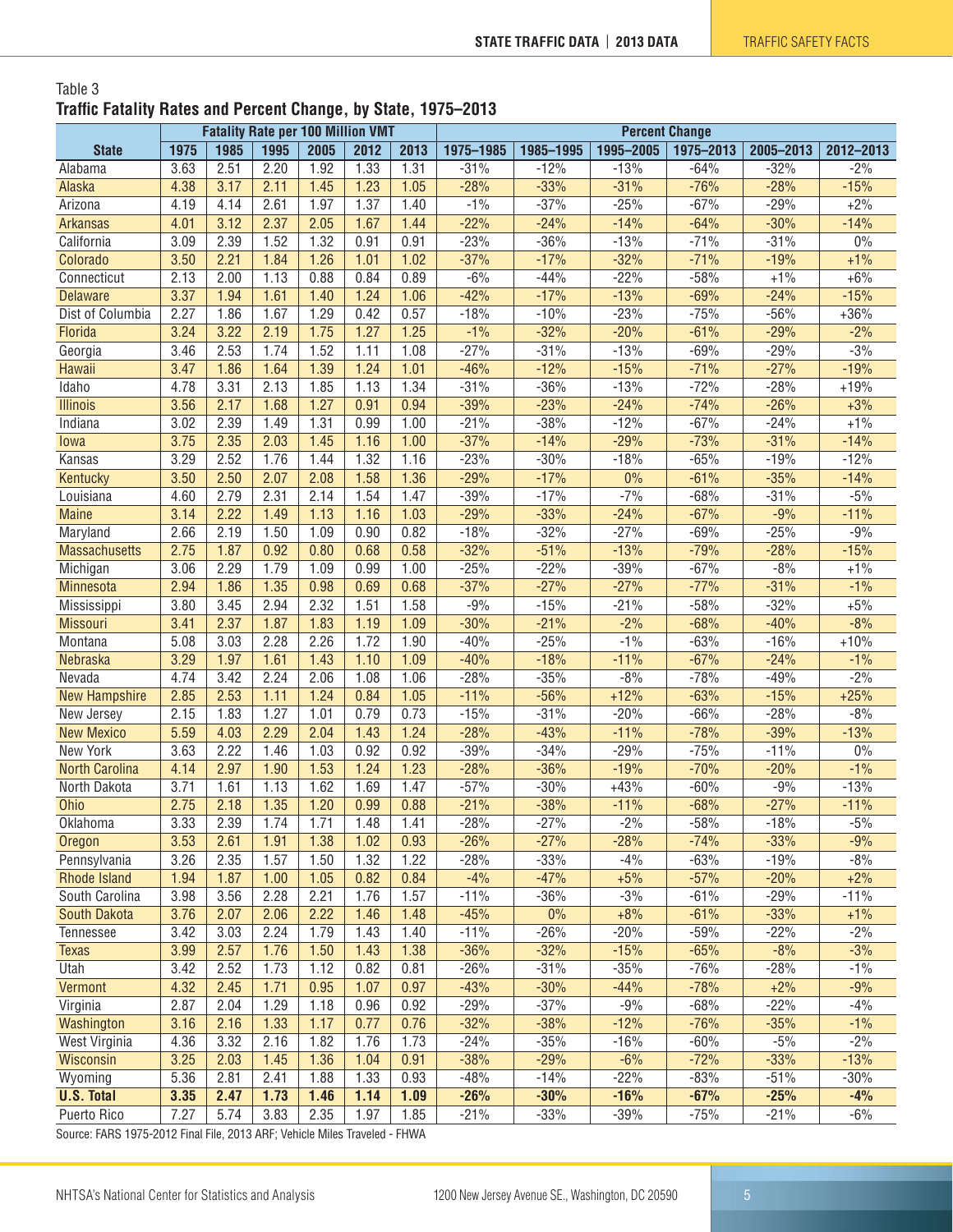#### <span id="page-5-0"></span>Table 4 **Alcohol Involvement in Fatal Traffic Crashes, by State, 2004 and 2013**

|                       |      |               | Percentage of Fatalities by Highest Driver BAC in the Crash |            |      |                       | Percentage of Drivers Involved in Fatal Crashes Tested for |                 |  |  |  |
|-----------------------|------|---------------|-------------------------------------------------------------|------------|------|-----------------------|------------------------------------------------------------|-----------------|--|--|--|
|                       |      |               | BAC .01+ g/dL                                               |            |      | <b>BAC .08+ g/dL</b>  | <b>BAC With Known Results in 2013</b>                      |                 |  |  |  |
| <b>State</b>          | 2004 | 2013          | <b>Percent Change</b>                                       | 2004       | 2013 | <b>Percent Change</b> | <b>Killed</b>                                              | <b>Survived</b> |  |  |  |
| Alabama               | 35%  | 36%           | $+3%$                                                       | 31%        | 31%  | 0%                    | 54%                                                        | 37%             |  |  |  |
| Alaska                | 29%  | 32%           | $+10%$                                                      | 27%        | 30%  | $+11%$                | 76%                                                        | 66%             |  |  |  |
| Arizona               | 34%  | 31%           | $-9%$                                                       | 29%        | 26%  | $-10%$                | 83%                                                        | 38%             |  |  |  |
| <b>Arkansas</b>       | 35%  | 32%           | $-9%$                                                       | 29%        | 25%  | $-14%$                | 73%                                                        | 65%             |  |  |  |
| California            | 35%  | 34%           | $-3%$                                                       | 29%        | 29%  | $0\%$                 | 78%                                                        | 26%             |  |  |  |
| Colorado              | 35%  | 35%           | 0%                                                          | 30%        | 30%  | $0\%$                 | 78%                                                        | 9%              |  |  |  |
| Connecticut           | 43%  | 48%           | $+12%$                                                      | 38%        | 41%  | $+8%$                 | 45%                                                        | 27%             |  |  |  |
| <b>Delaware</b>       | 32%  | 43%           | $+34%$                                                      | 29%        | 39%  | $+34%$                | 61%                                                        | 12%             |  |  |  |
| Dist of Columbia      | 41%  | 33%<br>$-20%$ |                                                             | 31%<br>30% |      | $+3%$                 | 67%                                                        | 41%             |  |  |  |
| Florida               | 32%  | 33%           | $+3%$                                                       | 27%        | 28%  | $+4%$                 | 72%                                                        | 19%             |  |  |  |
| Georgia               | 29%  | 30%           | $+3%$                                                       | 25%        | 25%  | 0%                    | 61%                                                        | 26%             |  |  |  |
| Hawaii                | 38%  | 44%           | $+16%$                                                      | 31%        | 33%  | $+6%$                 | 86%                                                        | 48%             |  |  |  |
| Idaho                 | 34%  | 34%           | 0%                                                          | 29%        | 27%  | $-7%$                 | 53%                                                        | 46%             |  |  |  |
| <b>Illinois</b>       | 41%  | 39%           | $-5%$                                                       | 35%        | 32%  | $-9%$                 | 86%                                                        | 29%             |  |  |  |
| Indiana               | 30%  | 31%           | $+3%$                                                       | 25%        | 25%  | 0%                    | 61%                                                        | 64%             |  |  |  |
| lowa                  | 27%  | 36%           | $+33%$                                                      | 22%        | 32%  | $+45%$                | 50%                                                        | 29%             |  |  |  |
| Kansas                | 30%  | 34%           | $+13%$                                                      | 25%        | 29%  | $+16%$                | 66%                                                        | 63%             |  |  |  |
| Kentucky              | 30%  | 30%           | $\overline{0\%}$                                            | 27%        | 26%  | $-4%$                 | 79%                                                        | 40%             |  |  |  |
| Louisiana             | 42%  | 39%           | $-7%$                                                       | 34%        | 33%  | $-3%$                 | 52%                                                        | 62%             |  |  |  |
| <b>Maine</b>          | 35%  | 37%           | $+6%$                                                       | 30%        | 29%  | $-3%$                 | 88%                                                        | 81%             |  |  |  |
| Maryland              | 40%  | 38%           | $-5%$                                                       | 33%        | 30%  | $-9%$                 | 85%                                                        | 9%              |  |  |  |
| <b>Massachusetts</b>  | 40%  | 44%           | $+10%$                                                      | 36%        | 36%  | 0%                    | 71%                                                        | 2%              |  |  |  |
| Michigan              | 33%  | 33%           | 0%                                                          | 28%        | 27%  | $-4%$                 | 59%                                                        | 39%             |  |  |  |
| Minnesota             | 32%  | 30%           | $-6%$                                                       | 28%        | 25%  | $-11%$                | 86%                                                        | 28%             |  |  |  |
| Mississippi           | 37%  | 39%           | $+5%$                                                       | 35%        | 34%  | $-3%$                 | 42%                                                        | 13%             |  |  |  |
| <b>Missouri</b>       | 38%  | 38%           | 0%                                                          | 33%        | 33%  | 0%                    | 83%                                                        | 61%             |  |  |  |
| Montana               | 45%  | 45%           | 0%                                                          | 42%        | 40%  | $-5%$                 | 88%                                                        | 80%             |  |  |  |
| Nebraska              | 35%  | 33%           | $-6%$                                                       | 29%        | 28%  | $-3%$                 | 77%                                                        | 77%             |  |  |  |
| Nevada                | 33%  | 36%           | $+9%$                                                       | 28%        | 30%  | $+7%$                 | 95%                                                        | 27%             |  |  |  |
| <b>New Hampshire</b>  | 33%  | 39%           | $+18%$                                                      | 30%        | 34%  | $+13%$                | 92%                                                        | 66%             |  |  |  |
| New Jersey            | 32%  | 34%           | $+6%$                                                       | 26%        | 27%  | $+4%$                 | 85%                                                        | 32%             |  |  |  |
| <b>New Mexico</b>     | 35%  | 38%           | $+9%$                                                       | 30%        | 30%  | 0%                    | 74%                                                        | 9%              |  |  |  |
| New York              | 34%  | 37%           | $+9%$                                                       | 29%        | 30%  | $+3%$                 | 84%                                                        | 6%              |  |  |  |
| <b>North Carolina</b> | 31%  | 33%           | $+6%$                                                       | 27%        | 29%  | $+7%$                 | 84%                                                        | 7%              |  |  |  |
| North Dakota          | 38%  | 49%           | $+29%$                                                      | 34%        | 42%  | $+24%$                | 89%                                                        | 32%             |  |  |  |
| Ohio                  | 36%  | 33%           | $-8%$                                                       | 31%        | 27%  | $-13%$                | 79%                                                        | 15%             |  |  |  |
| Oklahoma              | 33%  | 30%           | $-9%$                                                       | 29%        | 25%  | $-14%$                | 89%                                                        | 46%             |  |  |  |
| Oregon                | 42%  | 39%           | $-7%$                                                       | 33%        | 33%  | $0\%$                 | 90%                                                        | 42%             |  |  |  |
| Pennsylvania          | 39%  | 36%           | $-8%$                                                       | 35%        | 30%  | $-14%$                | 74%                                                        | 24%             |  |  |  |
| <b>Rhode Island</b>   | 48%  | 43%           | $-10%$                                                      | 46%        | 38%  | $-17%$                | 83%                                                        | 5%              |  |  |  |
| South Carolina        | 40%  | 50%           | $+25%$                                                      | 35%        | 44%  | $+26%$                | 80%                                                        | 6%              |  |  |  |
| <b>South Dakota</b>   | 41%  | 36%           | $-12%$                                                      | 36%        | 31%  | $-14%$                | 87%                                                        | 70%             |  |  |  |
| Tennessee             | 38%  | 33%           | $-13%$                                                      | 33%        | 28%  | $-15%$                | 53%                                                        | 44%             |  |  |  |
| <b>Texas</b>          | 42%  | 46%           | $+10%$                                                      | 36%        | 40%  | $+11%$                | 54%                                                        | 17%             |  |  |  |
| Utah                  | 24%  | 20%           | $-17%$                                                      | 23%        | 17%  | $-26%$                | 68%                                                        | 38%             |  |  |  |
|                       |      |               |                                                             |            |      |                       |                                                            |                 |  |  |  |
| Vermont               | 32%  | 34%           | $+6%$                                                       | 20%        | 27%  | $+35%$                | 89%<br>52%                                                 | 35%<br>1%       |  |  |  |
| Virginia              | 36%  | 41%           | $+14%$                                                      | 31%        | 34%  | $+10%$                |                                                            |                 |  |  |  |
| Washington            | 40%  | 39%           | $-3%$                                                       | 36%        | 34%  | $-6%$                 | 90%                                                        | 17%             |  |  |  |
| West Virginia         | 32%  | 34%           | $+6%$                                                       | 26%        | 27%  | $+4%$                 | 94%                                                        | 5%              |  |  |  |
| <b>Wisconsin</b>      | 43%  | 39%           | $-9%$                                                       | 37%        | 33%  | $-11%$                | 91%                                                        | 61%             |  |  |  |
| Wyoming               | 35%  | 33%           | $-6%$                                                       | 31%        | 29%  | $-6%$                 | 64%                                                        | 45%             |  |  |  |
| <b>U.S. Total</b>     | 36%  | 36%           | 0%                                                          | 31%        | 31%  | $0\%$                 | 71%                                                        | 28%             |  |  |  |
| Puerto Rico           | 40%  | 46%           | $+15%$                                                      | 35%        | 37%  | $+6%$                 | 96%                                                        | 66%             |  |  |  |

Source: FARS 2004 Final File, 2013 ARF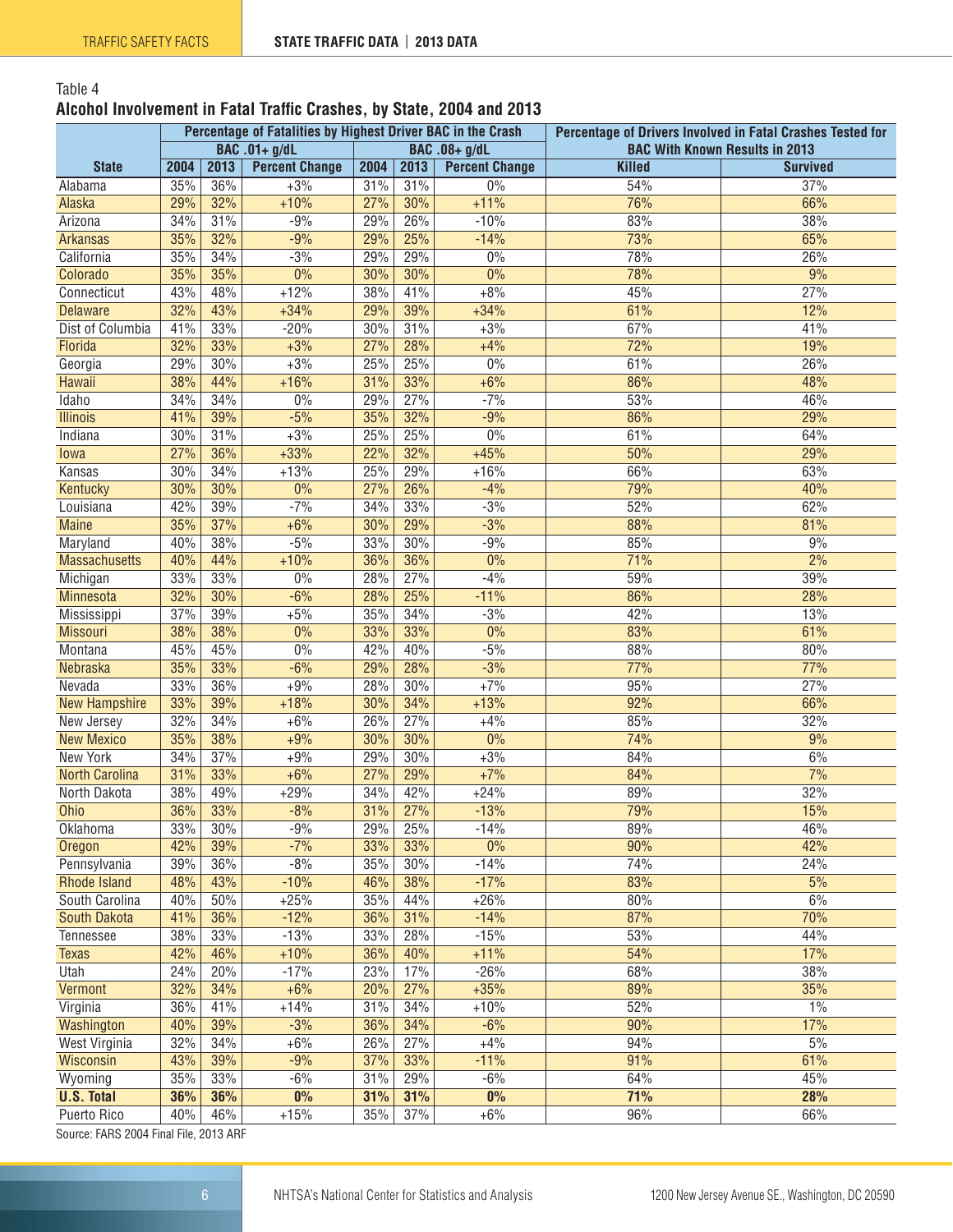#### <span id="page-6-0"></span>Table 5 **Speeding-Related Traffic Fatalities, by Roadway Function Class and State, 2013**

|                                |                   |                                     |                                  |                     | <b>Speeding-Related Fatalities by Roadway Function Class</b> |                                    |                                    |                                                  |                       |
|--------------------------------|-------------------|-------------------------------------|----------------------------------|---------------------|--------------------------------------------------------------|------------------------------------|------------------------------------|--------------------------------------------------|-----------------------|
|                                | <b>Total</b>      |                                     |                                  |                     | <b>Non-Interstate</b>                                        | <b>Non-Interstate</b>              |                                    |                                                  |                       |
|                                | <b>Traffic</b>    |                                     | <b>Interstate</b>                | <b>Interstate</b>   | <b>Freeway and</b>                                           | <b>Other Principal</b>             |                                    | Non-Interstate   Non-Interstate   Non-Interstate |                       |
| <b>State</b>                   | <b>Fatalities</b> | <b>Total</b>                        | <b>Rural</b>                     | <b>Urban</b>        | <b>Expressway</b>                                            | <b>Arterial</b>                    | <b>Minor Arterial</b>              | <b>Collector</b>                                 | Local                 |
| Alabama                        | 852               | 253                                 | $\overline{12}$                  | 8                   | 3                                                            | $\overline{43}$                    | 61                                 | $\overline{80}$                                  | $\overline{43}$       |
| Alaska                         | $\overline{51}$   | $\overline{22}$                     | 6                                | $\mathbf{0}$        | 3                                                            | $\overline{3}$                     | $\overline{2}$                     | $\overline{4}$                                   | 4                     |
| Arizona                        | 849               | 290                                 | 45                               | $\overline{20}$     | $\overline{14}$                                              | $\overline{58}$                    | 44                                 | 68                                               | 41                    |
| <b>Arkansas</b>                | 483               | $\overline{72}$                     | 4                                | 5                   | $\overline{0}$                                               | 9                                  | 8                                  | $\overline{21}$                                  | $\overline{25}$       |
| California                     | 3,000             | 961                                 | $\overline{40}$                  | 102                 | 104                                                          | 320                                | 198                                | 123                                              | $\overline{74}$       |
| Colorado                       | 481               | 150                                 | 8                                | $\overline{19}$     | $\overline{c}$                                               | $\overline{56}$                    | $\overline{31}$                    | $\overline{19}$                                  | $\overline{15}$       |
| Connecticut                    | 276               | 64                                  | $\overline{3}$                   | $\overline{2}$      | $\overline{\mathbf{1}}$                                      | $\overline{14}$                    | $\overline{14}$                    | $\overline{5}$                                   | $\overline{25}$       |
| <b>Delaware</b>                | 99                | $\overline{37}$                     | $\overline{0}$                   | $\overline{2}$      | $\overline{1}$                                               | $\overline{11}$                    | $\overline{3}$                     | 13                                               | $6\overline{6}$       |
| <b>Dist of Columbia</b>        | $\overline{20}$   | 9                                   | 0                                | $\overline{3}$      | 0                                                            | $\mathbf{0}$                       | 0                                  | 0                                                | 6                     |
| Florida                        | 2,407             | 344                                 | $\overline{22}$                  | $\overline{21}$     | $\mathbf{0}$                                                 | $\overline{87}$                    | $\overline{15}$                    | $\overline{\phantom{a}}$                         | 197                   |
| Georgia                        | 1,179             | 197                                 | 14                               | $\overline{19}$     | $\overline{2}$                                               | $\overline{34}$                    | 44                                 | $\overline{35}$                                  | 46                    |
| <b>Hawaii</b>                  | 102               | 44                                  | 1                                | $\overline{3}$      | $\overline{6}$                                               | $\overline{11}$                    | $\overline{8}$                     | $\overline{7}$                                   | 8                     |
| Idaho                          | 214               | $\overline{50}$                     | $\overline{10}$                  | 0                   | 0                                                            | $\overline{8}$                     | $\overline{7}$                     | $\overline{17}$                                  | 4                     |
| <b>Illinois</b>                | 991               | 421                                 | $\overline{27}$                  | $\overline{37}$     | $\overline{0}$                                               | 98                                 | $\overline{88}$                    | 99                                               | $\overline{72}$       |
| Indiana                        | 783               | 217                                 | $\overline{17}$                  | $\overline{9}$      | 0                                                            | $\overline{0}$                     | $\overline{27}$                    | $\overline{39}$                                  | 125                   |
| lowa                           | $\overline{317}$  | $\overline{51}$                     | 3                                | $\overline{4}$      | $\mathbf{0}$                                                 | $\overline{9}$                     | 8                                  | $\overline{12}$                                  | $\overline{15}$       |
| Kansas                         | 350               | 111                                 | $\overline{4}$                   | $\overline{5}$      | 0                                                            | $\overline{30}$                    | $\overline{17}$                    | $\overline{23}$                                  | $\overline{32}$       |
| Kentucky                       | 638               | 125                                 | $\overline{7}$                   | $\overline{8}$      | $\bf{0}$                                                     | 18                                 | 10                                 | 50                                               | 32                    |
| Louisiana                      | 703               | 193                                 | 5                                | $\overline{11}$     | 3                                                            | $\overline{27}$                    | $\overline{43}$                    | 65                                               | $\overline{38}$       |
| <b>Maine</b>                   | 145               | $\overline{50}$                     | $\overline{2}$                   | $\mathbf{1}$        | $\mathbf{0}$                                                 | 6                                  | $\overline{7}$                     | $\mathbf{1}$                                     | $\overline{33}$       |
| Maryland                       | 465               | $\overline{148}$<br>$\overline{88}$ | $\overline{0}$                   | $\overline{18}$     | $\overline{6}$                                               | $\overline{35}$                    | $\overline{29}$<br>$\overline{27}$ | $\overline{36}$                                  | $\overline{23}$       |
| <b>Massachusetts</b>           | 326               | 255                                 | $\overline{2}$                   | $\overline{9}$      | $\overline{5}$                                               | $\overline{6}$<br>$\overline{53}$  |                                    | $\overline{5}$                                   | 33                    |
| Michigan                       | 947               | 84                                  | $\overline{9}$<br>$\overline{5}$ | $\overline{27}$     | $\overline{10}$                                              |                                    | $\overline{47}$                    | $\overline{54}$<br>$\overline{18}$               | $\overline{54}$       |
| <b>Minnesota</b>               | 387<br>613        | 113                                 | $\overline{13}$                  | $\overline{4}$<br>0 | $\overline{2}$<br>0                                          | $\overline{20}$<br>$\overline{20}$ | $\overline{20}$<br>9               | $\overline{28}$                                  | $\overline{15}$<br>43 |
| Mississippi<br><b>Missouri</b> | $\overline{757}$  | 308                                 | $\overline{3}$                   | $\overline{22}$     | $\overline{12}$                                              | 46                                 | $\overline{57}$                    | $\overline{86}$                                  | 82                    |
| Montana                        | 229               | $\overline{76}$                     | $\overline{15}$                  | 0                   | 0                                                            | $\overline{15}$                    | $\overline{10}$                    | $\overline{19}$                                  | $\overline{16}$       |
| Nebraska                       | 211               | 39                                  | $\overline{2}$                   | $\overline{0}$      | $\overline{0}$                                               | $\overline{12}$                    | $\overline{4}$                     | $\overline{3}$                                   | 17                    |
| Nevada                         | $\overline{262}$  | $\overline{87}$                     | $\overline{9}$                   | $\overline{3}$      | $\overline{2}$                                               | $\overline{30}$                    | $\overline{25}$                    | $\overline{5}$                                   | $\overline{11}$       |
| <b>New Hampshire</b>           | 135               | 66                                  | $\overline{0}$                   | $\overline{6}$      | $\mathbf{0}$                                                 | $\overline{8}$                     | 1                                  | $\overline{17}$                                  | $\overline{34}$       |
| New Jersey                     | 542               | 118                                 | $\overline{2}$                   | $\overline{11}$     | $\overline{12}$                                              | $\overline{25}$                    | $\overline{22}$                    | $\overline{21}$                                  | $\overline{25}$       |
| <b>New Mexico</b>              | 310               | 122                                 | 13                               | $\overline{3}$      | 0                                                            | 54                                 | 11                                 | $\overline{20}$                                  | 19                    |
| New York                       | 1,199             | 358                                 | $\overline{19}$                  | $\overline{5}$      | 6                                                            | $\overline{97}$                    | $\overline{26}$                    | $\overline{13}$                                  | 192                   |
| <b>North Carolina</b>          | 1,289             | $\overline{413}$                    | $\overline{12}$                  | $\overline{13}$     | $\overline{8}$                                               | 61                                 | 137                                | 60                                               | 121                   |
| North Dakota                   | 148               | $\overline{59}$                     | $\overline{5}$                   | $\overline{0}$      | $\overline{0}$                                               | $\overline{16}$                    | $\overline{11}$                    | $\overline{8}$                                   | $\overline{19}$       |
| Ohio                           | 989               | 273                                 | $\overline{11}$                  | $\overline{24}$     | $\overline{4}$                                               | $\overline{41}$                    | $\overline{37}$                    | $\overline{78}$                                  | $\overline{78}$       |
| Oklahoma                       | 678               | 174                                 | 10                               | 10                  | $\overline{3}$                                               | 29                                 | $\overline{31}$                    | 53                                               | $\overline{38}$       |
| Oregon                         | 313               | $\overline{95}$                     | $\overline{3}$                   | $\mathbf{1}$        | $\overline{1}$                                               | $\overline{24}$                    | $\overline{21}$                    | $\overline{37}$                                  | 8                     |
| Pennsylvania                   | 1,208             | 550                                 | $\overline{36}$                  | $\overline{20}$     | $\overline{15}$                                              | 108                                | 124                                | 134                                              | 113                   |
| <b>Rhode Island</b>            | 65                | 17                                  | $\overline{0}$                   | $\overline{0}$      | $\overline{0}$                                               | $6\overline{6}$                    | $\overline{5}$                     | $\mathbf{0}$                                     | 5                     |
| South Carolina                 | 767               | $\overline{306}$                    | $\overline{15}$                  | $\overline{13}$     | $\overline{0}$                                               | $\overline{50}$                    | 69                                 | 105                                              | $\overline{25}$       |
| <b>South Dakota</b>            | 135               | $\overline{38}$                     | $\overline{1}$                   | $\overline{0}$      | $\overline{0}$                                               | $\overline{7}$                     | $\overline{7}$                     | 10                                               | 13                    |
| Tennessee                      | 995               | 236                                 | $\overline{13}$                  | $\overline{27}$     | ī                                                            | $\overline{33}$                    | $\overline{46}$                    | $\overline{73}$                                  | $\overline{43}$       |
| <b>Texas</b>                   | 3,382             | 1,175                               | $\overline{70}$                  | 137                 | $\overline{72}$                                              | 189                                | 142                                | 197                                              | 368                   |
| <b>Utah</b>                    | 220               | $\overline{75}$                     | 10                               | $\overline{11}$     | 0                                                            | $\overline{16}$                    | $\overline{11}$                    | $\overline{0}$                                   | $\overline{27}$       |
| Vermont                        | 69                | 18                                  | $\mathbf{1}$                     | $\overline{2}$      | $\overline{0}$                                               | $\mathbf{1}$                       | $\overline{2}$                     | $\overline{8}$                                   | $\overline{4}$        |
| Virginia                       | 740               | 132                                 | $\overline{9}$                   | $\overline{17}$     | 3                                                            | $\overline{22}$                    | $\overline{34}$                    | $\overline{29}$                                  | 14                    |
| <b>Washington</b>              | 436               | 181                                 | $\overline{4}$                   | $\overline{12}$     | $\overline{7}$                                               | $\overline{41}$                    | $\overline{37}$                    | $\overline{50}$                                  | $\overline{26}$       |
| <b>West Virginia</b>           | 332               | $\overline{130}$                    | $\overline{15}$                  | $\overline{5}$      | $\overline{0}$                                               | $\overline{21}$                    | $\overline{32}$                    | $\overline{37}$                                  | $\overline{20}$       |
| <b>Wisconsin</b>               | 543               | 178                                 | $\overline{5}$                   | 10                  | $\overline{8}$                                               | 43                                 | 36                                 | $\overline{37}$                                  | 39                    |
| Wyoming                        | $\overline{87}$   | $\overline{40}$                     | 6                                | 1                   | 0                                                            | $\overline{11}$                    | 4                                  | $\overline{14}$                                  | 4                     |
| <b>U.S. Total</b>              | 32,719            | 9,613                               | 548                              | 690                 | 316                                                          | 1,982                              | 1,709                              | 1,937                                            | 2,370                 |
| Puerto Rico                    | $\overline{344}$  | 149                                 | 11                               | 4                   | 3                                                            | $\overline{29}$                    | $\overline{55}$                    | $\overline{33}$                                  | 14                    |

Source: FARS 2013 ARF

Note: The total column for speeding-related fatalities includes fatalities that occurred on roads for which the function class was unknown.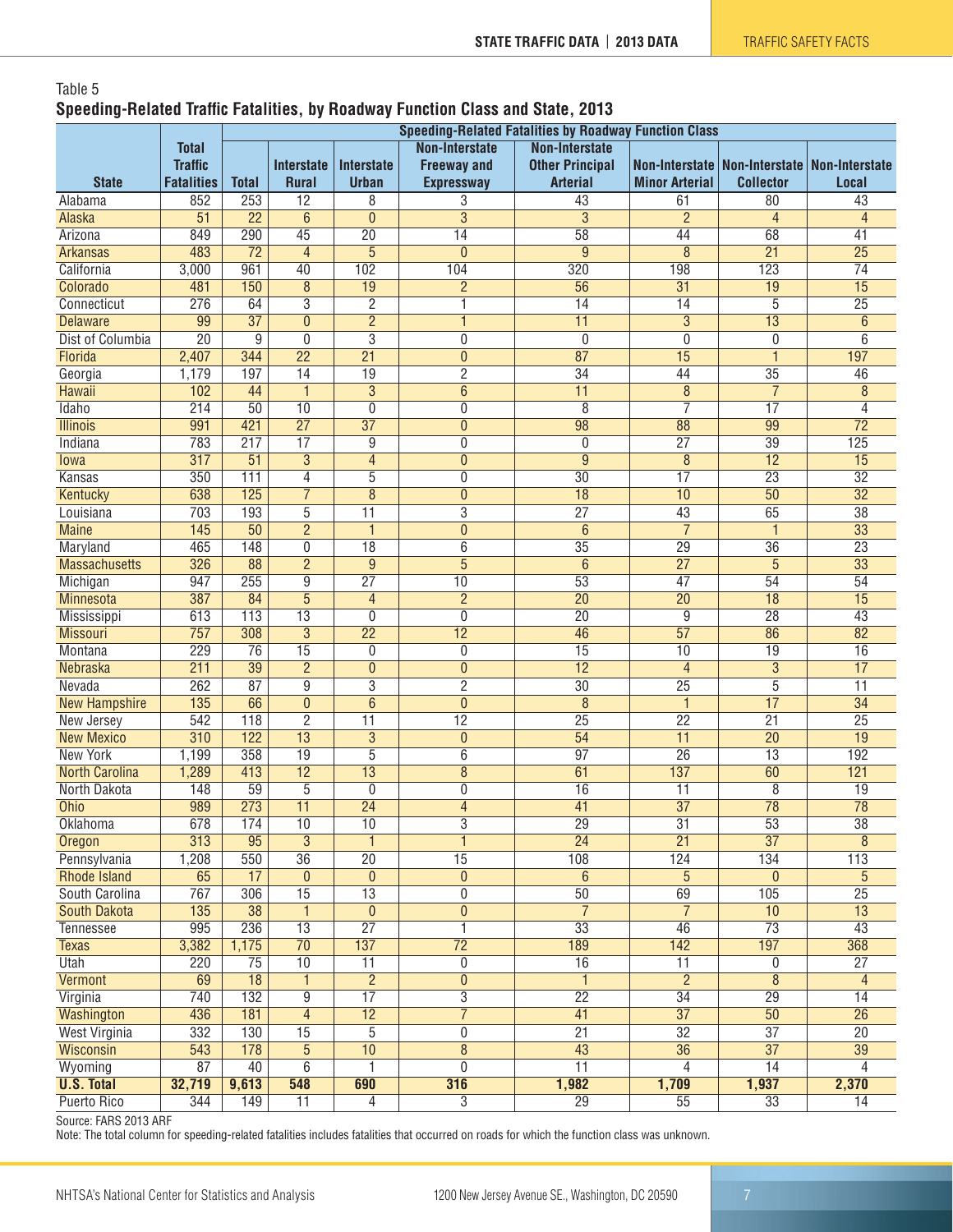#### <span id="page-7-0"></span>Table 6 **Passenger Vehicle Occupant Fatalities, by Restraint Use and State, 2013**

|                       |                  |                   | <b>Restraint Use</b> |                |                 |                  |                  |                |                        |                     |
|-----------------------|------------------|-------------------|----------------------|----------------|-----------------|------------------|------------------|----------------|------------------------|---------------------|
|                       |                  | <b>Restrained</b> | <b>Unrestrained</b>  |                |                 | <b>Unknown</b>   | <b>Total</b>     |                | <b>Percent "Known"</b> | Percent "Known"     |
| <b>State</b>          | <b>Number</b>    | <b>Percent</b>    | <b>Number</b>        | <b>Percent</b> | <b>Number</b>   | <b>Percent</b>   | <b>Number</b>    | <b>Percent</b> | <b>Restrained</b>      | <b>Unrestrained</b> |
| Alabama               | 271              | 41%               | 369                  | 55%            | 25              | 4%               | 665              | 100%           | 42%                    | 58%                 |
| Alaska                | 13               | 48%               | 12                   | 44%            | $\overline{2}$  | 7%               | $\overline{27}$  | 100%           | 52%                    | 48%                 |
| Arizona               | 175              | 39%               | $\overline{227}$     | 50%            | 49              | 11%              | 451              | 100%           | 44%                    | 56%                 |
| <b>Arkansas</b>       | 135              | 40%               | 174                  | 51%            | $\overline{31}$ | 9%               | 340              | 100%           | 44%                    | 56%                 |
| California            | 986              | 61%               | 500                  | 31%            | 125             | 8%               | 1,611            | 100%           | 66%                    | 34%                 |
| Colorado              | 124              | 39%               | 177                  | 56%            | $\overline{16}$ | 5%               | $\overline{317}$ | 100%           | 41%                    | 59%                 |
| Connecticut           | 80               | 44%               | $\overline{75}$      | 41%            | $\overline{27}$ | 15%              | 182              | 100%           | 52%                    | 48%                 |
| <b>Delaware</b>       | $\overline{26}$  | 52%               | $\overline{23}$      | 46%            | $\mathbf{1}$    | 2%               | $\overline{50}$  | 100%           | 53%                    | 47%                 |
| Dist of Columbia      | 6                | 100%              | 0                    | 0%             | $\mathbf 0$     | 0%               | 6                | 100%           | 100%                   | 0%                  |
| Florida               | 601              | 49%               | 553                  | 45%            | 64              | 5%               | 1,218            | 100%           | 52%                    | 48%                 |
| Georgia               | 350              | 43%               | 376                  | 46%            | 85              | 10%              | 811              | 100%           | 48%                    | 52%                 |
| <b>Hawaii</b>         | 15               | 36%               | $\overline{23}$      | 55%            | $\overline{4}$  | 10%              | 42               | 100%           | 39%                    | 61%                 |
| Idaho                 | 54               | 34%               | 98                   | 62%            | 7               | 4%               | 159              | 100%           | 36%                    | 64%                 |
| <b>Illinois</b>       | 292              | 45%               | 276                  | 42%            | 82              | 13%              | 650              | 100%           | 51%                    | 49%                 |
| Indiana               | 279              | 51%               | 201                  | 37%            | 64              | 12%              | 544              | 100%           | 58%                    | 42%                 |
| lowa                  | 108              | 46%               | 102                  | 43%            | $\overline{27}$ | 11%              | 237              | 100%           | 51%                    | 49%                 |
| Kansas                | 103              | 39%               | 146                  | 55%            | 16              | 6%               | 265              | 100%           | 41%                    | 59%                 |
| Kentucky              | 220              | 47%               | 245                  | 53%            | $\mathbf{0}$    | 0%               | 465              | 100%           | 47%                    | 53%                 |
| Louisiana             | 197              | 41%               | 248                  | 52%            | $\overline{31}$ | 7%               | 476              | 100%           | 44%                    | 56%                 |
| <b>Maine</b>          | $\overline{55}$  | 49%               | $\overline{56}$      | 50%            | $\mathbf{1}$    | 1%               | 112              | 100%           | 50%                    | 50%                 |
| Maryland              | 153              | 55%               | 108                  | 39%            | $\overline{18}$ | 6%               | 279              | 100%           | 59%                    | 41%                 |
| <b>Massachusetts</b>  | 59               | 29%               | 96                   | 47%            | $\overline{51}$ | 25%              | 206              | 100%           | 38%                    | 62%                 |
| Michigan              | 329              | 55%               | 183                  | 30%            | 89              | 15%              | 601              | 100%           | 64%                    | 36%                 |
| Minnesota             | 149              | 58%               | 80                   | 31%            | $\overline{30}$ | 12%              | 259              | 100%           | 65%                    | 35%                 |
| Mississippi           | $\overline{201}$ | 41%               | 284                  | 58%            | 4               | 1%               | 489              | 100%           | 41%                    | 59%                 |
| <b>Missouri</b>       | 192              | 34%               | 325                  | 58%            | 42              | 8%               | 559              | 100%           | 37%                    | 63%                 |
| Montana               | 50               | 31%               | 108                  | 67%            | $\overline{3}$  | $\frac{2\%}{\ }$ | 161              | 100%           | 32%                    | 68%                 |
| Nebraska              | 44               | 26%               | 105                  | 62%            | $\overline{20}$ | 12%              | 169              | 100%           | 30%                    | 70%                 |
| Nevada                | $\overline{56}$  | 46%               | $\overline{57}$      | 46%            | $\overline{10}$ | 8%               | 123              | 100%           | 50%                    | 50%                 |
| <b>New Hampshire</b>  | $\overline{35}$  | 38%               | $\overline{56}$      | 62%            | $\mathbf{0}$    | 0%               | 91               | 100%           | 38%                    | 62%                 |
| New Jersey            | 174              | 53%               | 141                  | 43%            | 14              | 4%               | 329              | 100%           | 55%                    | 45%                 |
| <b>New Mexico</b>     | $\overline{72}$  | 38%               | 96                   | 51%            | $\overline{20}$ | 11%              | 188              | 100%           | 43%                    | 57%                 |
| New York              | 337              | 55%               | 186                  | 30%            | $\overline{91}$ | 15%              | 614              | 100%           | 64%                    | 36%                 |
| <b>North Carolina</b> | 453              | 52%               | 355                  | 41%            | 63              | 7%               | 871              | 100%           | 56%                    | 44%                 |
| North Dakota          | $\overline{28}$  | 25%               | 66                   | 59%            | 18              | 16%              | 112              | 100%           | 30%                    | 70%                 |
| Ohio                  | 288              | 41%               | 352                  | 50%            | $\overline{59}$ | 8%               | 699              | 100%           | 45%                    | 55%                 |
| Oklahoma              | 200              | 42%               | 248                  | 52%            | 26              | 5%               | 474              | 100%           | 45%                    | 55%                 |
| Oregon                | 138              | 64%               | 54                   | 25%            | 24              | 11%              | 216              | 100%           | 72%                    | 28%                 |
| Pennsylvania          | 282              | 35%               | 419                  | 52%            | 98              | 12%              | 799              | 100%           | 40%                    | 60%                 |
| <b>Rhode Island</b>   | $\overline{17}$  | 46%               | 19                   | 51%            | $\mathbf{1}$    | 3%               | $\overline{37}$  | 100%           | 47%                    | 53%                 |
| South Carolina        | 214              | 44%               | 242                  | 50%            | $\overline{32}$ | 7%               | 488              | 100%           | 47%                    | 53%                 |
| <b>South Dakota</b>   | $\overline{32}$  | 32%               | 61                   | 61%            | $\overline{7}$  | 7%               | 100              | 100%           | 34%                    | 66%                 |
| Tennessee             | 294              | 41%               | 351                  | 49%            | $\overline{74}$ | 10%              | 719              | 100%           | 46%                    | 54%                 |
| <b>Texas</b>          | 1,107            | 50%               | 900                  | 41%            | 198             | 9%               | 2,205            | 100%           | 55%                    | 45%                 |
| Utah                  | 70               | 50%               | 57                   | 41%            | 13              | 9%               | 140              | 100%           | 55%                    | 45%                 |
| Vermont               | $\overline{28}$  | 55%               | $\overline{21}$      | 41%            | $\overline{2}$  | 4%               | $\overline{51}$  | 100%           | 57%                    | 43%                 |
| Virginia              | 248              | 45%               | 300                  | 55%            | 1               | 0%               | 549              | 100%           | 45%                    | 55%                 |
| Washington            | 164              | 57%               | 89                   | 31%            | 34              | 12%              | 287              | 100%           | 65%                    | 35%                 |
| West Virginia         | 95               | 38%               | 113                  | 46%            | 39              | 16%              | 247              | 100%           | 46%                    | 54%                 |
| Wisconsin             | 158              | 42%               | 186                  | 49%            | $\overline{32}$ | 9%               | 376              | 100%           | 46%                    | 54%                 |
| Wyoming               | $\overline{20}$  | 30%               | 41                   | 62%            | $\overline{5}$  | 8%               | 66               | 100%           | 33%                    | 67%                 |
| <b>U.S. Total</b>     | 9,777            | 46%               | 9,580                | 45%            | 1,775           | 8%               | 21,132           | 100%           | 51%                    | 49%                 |
| <b>Puerto Rico</b>    | $\overline{72}$  | 38%               | 117                  | 62%            | 1               | 1%               | 190              | 100%           | 38%                    | 62%                 |
|                       |                  |                   |                      |                |                 |                  |                  |                |                        |                     |

Source: FARS 2013 ARF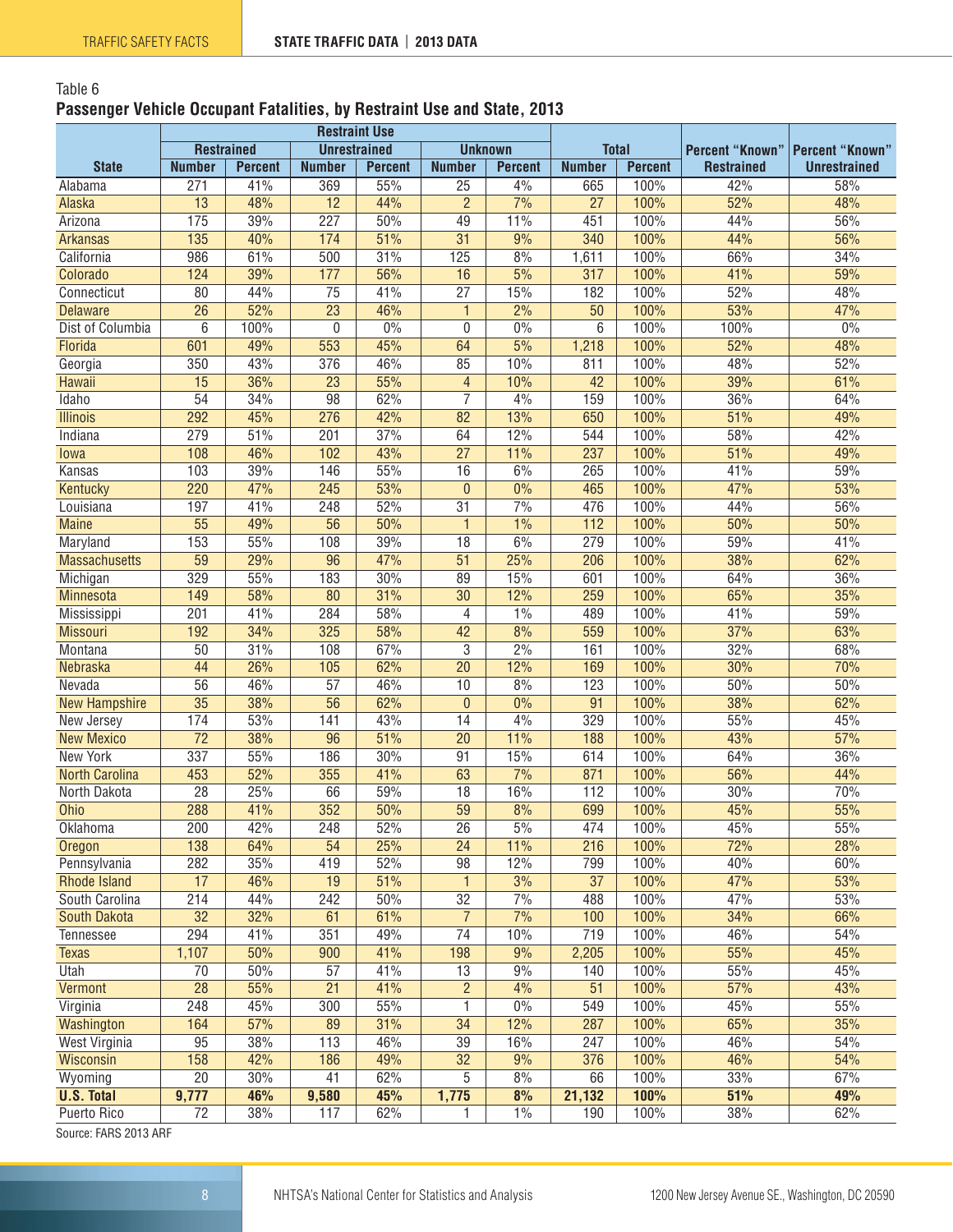#### <span id="page-8-0"></span>Table 7 **Motorcyclist Fatalities, by Helmet Use and State, 2013**

| <b>Helmeted</b><br><b>Unhelmeted</b><br><b>Unknown</b><br><b>Total</b><br><b>Helmeted</b><br><b>Unhelmeted</b><br><b>State</b><br><b>Number</b><br><b>Number</b><br><b>Percent</b><br><b>Percent</b><br><b>Number</b><br><b>Percent</b><br><b>Percent</b><br><b>Number</b><br><b>Percent</b><br><b>Percent</b><br>78<br>98%<br>1%<br>1%<br>100%<br>99%<br>1%<br>1<br>80<br>Alabama<br>1<br>$\overline{7}$<br>$\overline{2}$<br>22%<br>22%<br>78%<br>$\overline{0}$<br>0%<br>100%<br>78%<br>9<br>Alaska<br>62<br>41%<br>83<br>55%<br>6<br>4%<br>151<br>100%<br>43%<br>57%<br>Arizona<br>$\overline{3}$<br>19<br>31%<br>64%<br>5%<br>61<br>100%<br>33%<br>67%<br>39<br><b>Arkansas</b><br>2%<br>409<br>90%<br>$\overline{34}$<br>8%<br>10<br>453<br>100%<br>92%<br>8%<br>California<br>$1\%$<br>$\overline{31}$<br>36%<br>$\overline{55}$<br>63%<br>87<br>100%<br>36%<br>64%<br>Colorado<br>$\mathbf{1}$<br>19%<br>$\overline{53}$<br>$\overline{22}$<br>42%<br>$\overline{21}$<br>40%<br>$\overline{10}$<br>100%<br>51%<br>49%<br>Connecticut<br>$\overline{13}$<br>65%<br>35%<br>0%<br>$\overline{20}$<br>65%<br>35%<br>$\overline{7}$<br>$\pmb{0}$<br>100%<br><b>Delaware</b><br>$\overline{3}$<br>$\overline{0}$<br>$\overline{3}$<br>0%<br>100%<br>$\mathbf 0$<br>$0\%$<br>$0\%$<br>100%<br>100%<br>Dist of Columbia<br>238<br>2%<br>50%<br>50%<br>49%<br>237<br>49%<br>10<br>485<br>100%<br>Florida<br>107<br>92%<br>4%<br>3%<br>116<br>100%<br>96%<br>4%<br>Georgia<br>5<br>4<br>19<br>0%<br>66%<br>34%<br>66%<br>$\overline{0}$<br>$\overline{29}$<br>100%<br>34%<br>10<br>Hawaii<br>$\overline{25}$<br>$\overline{12}$<br>48%<br>$\overline{12}$<br>48%<br>1<br>4%<br>100%<br>50%<br>50%<br>Idaho<br>$\overline{35}$<br>74%<br>$\overline{4}$<br>3%<br>152<br>23%<br>113<br>100%<br>24%<br>76%<br><b>Illinois</b><br>$\overline{18}$<br>72%<br>$\overline{14}$<br>12%<br>114<br>100%<br>82%<br>16%<br>82<br>18%<br>Indiana<br>10<br>24%<br>$\overline{31}$<br>76%<br>$0\%$<br>100%<br>24%<br>76%<br>$\pmb{0}$<br>41<br>lowa<br>$\overline{15}$<br>$\overline{2}$<br>43%<br>51%<br>6%<br>$\overline{35}$<br>100%<br>45%<br>55%<br>18<br>Kansas<br>$\overline{28}$<br>32%<br>68%<br>$0\%$<br>$\overline{87}$<br>32%<br>68%<br>59<br>$\pmb{0}$<br>100%<br>Kentucky<br>$\overline{2}$<br>66<br>77%<br>21%<br>2%<br>$\overline{86}$<br>21%<br>$\overline{18}$<br>100%<br>79%<br>Louisiana<br>$\overline{0}$<br>7%<br>0%<br>$\overline{14}$<br>7%<br>93%<br><b>Maine</b><br>$\mathbf{1}$<br>13<br>93%<br>100%<br>8%<br>56<br>90%<br>5<br>8%<br>1<br>2%<br>62<br>100%<br>92%<br>Maryland<br>$\overline{5}$<br>31<br>78%<br>13%<br>$\overline{4}$<br>10%<br>100%<br>86%<br>14%<br>40<br><b>Massachusetts</b><br>$\overline{7}$<br>64<br>46%<br>67<br>49%<br>5%<br>138<br>100%<br>49%<br>51%<br>Michigan<br>26%<br>56%<br>18%<br>100%<br>32%<br>68%<br>16<br>$\overline{34}$<br>$\overline{11}$<br>61<br>Minnesota<br>$\overline{39}$<br>$\overline{36}$<br>92%<br>3<br>8%<br>$\boldsymbol{0}$<br>0%<br>100%<br>92%<br>8%<br>Mississippi<br>$\overline{7}$<br>$\overline{1}$<br>1%<br>$\overline{74}$<br>66<br>89%<br>9%<br>100%<br>90%<br>10%<br>Missouri<br>3%<br>12<br>34%<br>$\overline{22}$<br>63%<br>$\overline{35}$<br>100%<br>35%<br>65%<br>Montana<br>1<br>$\overline{12}$<br>7%<br>100%<br>92%<br>8%<br>86%<br>7%<br>$\mathbf{1}$<br>14<br>Nebraska<br>$\mathbf{1}$<br>12%<br>$\overline{2}$<br>4%<br>$\overline{57}$<br>48<br>84%<br>$\overline{7}$<br>100%<br>87%<br>13%<br>Nevada<br>71%<br>$0\%$<br>71%<br>$\overline{7}$<br>29%<br>$\overline{0}$<br>$\overline{24}$<br>29%<br>$\overline{17}$<br>100%<br><b>New Hampshire</b><br>$\overline{3}$<br>5%<br>$\overline{51}$<br>$\overline{c}$<br>4%<br>$\overline{56}$<br>100%<br>96%<br>4%<br>91%<br>New Jersey<br>$\overline{\bf 8}$<br>13<br>32%<br>$\overline{20}$<br>49%<br>20%<br>41<br>100%<br>39%<br>61%<br><b>New Mexico</b><br>$\overline{7}$<br>147<br>86%<br>16<br>9%<br>4%<br>170<br>100%<br>90%<br>10%<br>New York<br>$\overline{2}$<br>1%<br>100%<br>91%<br>9%<br>170<br>90%<br>$\overline{17}$<br>9%<br>189<br><b>North Carolina</b><br>33%<br>11%<br>38%<br>5<br>56%<br>3<br>$\mathbf{1}$<br>$\boldsymbol{9}$<br>100%<br>63%<br>North Dakota<br>$\overline{2}$<br>43<br>87<br>66%<br>2%<br>$\overline{132}$<br>33%<br>67%<br>Ohio<br>33%<br>100%<br>$0\%$<br>16%<br>16%<br>92<br>100%<br>15<br>77<br>84%<br>0<br>84%<br>Oklahoma<br>$\overline{32}$<br>$\overline{2}$<br>6%<br>$\pmb{0}$<br>$0\%$<br>$\overline{34}$<br>100%<br>94%<br>6%<br>94%<br>Oregon<br>46%<br>52%<br>2%<br>182<br>100%<br>53%<br>84<br>94<br>4<br>47%<br>Pennsylvania<br>$\overline{5}$<br>45%<br>$\sqrt{6}$<br>55%<br>$\pmb{0}$<br>$0\%$<br>$\overline{11}$<br>100%<br>45%<br>55%<br><b>Rhode Island</b><br>43<br>29%<br>71%<br>0<br>$0\%$<br>149<br>71%<br>South Carolina<br>106<br>100%<br>29%<br>$\overline{7}$<br>32%<br>$\overline{15}$<br>68%<br>$\overline{0}$<br>$\overline{0\%}$<br>$\overline{22}$<br>32%<br>100%<br>68%<br><b>South Dakota</b><br>126<br>92%<br>$\overline{11}$<br>8%<br>$\boldsymbol{0}$<br>$0\%$<br>137<br>100%<br>92%<br>8%<br>Tennessee<br>$\overline{25}$<br>5%<br>187<br>38%<br>279<br>57%<br>100%<br>40%<br>60%<br>491<br><b>Texas</b><br>Utah<br>12<br>$\overline{19}$<br>61%<br>0<br>0%<br>$\overline{31}$<br>100%<br>39%<br>61%<br>39%<br>29%<br>$\overline{5}$<br>71%<br>$\overline{2}$<br>29%<br>$\overline{0}$<br>$0\%$<br>$\overline{7}$<br>100%<br>71%<br>Vermont<br>96%<br>$\overline{0\%}$<br>$\overline{76}$<br>3<br>4%<br>0<br>79<br>100%<br>96%<br>4%<br>Virginia<br>4%<br>1%<br>$\overline{73}$<br>100%<br>Washington<br>69<br>95%<br>$\mathbf{3}$<br>$\mathbf{1}$<br>96%<br>4%<br>16<br>67%<br>$8\,$<br>33%<br>$\overline{0}$<br>0%<br>$\overline{24}$<br>100%<br>33%<br>West Virginia<br>67%<br>$\overline{2}$<br>2%<br>$\overline{21}$<br>25%<br>62<br>73%<br>85<br>100%<br>25%<br>75%<br>Wisconsin<br>56%<br>$\overline{0}$<br>$0\%$<br>9<br>100%<br>56%<br>Wyoming<br>4<br>44%<br>5<br>44%<br>3%<br>40%<br>151<br>100%<br>59%<br>41%<br><b>U.S. Total</b><br>2,663<br>57%<br>1,854<br>4,668<br><b>Puerto Rico</b><br>40%<br>60%<br>$0\%$<br>60%<br>17<br>25<br>0<br>42<br>100%<br>40% |  | <b>Helmet Use</b> |  |  |  | <b>Percent "Known"   Percent "Known"</b> |
|------------------------------------------------------------------------------------------------------------------------------------------------------------------------------------------------------------------------------------------------------------------------------------------------------------------------------------------------------------------------------------------------------------------------------------------------------------------------------------------------------------------------------------------------------------------------------------------------------------------------------------------------------------------------------------------------------------------------------------------------------------------------------------------------------------------------------------------------------------------------------------------------------------------------------------------------------------------------------------------------------------------------------------------------------------------------------------------------------------------------------------------------------------------------------------------------------------------------------------------------------------------------------------------------------------------------------------------------------------------------------------------------------------------------------------------------------------------------------------------------------------------------------------------------------------------------------------------------------------------------------------------------------------------------------------------------------------------------------------------------------------------------------------------------------------------------------------------------------------------------------------------------------------------------------------------------------------------------------------------------------------------------------------------------------------------------------------------------------------------------------------------------------------------------------------------------------------------------------------------------------------------------------------------------------------------------------------------------------------------------------------------------------------------------------------------------------------------------------------------------------------------------------------------------------------------------------------------------------------------------------------------------------------------------------------------------------------------------------------------------------------------------------------------------------------------------------------------------------------------------------------------------------------------------------------------------------------------------------------------------------------------------------------------------------------------------------------------------------------------------------------------------------------------------------------------------------------------------------------------------------------------------------------------------------------------------------------------------------------------------------------------------------------------------------------------------------------------------------------------------------------------------------------------------------------------------------------------------------------------------------------------------------------------------------------------------------------------------------------------------------------------------------------------------------------------------------------------------------------------------------------------------------------------------------------------------------------------------------------------------------------------------------------------------------------------------------------------------------------------------------------------------------------------------------------------------------------------------------------------------------------------------------------------------------------------------------------------------------------------------------------------------------------------------------------------------------------------------------------------------------------------------------------------------------------------------------------------------------------------------------------------------------------------------------------------------------------------------------------------------------------------------------------------------------------------------------------------------------------------------------------------------------------------------------------------------------------------------------------------------------------------------------------------------------------------------------------------------------------------------------------------------------------------------------------------------------------------------------------------------------------------------------------------------------------------------------------------------------------------------------------------------------------------------------------------------------------------------------------------------------------------------------------------------------------------------------------------------------------------------------------------------------------------------------------------------------------------------------------------------------------------------------------------------------------------------------------------------------------------------------------------------------------------------------------------------------------------------------------------------------------------------------------------------------------------------------------------------------------------------------------------------------------------------------------------------|--|-------------------|--|--|--|------------------------------------------|
|                                                                                                                                                                                                                                                                                                                                                                                                                                                                                                                                                                                                                                                                                                                                                                                                                                                                                                                                                                                                                                                                                                                                                                                                                                                                                                                                                                                                                                                                                                                                                                                                                                                                                                                                                                                                                                                                                                                                                                                                                                                                                                                                                                                                                                                                                                                                                                                                                                                                                                                                                                                                                                                                                                                                                                                                                                                                                                                                                                                                                                                                                                                                                                                                                                                                                                                                                                                                                                                                                                                                                                                                                                                                                                                                                                                                                                                                                                                                                                                                                                                                                                                                                                                                                                                                                                                                                                                                                                                                                                                                                                                                                                                                                                                                                                                                                                                                                                                                                                                                                                                                                                                                                                                                                                                                                                                                                                                                                                                                                                                                                                                                                                                                                                                                                                                                                                                                                                                                                                                                                                                                                                                                                                                                |  |                   |  |  |  |                                          |
|                                                                                                                                                                                                                                                                                                                                                                                                                                                                                                                                                                                                                                                                                                                                                                                                                                                                                                                                                                                                                                                                                                                                                                                                                                                                                                                                                                                                                                                                                                                                                                                                                                                                                                                                                                                                                                                                                                                                                                                                                                                                                                                                                                                                                                                                                                                                                                                                                                                                                                                                                                                                                                                                                                                                                                                                                                                                                                                                                                                                                                                                                                                                                                                                                                                                                                                                                                                                                                                                                                                                                                                                                                                                                                                                                                                                                                                                                                                                                                                                                                                                                                                                                                                                                                                                                                                                                                                                                                                                                                                                                                                                                                                                                                                                                                                                                                                                                                                                                                                                                                                                                                                                                                                                                                                                                                                                                                                                                                                                                                                                                                                                                                                                                                                                                                                                                                                                                                                                                                                                                                                                                                                                                                                                |  |                   |  |  |  |                                          |
|                                                                                                                                                                                                                                                                                                                                                                                                                                                                                                                                                                                                                                                                                                                                                                                                                                                                                                                                                                                                                                                                                                                                                                                                                                                                                                                                                                                                                                                                                                                                                                                                                                                                                                                                                                                                                                                                                                                                                                                                                                                                                                                                                                                                                                                                                                                                                                                                                                                                                                                                                                                                                                                                                                                                                                                                                                                                                                                                                                                                                                                                                                                                                                                                                                                                                                                                                                                                                                                                                                                                                                                                                                                                                                                                                                                                                                                                                                                                                                                                                                                                                                                                                                                                                                                                                                                                                                                                                                                                                                                                                                                                                                                                                                                                                                                                                                                                                                                                                                                                                                                                                                                                                                                                                                                                                                                                                                                                                                                                                                                                                                                                                                                                                                                                                                                                                                                                                                                                                                                                                                                                                                                                                                                                |  |                   |  |  |  |                                          |
|                                                                                                                                                                                                                                                                                                                                                                                                                                                                                                                                                                                                                                                                                                                                                                                                                                                                                                                                                                                                                                                                                                                                                                                                                                                                                                                                                                                                                                                                                                                                                                                                                                                                                                                                                                                                                                                                                                                                                                                                                                                                                                                                                                                                                                                                                                                                                                                                                                                                                                                                                                                                                                                                                                                                                                                                                                                                                                                                                                                                                                                                                                                                                                                                                                                                                                                                                                                                                                                                                                                                                                                                                                                                                                                                                                                                                                                                                                                                                                                                                                                                                                                                                                                                                                                                                                                                                                                                                                                                                                                                                                                                                                                                                                                                                                                                                                                                                                                                                                                                                                                                                                                                                                                                                                                                                                                                                                                                                                                                                                                                                                                                                                                                                                                                                                                                                                                                                                                                                                                                                                                                                                                                                                                                |  |                   |  |  |  |                                          |
|                                                                                                                                                                                                                                                                                                                                                                                                                                                                                                                                                                                                                                                                                                                                                                                                                                                                                                                                                                                                                                                                                                                                                                                                                                                                                                                                                                                                                                                                                                                                                                                                                                                                                                                                                                                                                                                                                                                                                                                                                                                                                                                                                                                                                                                                                                                                                                                                                                                                                                                                                                                                                                                                                                                                                                                                                                                                                                                                                                                                                                                                                                                                                                                                                                                                                                                                                                                                                                                                                                                                                                                                                                                                                                                                                                                                                                                                                                                                                                                                                                                                                                                                                                                                                                                                                                                                                                                                                                                                                                                                                                                                                                                                                                                                                                                                                                                                                                                                                                                                                                                                                                                                                                                                                                                                                                                                                                                                                                                                                                                                                                                                                                                                                                                                                                                                                                                                                                                                                                                                                                                                                                                                                                                                |  |                   |  |  |  |                                          |
|                                                                                                                                                                                                                                                                                                                                                                                                                                                                                                                                                                                                                                                                                                                                                                                                                                                                                                                                                                                                                                                                                                                                                                                                                                                                                                                                                                                                                                                                                                                                                                                                                                                                                                                                                                                                                                                                                                                                                                                                                                                                                                                                                                                                                                                                                                                                                                                                                                                                                                                                                                                                                                                                                                                                                                                                                                                                                                                                                                                                                                                                                                                                                                                                                                                                                                                                                                                                                                                                                                                                                                                                                                                                                                                                                                                                                                                                                                                                                                                                                                                                                                                                                                                                                                                                                                                                                                                                                                                                                                                                                                                                                                                                                                                                                                                                                                                                                                                                                                                                                                                                                                                                                                                                                                                                                                                                                                                                                                                                                                                                                                                                                                                                                                                                                                                                                                                                                                                                                                                                                                                                                                                                                                                                |  |                   |  |  |  |                                          |
|                                                                                                                                                                                                                                                                                                                                                                                                                                                                                                                                                                                                                                                                                                                                                                                                                                                                                                                                                                                                                                                                                                                                                                                                                                                                                                                                                                                                                                                                                                                                                                                                                                                                                                                                                                                                                                                                                                                                                                                                                                                                                                                                                                                                                                                                                                                                                                                                                                                                                                                                                                                                                                                                                                                                                                                                                                                                                                                                                                                                                                                                                                                                                                                                                                                                                                                                                                                                                                                                                                                                                                                                                                                                                                                                                                                                                                                                                                                                                                                                                                                                                                                                                                                                                                                                                                                                                                                                                                                                                                                                                                                                                                                                                                                                                                                                                                                                                                                                                                                                                                                                                                                                                                                                                                                                                                                                                                                                                                                                                                                                                                                                                                                                                                                                                                                                                                                                                                                                                                                                                                                                                                                                                                                                |  |                   |  |  |  |                                          |
|                                                                                                                                                                                                                                                                                                                                                                                                                                                                                                                                                                                                                                                                                                                                                                                                                                                                                                                                                                                                                                                                                                                                                                                                                                                                                                                                                                                                                                                                                                                                                                                                                                                                                                                                                                                                                                                                                                                                                                                                                                                                                                                                                                                                                                                                                                                                                                                                                                                                                                                                                                                                                                                                                                                                                                                                                                                                                                                                                                                                                                                                                                                                                                                                                                                                                                                                                                                                                                                                                                                                                                                                                                                                                                                                                                                                                                                                                                                                                                                                                                                                                                                                                                                                                                                                                                                                                                                                                                                                                                                                                                                                                                                                                                                                                                                                                                                                                                                                                                                                                                                                                                                                                                                                                                                                                                                                                                                                                                                                                                                                                                                                                                                                                                                                                                                                                                                                                                                                                                                                                                                                                                                                                                                                |  |                   |  |  |  |                                          |
|                                                                                                                                                                                                                                                                                                                                                                                                                                                                                                                                                                                                                                                                                                                                                                                                                                                                                                                                                                                                                                                                                                                                                                                                                                                                                                                                                                                                                                                                                                                                                                                                                                                                                                                                                                                                                                                                                                                                                                                                                                                                                                                                                                                                                                                                                                                                                                                                                                                                                                                                                                                                                                                                                                                                                                                                                                                                                                                                                                                                                                                                                                                                                                                                                                                                                                                                                                                                                                                                                                                                                                                                                                                                                                                                                                                                                                                                                                                                                                                                                                                                                                                                                                                                                                                                                                                                                                                                                                                                                                                                                                                                                                                                                                                                                                                                                                                                                                                                                                                                                                                                                                                                                                                                                                                                                                                                                                                                                                                                                                                                                                                                                                                                                                                                                                                                                                                                                                                                                                                                                                                                                                                                                                                                |  |                   |  |  |  |                                          |
|                                                                                                                                                                                                                                                                                                                                                                                                                                                                                                                                                                                                                                                                                                                                                                                                                                                                                                                                                                                                                                                                                                                                                                                                                                                                                                                                                                                                                                                                                                                                                                                                                                                                                                                                                                                                                                                                                                                                                                                                                                                                                                                                                                                                                                                                                                                                                                                                                                                                                                                                                                                                                                                                                                                                                                                                                                                                                                                                                                                                                                                                                                                                                                                                                                                                                                                                                                                                                                                                                                                                                                                                                                                                                                                                                                                                                                                                                                                                                                                                                                                                                                                                                                                                                                                                                                                                                                                                                                                                                                                                                                                                                                                                                                                                                                                                                                                                                                                                                                                                                                                                                                                                                                                                                                                                                                                                                                                                                                                                                                                                                                                                                                                                                                                                                                                                                                                                                                                                                                                                                                                                                                                                                                                                |  |                   |  |  |  |                                          |
|                                                                                                                                                                                                                                                                                                                                                                                                                                                                                                                                                                                                                                                                                                                                                                                                                                                                                                                                                                                                                                                                                                                                                                                                                                                                                                                                                                                                                                                                                                                                                                                                                                                                                                                                                                                                                                                                                                                                                                                                                                                                                                                                                                                                                                                                                                                                                                                                                                                                                                                                                                                                                                                                                                                                                                                                                                                                                                                                                                                                                                                                                                                                                                                                                                                                                                                                                                                                                                                                                                                                                                                                                                                                                                                                                                                                                                                                                                                                                                                                                                                                                                                                                                                                                                                                                                                                                                                                                                                                                                                                                                                                                                                                                                                                                                                                                                                                                                                                                                                                                                                                                                                                                                                                                                                                                                                                                                                                                                                                                                                                                                                                                                                                                                                                                                                                                                                                                                                                                                                                                                                                                                                                                                                                |  |                   |  |  |  |                                          |
|                                                                                                                                                                                                                                                                                                                                                                                                                                                                                                                                                                                                                                                                                                                                                                                                                                                                                                                                                                                                                                                                                                                                                                                                                                                                                                                                                                                                                                                                                                                                                                                                                                                                                                                                                                                                                                                                                                                                                                                                                                                                                                                                                                                                                                                                                                                                                                                                                                                                                                                                                                                                                                                                                                                                                                                                                                                                                                                                                                                                                                                                                                                                                                                                                                                                                                                                                                                                                                                                                                                                                                                                                                                                                                                                                                                                                                                                                                                                                                                                                                                                                                                                                                                                                                                                                                                                                                                                                                                                                                                                                                                                                                                                                                                                                                                                                                                                                                                                                                                                                                                                                                                                                                                                                                                                                                                                                                                                                                                                                                                                                                                                                                                                                                                                                                                                                                                                                                                                                                                                                                                                                                                                                                                                |  |                   |  |  |  |                                          |
|                                                                                                                                                                                                                                                                                                                                                                                                                                                                                                                                                                                                                                                                                                                                                                                                                                                                                                                                                                                                                                                                                                                                                                                                                                                                                                                                                                                                                                                                                                                                                                                                                                                                                                                                                                                                                                                                                                                                                                                                                                                                                                                                                                                                                                                                                                                                                                                                                                                                                                                                                                                                                                                                                                                                                                                                                                                                                                                                                                                                                                                                                                                                                                                                                                                                                                                                                                                                                                                                                                                                                                                                                                                                                                                                                                                                                                                                                                                                                                                                                                                                                                                                                                                                                                                                                                                                                                                                                                                                                                                                                                                                                                                                                                                                                                                                                                                                                                                                                                                                                                                                                                                                                                                                                                                                                                                                                                                                                                                                                                                                                                                                                                                                                                                                                                                                                                                                                                                                                                                                                                                                                                                                                                                                |  |                   |  |  |  |                                          |
|                                                                                                                                                                                                                                                                                                                                                                                                                                                                                                                                                                                                                                                                                                                                                                                                                                                                                                                                                                                                                                                                                                                                                                                                                                                                                                                                                                                                                                                                                                                                                                                                                                                                                                                                                                                                                                                                                                                                                                                                                                                                                                                                                                                                                                                                                                                                                                                                                                                                                                                                                                                                                                                                                                                                                                                                                                                                                                                                                                                                                                                                                                                                                                                                                                                                                                                                                                                                                                                                                                                                                                                                                                                                                                                                                                                                                                                                                                                                                                                                                                                                                                                                                                                                                                                                                                                                                                                                                                                                                                                                                                                                                                                                                                                                                                                                                                                                                                                                                                                                                                                                                                                                                                                                                                                                                                                                                                                                                                                                                                                                                                                                                                                                                                                                                                                                                                                                                                                                                                                                                                                                                                                                                                                                |  |                   |  |  |  |                                          |
|                                                                                                                                                                                                                                                                                                                                                                                                                                                                                                                                                                                                                                                                                                                                                                                                                                                                                                                                                                                                                                                                                                                                                                                                                                                                                                                                                                                                                                                                                                                                                                                                                                                                                                                                                                                                                                                                                                                                                                                                                                                                                                                                                                                                                                                                                                                                                                                                                                                                                                                                                                                                                                                                                                                                                                                                                                                                                                                                                                                                                                                                                                                                                                                                                                                                                                                                                                                                                                                                                                                                                                                                                                                                                                                                                                                                                                                                                                                                                                                                                                                                                                                                                                                                                                                                                                                                                                                                                                                                                                                                                                                                                                                                                                                                                                                                                                                                                                                                                                                                                                                                                                                                                                                                                                                                                                                                                                                                                                                                                                                                                                                                                                                                                                                                                                                                                                                                                                                                                                                                                                                                                                                                                                                                |  |                   |  |  |  |                                          |
|                                                                                                                                                                                                                                                                                                                                                                                                                                                                                                                                                                                                                                                                                                                                                                                                                                                                                                                                                                                                                                                                                                                                                                                                                                                                                                                                                                                                                                                                                                                                                                                                                                                                                                                                                                                                                                                                                                                                                                                                                                                                                                                                                                                                                                                                                                                                                                                                                                                                                                                                                                                                                                                                                                                                                                                                                                                                                                                                                                                                                                                                                                                                                                                                                                                                                                                                                                                                                                                                                                                                                                                                                                                                                                                                                                                                                                                                                                                                                                                                                                                                                                                                                                                                                                                                                                                                                                                                                                                                                                                                                                                                                                                                                                                                                                                                                                                                                                                                                                                                                                                                                                                                                                                                                                                                                                                                                                                                                                                                                                                                                                                                                                                                                                                                                                                                                                                                                                                                                                                                                                                                                                                                                                                                |  |                   |  |  |  |                                          |
|                                                                                                                                                                                                                                                                                                                                                                                                                                                                                                                                                                                                                                                                                                                                                                                                                                                                                                                                                                                                                                                                                                                                                                                                                                                                                                                                                                                                                                                                                                                                                                                                                                                                                                                                                                                                                                                                                                                                                                                                                                                                                                                                                                                                                                                                                                                                                                                                                                                                                                                                                                                                                                                                                                                                                                                                                                                                                                                                                                                                                                                                                                                                                                                                                                                                                                                                                                                                                                                                                                                                                                                                                                                                                                                                                                                                                                                                                                                                                                                                                                                                                                                                                                                                                                                                                                                                                                                                                                                                                                                                                                                                                                                                                                                                                                                                                                                                                                                                                                                                                                                                                                                                                                                                                                                                                                                                                                                                                                                                                                                                                                                                                                                                                                                                                                                                                                                                                                                                                                                                                                                                                                                                                                                                |  |                   |  |  |  |                                          |
|                                                                                                                                                                                                                                                                                                                                                                                                                                                                                                                                                                                                                                                                                                                                                                                                                                                                                                                                                                                                                                                                                                                                                                                                                                                                                                                                                                                                                                                                                                                                                                                                                                                                                                                                                                                                                                                                                                                                                                                                                                                                                                                                                                                                                                                                                                                                                                                                                                                                                                                                                                                                                                                                                                                                                                                                                                                                                                                                                                                                                                                                                                                                                                                                                                                                                                                                                                                                                                                                                                                                                                                                                                                                                                                                                                                                                                                                                                                                                                                                                                                                                                                                                                                                                                                                                                                                                                                                                                                                                                                                                                                                                                                                                                                                                                                                                                                                                                                                                                                                                                                                                                                                                                                                                                                                                                                                                                                                                                                                                                                                                                                                                                                                                                                                                                                                                                                                                                                                                                                                                                                                                                                                                                                                |  |                   |  |  |  |                                          |
|                                                                                                                                                                                                                                                                                                                                                                                                                                                                                                                                                                                                                                                                                                                                                                                                                                                                                                                                                                                                                                                                                                                                                                                                                                                                                                                                                                                                                                                                                                                                                                                                                                                                                                                                                                                                                                                                                                                                                                                                                                                                                                                                                                                                                                                                                                                                                                                                                                                                                                                                                                                                                                                                                                                                                                                                                                                                                                                                                                                                                                                                                                                                                                                                                                                                                                                                                                                                                                                                                                                                                                                                                                                                                                                                                                                                                                                                                                                                                                                                                                                                                                                                                                                                                                                                                                                                                                                                                                                                                                                                                                                                                                                                                                                                                                                                                                                                                                                                                                                                                                                                                                                                                                                                                                                                                                                                                                                                                                                                                                                                                                                                                                                                                                                                                                                                                                                                                                                                                                                                                                                                                                                                                                                                |  |                   |  |  |  |                                          |
|                                                                                                                                                                                                                                                                                                                                                                                                                                                                                                                                                                                                                                                                                                                                                                                                                                                                                                                                                                                                                                                                                                                                                                                                                                                                                                                                                                                                                                                                                                                                                                                                                                                                                                                                                                                                                                                                                                                                                                                                                                                                                                                                                                                                                                                                                                                                                                                                                                                                                                                                                                                                                                                                                                                                                                                                                                                                                                                                                                                                                                                                                                                                                                                                                                                                                                                                                                                                                                                                                                                                                                                                                                                                                                                                                                                                                                                                                                                                                                                                                                                                                                                                                                                                                                                                                                                                                                                                                                                                                                                                                                                                                                                                                                                                                                                                                                                                                                                                                                                                                                                                                                                                                                                                                                                                                                                                                                                                                                                                                                                                                                                                                                                                                                                                                                                                                                                                                                                                                                                                                                                                                                                                                                                                |  |                   |  |  |  |                                          |
|                                                                                                                                                                                                                                                                                                                                                                                                                                                                                                                                                                                                                                                                                                                                                                                                                                                                                                                                                                                                                                                                                                                                                                                                                                                                                                                                                                                                                                                                                                                                                                                                                                                                                                                                                                                                                                                                                                                                                                                                                                                                                                                                                                                                                                                                                                                                                                                                                                                                                                                                                                                                                                                                                                                                                                                                                                                                                                                                                                                                                                                                                                                                                                                                                                                                                                                                                                                                                                                                                                                                                                                                                                                                                                                                                                                                                                                                                                                                                                                                                                                                                                                                                                                                                                                                                                                                                                                                                                                                                                                                                                                                                                                                                                                                                                                                                                                                                                                                                                                                                                                                                                                                                                                                                                                                                                                                                                                                                                                                                                                                                                                                                                                                                                                                                                                                                                                                                                                                                                                                                                                                                                                                                                                                |  |                   |  |  |  |                                          |
|                                                                                                                                                                                                                                                                                                                                                                                                                                                                                                                                                                                                                                                                                                                                                                                                                                                                                                                                                                                                                                                                                                                                                                                                                                                                                                                                                                                                                                                                                                                                                                                                                                                                                                                                                                                                                                                                                                                                                                                                                                                                                                                                                                                                                                                                                                                                                                                                                                                                                                                                                                                                                                                                                                                                                                                                                                                                                                                                                                                                                                                                                                                                                                                                                                                                                                                                                                                                                                                                                                                                                                                                                                                                                                                                                                                                                                                                                                                                                                                                                                                                                                                                                                                                                                                                                                                                                                                                                                                                                                                                                                                                                                                                                                                                                                                                                                                                                                                                                                                                                                                                                                                                                                                                                                                                                                                                                                                                                                                                                                                                                                                                                                                                                                                                                                                                                                                                                                                                                                                                                                                                                                                                                                                                |  |                   |  |  |  |                                          |
|                                                                                                                                                                                                                                                                                                                                                                                                                                                                                                                                                                                                                                                                                                                                                                                                                                                                                                                                                                                                                                                                                                                                                                                                                                                                                                                                                                                                                                                                                                                                                                                                                                                                                                                                                                                                                                                                                                                                                                                                                                                                                                                                                                                                                                                                                                                                                                                                                                                                                                                                                                                                                                                                                                                                                                                                                                                                                                                                                                                                                                                                                                                                                                                                                                                                                                                                                                                                                                                                                                                                                                                                                                                                                                                                                                                                                                                                                                                                                                                                                                                                                                                                                                                                                                                                                                                                                                                                                                                                                                                                                                                                                                                                                                                                                                                                                                                                                                                                                                                                                                                                                                                                                                                                                                                                                                                                                                                                                                                                                                                                                                                                                                                                                                                                                                                                                                                                                                                                                                                                                                                                                                                                                                                                |  |                   |  |  |  |                                          |
|                                                                                                                                                                                                                                                                                                                                                                                                                                                                                                                                                                                                                                                                                                                                                                                                                                                                                                                                                                                                                                                                                                                                                                                                                                                                                                                                                                                                                                                                                                                                                                                                                                                                                                                                                                                                                                                                                                                                                                                                                                                                                                                                                                                                                                                                                                                                                                                                                                                                                                                                                                                                                                                                                                                                                                                                                                                                                                                                                                                                                                                                                                                                                                                                                                                                                                                                                                                                                                                                                                                                                                                                                                                                                                                                                                                                                                                                                                                                                                                                                                                                                                                                                                                                                                                                                                                                                                                                                                                                                                                                                                                                                                                                                                                                                                                                                                                                                                                                                                                                                                                                                                                                                                                                                                                                                                                                                                                                                                                                                                                                                                                                                                                                                                                                                                                                                                                                                                                                                                                                                                                                                                                                                                                                |  |                   |  |  |  |                                          |
|                                                                                                                                                                                                                                                                                                                                                                                                                                                                                                                                                                                                                                                                                                                                                                                                                                                                                                                                                                                                                                                                                                                                                                                                                                                                                                                                                                                                                                                                                                                                                                                                                                                                                                                                                                                                                                                                                                                                                                                                                                                                                                                                                                                                                                                                                                                                                                                                                                                                                                                                                                                                                                                                                                                                                                                                                                                                                                                                                                                                                                                                                                                                                                                                                                                                                                                                                                                                                                                                                                                                                                                                                                                                                                                                                                                                                                                                                                                                                                                                                                                                                                                                                                                                                                                                                                                                                                                                                                                                                                                                                                                                                                                                                                                                                                                                                                                                                                                                                                                                                                                                                                                                                                                                                                                                                                                                                                                                                                                                                                                                                                                                                                                                                                                                                                                                                                                                                                                                                                                                                                                                                                                                                                                                |  |                   |  |  |  |                                          |
|                                                                                                                                                                                                                                                                                                                                                                                                                                                                                                                                                                                                                                                                                                                                                                                                                                                                                                                                                                                                                                                                                                                                                                                                                                                                                                                                                                                                                                                                                                                                                                                                                                                                                                                                                                                                                                                                                                                                                                                                                                                                                                                                                                                                                                                                                                                                                                                                                                                                                                                                                                                                                                                                                                                                                                                                                                                                                                                                                                                                                                                                                                                                                                                                                                                                                                                                                                                                                                                                                                                                                                                                                                                                                                                                                                                                                                                                                                                                                                                                                                                                                                                                                                                                                                                                                                                                                                                                                                                                                                                                                                                                                                                                                                                                                                                                                                                                                                                                                                                                                                                                                                                                                                                                                                                                                                                                                                                                                                                                                                                                                                                                                                                                                                                                                                                                                                                                                                                                                                                                                                                                                                                                                                                                |  |                   |  |  |  |                                          |
|                                                                                                                                                                                                                                                                                                                                                                                                                                                                                                                                                                                                                                                                                                                                                                                                                                                                                                                                                                                                                                                                                                                                                                                                                                                                                                                                                                                                                                                                                                                                                                                                                                                                                                                                                                                                                                                                                                                                                                                                                                                                                                                                                                                                                                                                                                                                                                                                                                                                                                                                                                                                                                                                                                                                                                                                                                                                                                                                                                                                                                                                                                                                                                                                                                                                                                                                                                                                                                                                                                                                                                                                                                                                                                                                                                                                                                                                                                                                                                                                                                                                                                                                                                                                                                                                                                                                                                                                                                                                                                                                                                                                                                                                                                                                                                                                                                                                                                                                                                                                                                                                                                                                                                                                                                                                                                                                                                                                                                                                                                                                                                                                                                                                                                                                                                                                                                                                                                                                                                                                                                                                                                                                                                                                |  |                   |  |  |  |                                          |
|                                                                                                                                                                                                                                                                                                                                                                                                                                                                                                                                                                                                                                                                                                                                                                                                                                                                                                                                                                                                                                                                                                                                                                                                                                                                                                                                                                                                                                                                                                                                                                                                                                                                                                                                                                                                                                                                                                                                                                                                                                                                                                                                                                                                                                                                                                                                                                                                                                                                                                                                                                                                                                                                                                                                                                                                                                                                                                                                                                                                                                                                                                                                                                                                                                                                                                                                                                                                                                                                                                                                                                                                                                                                                                                                                                                                                                                                                                                                                                                                                                                                                                                                                                                                                                                                                                                                                                                                                                                                                                                                                                                                                                                                                                                                                                                                                                                                                                                                                                                                                                                                                                                                                                                                                                                                                                                                                                                                                                                                                                                                                                                                                                                                                                                                                                                                                                                                                                                                                                                                                                                                                                                                                                                                |  |                   |  |  |  |                                          |
|                                                                                                                                                                                                                                                                                                                                                                                                                                                                                                                                                                                                                                                                                                                                                                                                                                                                                                                                                                                                                                                                                                                                                                                                                                                                                                                                                                                                                                                                                                                                                                                                                                                                                                                                                                                                                                                                                                                                                                                                                                                                                                                                                                                                                                                                                                                                                                                                                                                                                                                                                                                                                                                                                                                                                                                                                                                                                                                                                                                                                                                                                                                                                                                                                                                                                                                                                                                                                                                                                                                                                                                                                                                                                                                                                                                                                                                                                                                                                                                                                                                                                                                                                                                                                                                                                                                                                                                                                                                                                                                                                                                                                                                                                                                                                                                                                                                                                                                                                                                                                                                                                                                                                                                                                                                                                                                                                                                                                                                                                                                                                                                                                                                                                                                                                                                                                                                                                                                                                                                                                                                                                                                                                                                                |  |                   |  |  |  |                                          |
|                                                                                                                                                                                                                                                                                                                                                                                                                                                                                                                                                                                                                                                                                                                                                                                                                                                                                                                                                                                                                                                                                                                                                                                                                                                                                                                                                                                                                                                                                                                                                                                                                                                                                                                                                                                                                                                                                                                                                                                                                                                                                                                                                                                                                                                                                                                                                                                                                                                                                                                                                                                                                                                                                                                                                                                                                                                                                                                                                                                                                                                                                                                                                                                                                                                                                                                                                                                                                                                                                                                                                                                                                                                                                                                                                                                                                                                                                                                                                                                                                                                                                                                                                                                                                                                                                                                                                                                                                                                                                                                                                                                                                                                                                                                                                                                                                                                                                                                                                                                                                                                                                                                                                                                                                                                                                                                                                                                                                                                                                                                                                                                                                                                                                                                                                                                                                                                                                                                                                                                                                                                                                                                                                                                                |  |                   |  |  |  |                                          |
|                                                                                                                                                                                                                                                                                                                                                                                                                                                                                                                                                                                                                                                                                                                                                                                                                                                                                                                                                                                                                                                                                                                                                                                                                                                                                                                                                                                                                                                                                                                                                                                                                                                                                                                                                                                                                                                                                                                                                                                                                                                                                                                                                                                                                                                                                                                                                                                                                                                                                                                                                                                                                                                                                                                                                                                                                                                                                                                                                                                                                                                                                                                                                                                                                                                                                                                                                                                                                                                                                                                                                                                                                                                                                                                                                                                                                                                                                                                                                                                                                                                                                                                                                                                                                                                                                                                                                                                                                                                                                                                                                                                                                                                                                                                                                                                                                                                                                                                                                                                                                                                                                                                                                                                                                                                                                                                                                                                                                                                                                                                                                                                                                                                                                                                                                                                                                                                                                                                                                                                                                                                                                                                                                                                                |  |                   |  |  |  |                                          |
|                                                                                                                                                                                                                                                                                                                                                                                                                                                                                                                                                                                                                                                                                                                                                                                                                                                                                                                                                                                                                                                                                                                                                                                                                                                                                                                                                                                                                                                                                                                                                                                                                                                                                                                                                                                                                                                                                                                                                                                                                                                                                                                                                                                                                                                                                                                                                                                                                                                                                                                                                                                                                                                                                                                                                                                                                                                                                                                                                                                                                                                                                                                                                                                                                                                                                                                                                                                                                                                                                                                                                                                                                                                                                                                                                                                                                                                                                                                                                                                                                                                                                                                                                                                                                                                                                                                                                                                                                                                                                                                                                                                                                                                                                                                                                                                                                                                                                                                                                                                                                                                                                                                                                                                                                                                                                                                                                                                                                                                                                                                                                                                                                                                                                                                                                                                                                                                                                                                                                                                                                                                                                                                                                                                                |  |                   |  |  |  |                                          |
|                                                                                                                                                                                                                                                                                                                                                                                                                                                                                                                                                                                                                                                                                                                                                                                                                                                                                                                                                                                                                                                                                                                                                                                                                                                                                                                                                                                                                                                                                                                                                                                                                                                                                                                                                                                                                                                                                                                                                                                                                                                                                                                                                                                                                                                                                                                                                                                                                                                                                                                                                                                                                                                                                                                                                                                                                                                                                                                                                                                                                                                                                                                                                                                                                                                                                                                                                                                                                                                                                                                                                                                                                                                                                                                                                                                                                                                                                                                                                                                                                                                                                                                                                                                                                                                                                                                                                                                                                                                                                                                                                                                                                                                                                                                                                                                                                                                                                                                                                                                                                                                                                                                                                                                                                                                                                                                                                                                                                                                                                                                                                                                                                                                                                                                                                                                                                                                                                                                                                                                                                                                                                                                                                                                                |  |                   |  |  |  |                                          |
|                                                                                                                                                                                                                                                                                                                                                                                                                                                                                                                                                                                                                                                                                                                                                                                                                                                                                                                                                                                                                                                                                                                                                                                                                                                                                                                                                                                                                                                                                                                                                                                                                                                                                                                                                                                                                                                                                                                                                                                                                                                                                                                                                                                                                                                                                                                                                                                                                                                                                                                                                                                                                                                                                                                                                                                                                                                                                                                                                                                                                                                                                                                                                                                                                                                                                                                                                                                                                                                                                                                                                                                                                                                                                                                                                                                                                                                                                                                                                                                                                                                                                                                                                                                                                                                                                                                                                                                                                                                                                                                                                                                                                                                                                                                                                                                                                                                                                                                                                                                                                                                                                                                                                                                                                                                                                                                                                                                                                                                                                                                                                                                                                                                                                                                                                                                                                                                                                                                                                                                                                                                                                                                                                                                                |  |                   |  |  |  |                                          |
|                                                                                                                                                                                                                                                                                                                                                                                                                                                                                                                                                                                                                                                                                                                                                                                                                                                                                                                                                                                                                                                                                                                                                                                                                                                                                                                                                                                                                                                                                                                                                                                                                                                                                                                                                                                                                                                                                                                                                                                                                                                                                                                                                                                                                                                                                                                                                                                                                                                                                                                                                                                                                                                                                                                                                                                                                                                                                                                                                                                                                                                                                                                                                                                                                                                                                                                                                                                                                                                                                                                                                                                                                                                                                                                                                                                                                                                                                                                                                                                                                                                                                                                                                                                                                                                                                                                                                                                                                                                                                                                                                                                                                                                                                                                                                                                                                                                                                                                                                                                                                                                                                                                                                                                                                                                                                                                                                                                                                                                                                                                                                                                                                                                                                                                                                                                                                                                                                                                                                                                                                                                                                                                                                                                                |  |                   |  |  |  |                                          |
|                                                                                                                                                                                                                                                                                                                                                                                                                                                                                                                                                                                                                                                                                                                                                                                                                                                                                                                                                                                                                                                                                                                                                                                                                                                                                                                                                                                                                                                                                                                                                                                                                                                                                                                                                                                                                                                                                                                                                                                                                                                                                                                                                                                                                                                                                                                                                                                                                                                                                                                                                                                                                                                                                                                                                                                                                                                                                                                                                                                                                                                                                                                                                                                                                                                                                                                                                                                                                                                                                                                                                                                                                                                                                                                                                                                                                                                                                                                                                                                                                                                                                                                                                                                                                                                                                                                                                                                                                                                                                                                                                                                                                                                                                                                                                                                                                                                                                                                                                                                                                                                                                                                                                                                                                                                                                                                                                                                                                                                                                                                                                                                                                                                                                                                                                                                                                                                                                                                                                                                                                                                                                                                                                                                                |  |                   |  |  |  |                                          |
|                                                                                                                                                                                                                                                                                                                                                                                                                                                                                                                                                                                                                                                                                                                                                                                                                                                                                                                                                                                                                                                                                                                                                                                                                                                                                                                                                                                                                                                                                                                                                                                                                                                                                                                                                                                                                                                                                                                                                                                                                                                                                                                                                                                                                                                                                                                                                                                                                                                                                                                                                                                                                                                                                                                                                                                                                                                                                                                                                                                                                                                                                                                                                                                                                                                                                                                                                                                                                                                                                                                                                                                                                                                                                                                                                                                                                                                                                                                                                                                                                                                                                                                                                                                                                                                                                                                                                                                                                                                                                                                                                                                                                                                                                                                                                                                                                                                                                                                                                                                                                                                                                                                                                                                                                                                                                                                                                                                                                                                                                                                                                                                                                                                                                                                                                                                                                                                                                                                                                                                                                                                                                                                                                                                                |  |                   |  |  |  |                                          |
|                                                                                                                                                                                                                                                                                                                                                                                                                                                                                                                                                                                                                                                                                                                                                                                                                                                                                                                                                                                                                                                                                                                                                                                                                                                                                                                                                                                                                                                                                                                                                                                                                                                                                                                                                                                                                                                                                                                                                                                                                                                                                                                                                                                                                                                                                                                                                                                                                                                                                                                                                                                                                                                                                                                                                                                                                                                                                                                                                                                                                                                                                                                                                                                                                                                                                                                                                                                                                                                                                                                                                                                                                                                                                                                                                                                                                                                                                                                                                                                                                                                                                                                                                                                                                                                                                                                                                                                                                                                                                                                                                                                                                                                                                                                                                                                                                                                                                                                                                                                                                                                                                                                                                                                                                                                                                                                                                                                                                                                                                                                                                                                                                                                                                                                                                                                                                                                                                                                                                                                                                                                                                                                                                                                                |  |                   |  |  |  |                                          |
|                                                                                                                                                                                                                                                                                                                                                                                                                                                                                                                                                                                                                                                                                                                                                                                                                                                                                                                                                                                                                                                                                                                                                                                                                                                                                                                                                                                                                                                                                                                                                                                                                                                                                                                                                                                                                                                                                                                                                                                                                                                                                                                                                                                                                                                                                                                                                                                                                                                                                                                                                                                                                                                                                                                                                                                                                                                                                                                                                                                                                                                                                                                                                                                                                                                                                                                                                                                                                                                                                                                                                                                                                                                                                                                                                                                                                                                                                                                                                                                                                                                                                                                                                                                                                                                                                                                                                                                                                                                                                                                                                                                                                                                                                                                                                                                                                                                                                                                                                                                                                                                                                                                                                                                                                                                                                                                                                                                                                                                                                                                                                                                                                                                                                                                                                                                                                                                                                                                                                                                                                                                                                                                                                                                                |  |                   |  |  |  |                                          |
|                                                                                                                                                                                                                                                                                                                                                                                                                                                                                                                                                                                                                                                                                                                                                                                                                                                                                                                                                                                                                                                                                                                                                                                                                                                                                                                                                                                                                                                                                                                                                                                                                                                                                                                                                                                                                                                                                                                                                                                                                                                                                                                                                                                                                                                                                                                                                                                                                                                                                                                                                                                                                                                                                                                                                                                                                                                                                                                                                                                                                                                                                                                                                                                                                                                                                                                                                                                                                                                                                                                                                                                                                                                                                                                                                                                                                                                                                                                                                                                                                                                                                                                                                                                                                                                                                                                                                                                                                                                                                                                                                                                                                                                                                                                                                                                                                                                                                                                                                                                                                                                                                                                                                                                                                                                                                                                                                                                                                                                                                                                                                                                                                                                                                                                                                                                                                                                                                                                                                                                                                                                                                                                                                                                                |  |                   |  |  |  |                                          |
|                                                                                                                                                                                                                                                                                                                                                                                                                                                                                                                                                                                                                                                                                                                                                                                                                                                                                                                                                                                                                                                                                                                                                                                                                                                                                                                                                                                                                                                                                                                                                                                                                                                                                                                                                                                                                                                                                                                                                                                                                                                                                                                                                                                                                                                                                                                                                                                                                                                                                                                                                                                                                                                                                                                                                                                                                                                                                                                                                                                                                                                                                                                                                                                                                                                                                                                                                                                                                                                                                                                                                                                                                                                                                                                                                                                                                                                                                                                                                                                                                                                                                                                                                                                                                                                                                                                                                                                                                                                                                                                                                                                                                                                                                                                                                                                                                                                                                                                                                                                                                                                                                                                                                                                                                                                                                                                                                                                                                                                                                                                                                                                                                                                                                                                                                                                                                                                                                                                                                                                                                                                                                                                                                                                                |  |                   |  |  |  |                                          |
|                                                                                                                                                                                                                                                                                                                                                                                                                                                                                                                                                                                                                                                                                                                                                                                                                                                                                                                                                                                                                                                                                                                                                                                                                                                                                                                                                                                                                                                                                                                                                                                                                                                                                                                                                                                                                                                                                                                                                                                                                                                                                                                                                                                                                                                                                                                                                                                                                                                                                                                                                                                                                                                                                                                                                                                                                                                                                                                                                                                                                                                                                                                                                                                                                                                                                                                                                                                                                                                                                                                                                                                                                                                                                                                                                                                                                                                                                                                                                                                                                                                                                                                                                                                                                                                                                                                                                                                                                                                                                                                                                                                                                                                                                                                                                                                                                                                                                                                                                                                                                                                                                                                                                                                                                                                                                                                                                                                                                                                                                                                                                                                                                                                                                                                                                                                                                                                                                                                                                                                                                                                                                                                                                                                                |  |                   |  |  |  |                                          |
|                                                                                                                                                                                                                                                                                                                                                                                                                                                                                                                                                                                                                                                                                                                                                                                                                                                                                                                                                                                                                                                                                                                                                                                                                                                                                                                                                                                                                                                                                                                                                                                                                                                                                                                                                                                                                                                                                                                                                                                                                                                                                                                                                                                                                                                                                                                                                                                                                                                                                                                                                                                                                                                                                                                                                                                                                                                                                                                                                                                                                                                                                                                                                                                                                                                                                                                                                                                                                                                                                                                                                                                                                                                                                                                                                                                                                                                                                                                                                                                                                                                                                                                                                                                                                                                                                                                                                                                                                                                                                                                                                                                                                                                                                                                                                                                                                                                                                                                                                                                                                                                                                                                                                                                                                                                                                                                                                                                                                                                                                                                                                                                                                                                                                                                                                                                                                                                                                                                                                                                                                                                                                                                                                                                                |  |                   |  |  |  |                                          |
|                                                                                                                                                                                                                                                                                                                                                                                                                                                                                                                                                                                                                                                                                                                                                                                                                                                                                                                                                                                                                                                                                                                                                                                                                                                                                                                                                                                                                                                                                                                                                                                                                                                                                                                                                                                                                                                                                                                                                                                                                                                                                                                                                                                                                                                                                                                                                                                                                                                                                                                                                                                                                                                                                                                                                                                                                                                                                                                                                                                                                                                                                                                                                                                                                                                                                                                                                                                                                                                                                                                                                                                                                                                                                                                                                                                                                                                                                                                                                                                                                                                                                                                                                                                                                                                                                                                                                                                                                                                                                                                                                                                                                                                                                                                                                                                                                                                                                                                                                                                                                                                                                                                                                                                                                                                                                                                                                                                                                                                                                                                                                                                                                                                                                                                                                                                                                                                                                                                                                                                                                                                                                                                                                                                                |  |                   |  |  |  |                                          |
|                                                                                                                                                                                                                                                                                                                                                                                                                                                                                                                                                                                                                                                                                                                                                                                                                                                                                                                                                                                                                                                                                                                                                                                                                                                                                                                                                                                                                                                                                                                                                                                                                                                                                                                                                                                                                                                                                                                                                                                                                                                                                                                                                                                                                                                                                                                                                                                                                                                                                                                                                                                                                                                                                                                                                                                                                                                                                                                                                                                                                                                                                                                                                                                                                                                                                                                                                                                                                                                                                                                                                                                                                                                                                                                                                                                                                                                                                                                                                                                                                                                                                                                                                                                                                                                                                                                                                                                                                                                                                                                                                                                                                                                                                                                                                                                                                                                                                                                                                                                                                                                                                                                                                                                                                                                                                                                                                                                                                                                                                                                                                                                                                                                                                                                                                                                                                                                                                                                                                                                                                                                                                                                                                                                                |  |                   |  |  |  |                                          |
|                                                                                                                                                                                                                                                                                                                                                                                                                                                                                                                                                                                                                                                                                                                                                                                                                                                                                                                                                                                                                                                                                                                                                                                                                                                                                                                                                                                                                                                                                                                                                                                                                                                                                                                                                                                                                                                                                                                                                                                                                                                                                                                                                                                                                                                                                                                                                                                                                                                                                                                                                                                                                                                                                                                                                                                                                                                                                                                                                                                                                                                                                                                                                                                                                                                                                                                                                                                                                                                                                                                                                                                                                                                                                                                                                                                                                                                                                                                                                                                                                                                                                                                                                                                                                                                                                                                                                                                                                                                                                                                                                                                                                                                                                                                                                                                                                                                                                                                                                                                                                                                                                                                                                                                                                                                                                                                                                                                                                                                                                                                                                                                                                                                                                                                                                                                                                                                                                                                                                                                                                                                                                                                                                                                                |  |                   |  |  |  |                                          |
|                                                                                                                                                                                                                                                                                                                                                                                                                                                                                                                                                                                                                                                                                                                                                                                                                                                                                                                                                                                                                                                                                                                                                                                                                                                                                                                                                                                                                                                                                                                                                                                                                                                                                                                                                                                                                                                                                                                                                                                                                                                                                                                                                                                                                                                                                                                                                                                                                                                                                                                                                                                                                                                                                                                                                                                                                                                                                                                                                                                                                                                                                                                                                                                                                                                                                                                                                                                                                                                                                                                                                                                                                                                                                                                                                                                                                                                                                                                                                                                                                                                                                                                                                                                                                                                                                                                                                                                                                                                                                                                                                                                                                                                                                                                                                                                                                                                                                                                                                                                                                                                                                                                                                                                                                                                                                                                                                                                                                                                                                                                                                                                                                                                                                                                                                                                                                                                                                                                                                                                                                                                                                                                                                                                                |  |                   |  |  |  |                                          |
|                                                                                                                                                                                                                                                                                                                                                                                                                                                                                                                                                                                                                                                                                                                                                                                                                                                                                                                                                                                                                                                                                                                                                                                                                                                                                                                                                                                                                                                                                                                                                                                                                                                                                                                                                                                                                                                                                                                                                                                                                                                                                                                                                                                                                                                                                                                                                                                                                                                                                                                                                                                                                                                                                                                                                                                                                                                                                                                                                                                                                                                                                                                                                                                                                                                                                                                                                                                                                                                                                                                                                                                                                                                                                                                                                                                                                                                                                                                                                                                                                                                                                                                                                                                                                                                                                                                                                                                                                                                                                                                                                                                                                                                                                                                                                                                                                                                                                                                                                                                                                                                                                                                                                                                                                                                                                                                                                                                                                                                                                                                                                                                                                                                                                                                                                                                                                                                                                                                                                                                                                                                                                                                                                                                                |  |                   |  |  |  |                                          |
|                                                                                                                                                                                                                                                                                                                                                                                                                                                                                                                                                                                                                                                                                                                                                                                                                                                                                                                                                                                                                                                                                                                                                                                                                                                                                                                                                                                                                                                                                                                                                                                                                                                                                                                                                                                                                                                                                                                                                                                                                                                                                                                                                                                                                                                                                                                                                                                                                                                                                                                                                                                                                                                                                                                                                                                                                                                                                                                                                                                                                                                                                                                                                                                                                                                                                                                                                                                                                                                                                                                                                                                                                                                                                                                                                                                                                                                                                                                                                                                                                                                                                                                                                                                                                                                                                                                                                                                                                                                                                                                                                                                                                                                                                                                                                                                                                                                                                                                                                                                                                                                                                                                                                                                                                                                                                                                                                                                                                                                                                                                                                                                                                                                                                                                                                                                                                                                                                                                                                                                                                                                                                                                                                                                                |  |                   |  |  |  |                                          |
|                                                                                                                                                                                                                                                                                                                                                                                                                                                                                                                                                                                                                                                                                                                                                                                                                                                                                                                                                                                                                                                                                                                                                                                                                                                                                                                                                                                                                                                                                                                                                                                                                                                                                                                                                                                                                                                                                                                                                                                                                                                                                                                                                                                                                                                                                                                                                                                                                                                                                                                                                                                                                                                                                                                                                                                                                                                                                                                                                                                                                                                                                                                                                                                                                                                                                                                                                                                                                                                                                                                                                                                                                                                                                                                                                                                                                                                                                                                                                                                                                                                                                                                                                                                                                                                                                                                                                                                                                                                                                                                                                                                                                                                                                                                                                                                                                                                                                                                                                                                                                                                                                                                                                                                                                                                                                                                                                                                                                                                                                                                                                                                                                                                                                                                                                                                                                                                                                                                                                                                                                                                                                                                                                                                                |  |                   |  |  |  |                                          |
|                                                                                                                                                                                                                                                                                                                                                                                                                                                                                                                                                                                                                                                                                                                                                                                                                                                                                                                                                                                                                                                                                                                                                                                                                                                                                                                                                                                                                                                                                                                                                                                                                                                                                                                                                                                                                                                                                                                                                                                                                                                                                                                                                                                                                                                                                                                                                                                                                                                                                                                                                                                                                                                                                                                                                                                                                                                                                                                                                                                                                                                                                                                                                                                                                                                                                                                                                                                                                                                                                                                                                                                                                                                                                                                                                                                                                                                                                                                                                                                                                                                                                                                                                                                                                                                                                                                                                                                                                                                                                                                                                                                                                                                                                                                                                                                                                                                                                                                                                                                                                                                                                                                                                                                                                                                                                                                                                                                                                                                                                                                                                                                                                                                                                                                                                                                                                                                                                                                                                                                                                                                                                                                                                                                                |  |                   |  |  |  |                                          |
|                                                                                                                                                                                                                                                                                                                                                                                                                                                                                                                                                                                                                                                                                                                                                                                                                                                                                                                                                                                                                                                                                                                                                                                                                                                                                                                                                                                                                                                                                                                                                                                                                                                                                                                                                                                                                                                                                                                                                                                                                                                                                                                                                                                                                                                                                                                                                                                                                                                                                                                                                                                                                                                                                                                                                                                                                                                                                                                                                                                                                                                                                                                                                                                                                                                                                                                                                                                                                                                                                                                                                                                                                                                                                                                                                                                                                                                                                                                                                                                                                                                                                                                                                                                                                                                                                                                                                                                                                                                                                                                                                                                                                                                                                                                                                                                                                                                                                                                                                                                                                                                                                                                                                                                                                                                                                                                                                                                                                                                                                                                                                                                                                                                                                                                                                                                                                                                                                                                                                                                                                                                                                                                                                                                                |  |                   |  |  |  |                                          |
|                                                                                                                                                                                                                                                                                                                                                                                                                                                                                                                                                                                                                                                                                                                                                                                                                                                                                                                                                                                                                                                                                                                                                                                                                                                                                                                                                                                                                                                                                                                                                                                                                                                                                                                                                                                                                                                                                                                                                                                                                                                                                                                                                                                                                                                                                                                                                                                                                                                                                                                                                                                                                                                                                                                                                                                                                                                                                                                                                                                                                                                                                                                                                                                                                                                                                                                                                                                                                                                                                                                                                                                                                                                                                                                                                                                                                                                                                                                                                                                                                                                                                                                                                                                                                                                                                                                                                                                                                                                                                                                                                                                                                                                                                                                                                                                                                                                                                                                                                                                                                                                                                                                                                                                                                                                                                                                                                                                                                                                                                                                                                                                                                                                                                                                                                                                                                                                                                                                                                                                                                                                                                                                                                                                                |  |                   |  |  |  |                                          |
|                                                                                                                                                                                                                                                                                                                                                                                                                                                                                                                                                                                                                                                                                                                                                                                                                                                                                                                                                                                                                                                                                                                                                                                                                                                                                                                                                                                                                                                                                                                                                                                                                                                                                                                                                                                                                                                                                                                                                                                                                                                                                                                                                                                                                                                                                                                                                                                                                                                                                                                                                                                                                                                                                                                                                                                                                                                                                                                                                                                                                                                                                                                                                                                                                                                                                                                                                                                                                                                                                                                                                                                                                                                                                                                                                                                                                                                                                                                                                                                                                                                                                                                                                                                                                                                                                                                                                                                                                                                                                                                                                                                                                                                                                                                                                                                                                                                                                                                                                                                                                                                                                                                                                                                                                                                                                                                                                                                                                                                                                                                                                                                                                                                                                                                                                                                                                                                                                                                                                                                                                                                                                                                                                                                                |  |                   |  |  |  |                                          |
|                                                                                                                                                                                                                                                                                                                                                                                                                                                                                                                                                                                                                                                                                                                                                                                                                                                                                                                                                                                                                                                                                                                                                                                                                                                                                                                                                                                                                                                                                                                                                                                                                                                                                                                                                                                                                                                                                                                                                                                                                                                                                                                                                                                                                                                                                                                                                                                                                                                                                                                                                                                                                                                                                                                                                                                                                                                                                                                                                                                                                                                                                                                                                                                                                                                                                                                                                                                                                                                                                                                                                                                                                                                                                                                                                                                                                                                                                                                                                                                                                                                                                                                                                                                                                                                                                                                                                                                                                                                                                                                                                                                                                                                                                                                                                                                                                                                                                                                                                                                                                                                                                                                                                                                                                                                                                                                                                                                                                                                                                                                                                                                                                                                                                                                                                                                                                                                                                                                                                                                                                                                                                                                                                                                                |  |                   |  |  |  |                                          |

Source: FARS 2013 ARF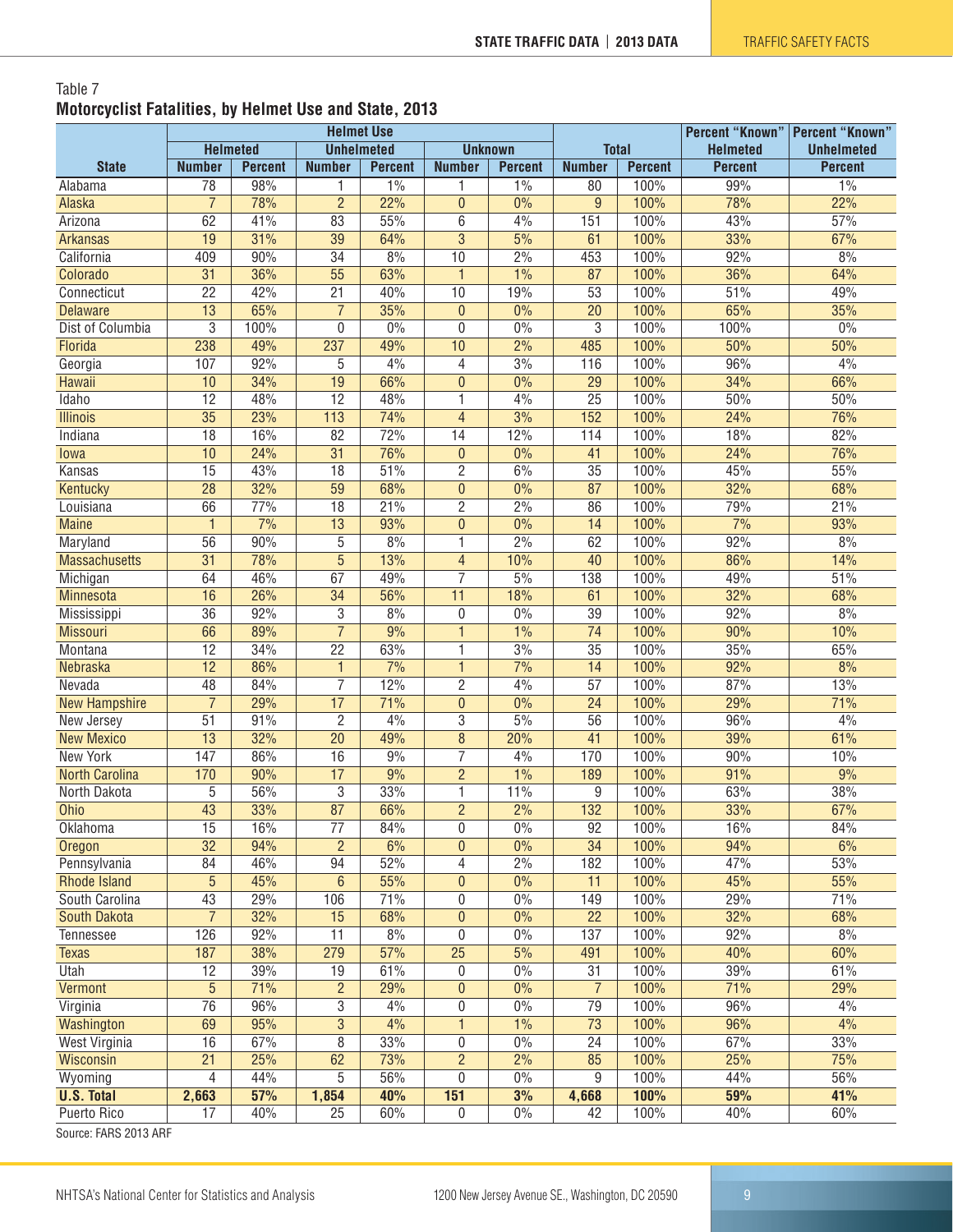#### <span id="page-9-0"></span>Table 8 **Traffic Fatalities and Vehicles Involved in Fatal Crashes, by Person Type and State, 2013**

|                       |                  |                |         | <b>Percent Who Were (by Person Type)</b> |        |                    |                |                  | <b>Percent That Were (by Vehicle Type)</b> |               |               |        |                |  |
|-----------------------|------------------|----------------|---------|------------------------------------------|--------|--------------------|----------------|------------------|--------------------------------------------|---------------|---------------|--------|----------------|--|
|                       |                  |                | Passen- | Motor-                                   | Pedes- | Pedal-             | Other/         |                  | Passen-                                    | Light         | Large         | Motor- | Other/         |  |
| <b>State</b>          | <b>Total</b>     | <b>Drivers</b> | gers    | cyclists                                 | trians | cyclists           | <b>Unknown</b> | <b>Total</b>     | ger Cars                                   | <b>Trucks</b> | <b>Trucks</b> | cycles | <b>Unknown</b> |  |
| Alabama               | 852              | 63.0%          | 19.7%   | 9.4%                                     | 6.9%   | 0.7%               | 0.2%           | 1,116            | 41.1%                                      | 39.2%         | 9.6%          | 7.6%   | 2.5%           |  |
| <b>Alaska</b>         | 51               | 54.9%          | 13.7%   | 17.6%                                    | 11.8%  | 2.0%               | 0.0%           | 67               | 22.4%                                      | 44.8%         | 6.0%          | 14.9%  | 11.9%          |  |
| Arizona               | 849              | 38.6%          | 19.8%   | 17.8%                                    | 17.8%  | 3.7%               | 2.4%           | 1,173            | 34.4%                                      | 39.4%         | 5.9%          | 13.3%  | 7.1%           |  |
| <b>Arkansas</b>       | 483              | 56.5%          | 19.7%   | 12.6%                                    | 9.3%   | 0.8%               | 1.0%           | 638              | 30.6%                                      | 44.0%         | 13.5%         | 9.4%   | 2.5%           |  |
| California            | 3,000            | 37.8%          | 17.6%   | 15.1%                                    | 23.4%  | 4.7%               | 1.4%           | 4,125            | 45.2%                                      | 33.1%         | 6.0%          | 11.3%  | 4.3%           |  |
| Colorado              | 481              | 48.9%          | 19.5%   | 18.1%                                    | 10.4%  | 2.5%               | 0.6%           | 630              | 31.6%                                      | 44.1%         | 8.1%          | 14.1%  | 2.1%           |  |
| Connecticut           | 276              | 47.5%          | 18.8%   | 19.2%                                    | 13.0%  | 1.1%               | 0.4%           | 375              | 51.5%                                      | 27.5%         | 5.1%          | 14.4%  | 1.6%           |  |
| <b>Delaware</b>       | 99               | 39.4%          | 14.1%   | 20.2%                                    | 25.3%  | 1.0%               | 0.0%           | 150              | 42.7%                                      | 33.3%         | 6.7%          | 14.0%  | 3.3%           |  |
| Dist of Columbia      | $\overline{20}$  | 30.0%          | 5.0%    | 15.0%                                    | 45.0%  | $\overline{5.0\%}$ | 0.0%           | $\overline{31}$  | 41.9%                                      | 38.7%         | 9.7%          | 9.7%   | 0.0%           |  |
| Florida               | 2,407            | 38.4%          | 14.0%   | 20.1%                                    | 20.8%  | 5.5%               | 1.1%           | 3,358            | 40.9%                                      | 35.0%         | 5.6%          | 15.0%  | 3.6%           |  |
| Georgia               | 1,179            | 51.7%          | 20.3%   | 9.8%                                     | 14.9%  | 2.4%               | 0.9%           | 1,636            | 39.9%                                      | 40.0%         | 9.6%          | 7.5%   | 3.1%           |  |
| Hawaii                | 102              | 28.4%          | 16.7%   | 28.4%                                    | 22.5%  | 2.0%               | 2.0%           | 123              | 32.5%                                      | 32.5%         | 5.7%          | 24.4%  | 4.9%           |  |
| Idaho                 | 214              | 58.4%          | 21.0%   | 11.7%                                    | 6.5%   | 1.4%               | 0.9%           | $\overline{277}$ | 32.5%                                      | 44.4%         | 11.6%         | 9.0%   | 2.5%           |  |
| <b>Illinois</b>       | 991              | 49.7%          | 18.9%   | 15.3%                                    | 12.6%  | 3.0%               | 0.4%           | 1,353            | 43.4%                                      | 32.7%         | 10.1%         | 10.7%  | 3.1%           |  |
| Indiana               | 783              | 54.5%          | 18.5%   | 14.6%                                    | 9.8%   | 1.8%               | 0.8%           | 1,093            | 40.1%                                      | 37.0%         | 10.5%         | 10.2%  | 2.3%           |  |
| lowa                  | $\overline{317}$ | 63.4%          | 16.4%   | 12.9%                                    | 6.3%   | 0.9%               | 0.0%           | 434              | 35.5%                                      | 37.8%         | 13.6%         | 9.2%   | 3.9%           |  |
| Kansas                | 350              | 61.4%          | 19.4%   | 10.0%                                    | 7.1%   | 1.7%               | 0.3%           | 473              | 30.4%                                      | 45.0%         | 14.0%         | 7.8%   | 2.7%           |  |
| Kentucky              | 638              | 58.3%          | 18.5%   | 13.6%                                    | 8.6%   | 0.5%               | 0.5%           | 880              | 41.6%                                      | 37.8%         | 8.1%          | 9.9%   | 2.6%           |  |
| Louisiana             | 703              | 55.3%          | 16.2%   | 12.2%                                    | 13.8%  | 2.0%               | 0.4%           | 969              | 35.3%                                      | 43.9%         | 7.6%          | 9.4%   | 3.8%           |  |
| <b>Maine</b>          | 145              | 66.2%          | 13.8%   | 9.7%                                     | 7.6%   | 2.8%               | 0.0%           | 189              | 32.8%                                      | 47.6%         | 8.5%          | 6.9%   | 4.2%           |  |
| Maryland              | 465              | 46.0%          | 15.5%   | 13.3%                                    | 23.2%  | 1.3%               | 0.6%           | 648              | 45.7%                                      | 31.0%         | 9.4%          | 10.3%  | 3.5%           |  |
| <b>Massachusetts</b>  | 326              | 49.4%          | 14.1%   | 12.3%                                    | 20.9%  | 1.8%               | 1.5%           | 417              | 50.6%                                      | 31.4%         | 7.0%          | 9.6%   | 1.4%           |  |
| Michigan              | 947              | 50.4%          | 16.3%   | 14.6%                                    | 15.6%  | 2.9%               | 0.3%           | 1,363            | 41.8%                                      | 38.2%         | 6.5%          | 10.4%  | 3.2%           |  |
| Minnesota             | 387              | 52.7%          | 20.9%   | 15.8%                                    | 8.3%   | 1.6%               | 0.8%           | 563              | 36.1%                                      | 35.7%         | 13.1%         | 10.5%  | 4.6%           |  |
| Mississippi           | 613              | 65.9%          | 18.1%   | 6.4%                                     | 8.6%   | 1.0%               | 0.0%           | 781              | 40.1%                                      | 45.6%         | 7.3%          | 4.7%   | 2.3%           |  |
| <b>Missouri</b>       | 757              | 59.7%          | 19.9%   | 9.8%                                     | 9.6%   | 0.5%               | 0.4%           | 1,002            | 40.4%                                      | 40.9%         | 7.7%          | 7.5%   | 3.5%           |  |
| Montana               | 229              | 52.0%          | 21.8%   | 15.3%                                    | 10.5%  | 0.4%               | 0.0%           | 266              | 29.3%                                      | 47.4%         | 7.1%          | 12.8%  | 3.4%           |  |
| Nebraska              | 211              | 58.3%          | 26.5%   | 6.6%                                     | 5.7%   | 0.0%               | 2.8%           | 279              | 34.4%                                      | 45.5%         | 9.7%          | 5.0%   | 5.4%           |  |
| Nevada                | 262              | 33.2%          | 16.0%   | 21.8%                                    | 24.8%  | 2.7%               | 1.5%           | $\overline{372}$ | 39.0%                                      | 35.5%         | 6.5%          | 15.6%  | 3.5%           |  |
| <b>New Hampshire</b>  | 135              | 57.0%          | 12.6%   | 17.8%                                    | 8.9%   | 3.0%               | 0.7%           | 168              | 43.5%                                      | 34.5%         | 6.5%          | 14.3%  | 1.2%           |  |
| New Jersey            | 542              | 45.9%          | 16.8%   | 10.3%                                    | 23.8%  | 2.6%               | 0.6%           | 750              | 49.7%                                      | 30.8%         | 8.5%          | 7.6%   | 3.3%           |  |
| <b>New Mexico</b>     | 310              | 41.3%          | 27.7%   | 13.2%                                    | 15.8%  | 1.3%               | 0.6%           | 389              | 28.3%                                      | 41.9%         | 14.1%         | 10.8%  | 4.9%           |  |
| <b>New York</b>       | 1,199            | 39.6%          | 14.3%   | 14.2%                                    | 27.9%  | 3.3%               | 0.7%           | 1,579            | 45.3%                                      | 31.7%         | 7.2%          | 11.0%  | 4.9%           |  |
| <b>North Carolina</b> | 1,289            | 54.5%          | 15.7%   | 14.7%                                    | 13.4%  | 1.7%               | 0.1%           | 1,756            | 40.8%                                      | 38.5%         | 7.1%          | 11.1%  | 2.4%           |  |
| North Dakota          | 148              | 73.0%          | 18.9%   | 6.1%                                     | 0.7%   | 0.7%               | 0.7%           | $\overline{215}$ | 22.3%                                      | 40.5%         | 29.8%         | 4.2%   | 3.3%           |  |
| Ohio                  | 989              | 57.2%          | 17.7%   | 13.3%                                    | 8.6%   | 1.9%               | 1.2%           | 1,485            | 43.3%                                      | 34.2%         | 10.2%         | 9.4%   | 2.9%           |  |
| Oklahoma              | 678              | 54.1%          | 21.4%   | 13.6%                                    | 8.6%   | 1.9%               | 0.4%           | 972              | 32.2%                                      | 44.0%         | 11.9%         | 9.5%   | 2.4%           |  |
| Oregon                | 313              | 54.6%          | 16.9%   | 10.9%                                    | 15.3%  | 1.0%               | 1.3%           | 421              | 43.2%                                      | 38.0%         | 8.1%          | 8.3%   | 2.4%           |  |
| Pennsylvania          | 1,208            | 55.0%          | 15.6%   | 15.1%                                    | 12.2%  | 0.9%               | 1.2%           | 1,694            | 43.5%                                      | 32.5%         | 10.0%         | 11.1%  | 2.8%           |  |
| Rhode Island          | 65               | 46.2%          | 10.8%   | 16.9%                                    | 21.5%  | 4.6%               | 0.0%           | 83               | 51.8%                                      | 27.7%         | 6.0%          | 13.3%  | 1.2%           |  |
| South Carolina        | 767              | 51.6%          | 13.3%   | 19.4%                                    | 13.0%  | 2.0%               | 0.7%           | 1,030            | 38.4%                                      | 37.8%         | 6.5%          | 14.5%  | 2.8%           |  |
| South Dakota          | 135              | 59.3%          | 17.0%   | 16.3%                                    | 6.7%   | 0.0%               | 0.7%           | 184              | 31.5%                                      | 42.4%         | 9.8%          | 12.5%  | 3.8%           |  |
| Tennessee             | 995              | 58.6%          | 18.1%   | 13.8%                                    | 8.0%   | 0.8%               | 0.7%           | 1,400            | 40.4%                                      | 38.0%         | 8.6%          | 9.9%   | 3.1%           |  |
| <b>Texas</b>          | 3,382            | 49.5%          | 19.8%   | 14.5%                                    | 14.2%  | 1.4%               | 0.5%           | 4,651            | 33.7%                                      | 42.0%         | 10.6%         | 10.7%  | 2.9%           |  |
| Utah                  | 220              | 48.2%          | 20.9%   | 14.1%                                    | 12.7%  | 2.7%               | 1.4%           | 289              | 38.4%                                      | 38.8%         | 7.3%          | 11.8%  | 3.8%           |  |
| Vermont               | 69               | 59.4%          | 23.2%   | 10.1%                                    | 7.2%   | $0.0\%$            | 0.0%           | 89               | 43.8%                                      | 32.6%         | 7.9%          | 6.7%   | 9.0%           |  |
| Virginia              | 740              | 58.9%          | 18.8%   | 10.7%                                    | 10.1%  | 1.1%               | 0.4%           | 1,001            | 43.5%                                      | 36.6%         | 10.0%         | 8.4%   | 1.6%           |  |
| Washington            | 436              | 46.3%          | 22.7%   | 16.7%                                    | 11.2%  | 2.5%               | 0.5%           | 593              | 40.8%                                      | 36.9%         | 6.4%          | 12.5%  | 3.4%           |  |
| West Virginia         | 332              | 65.7%          | 18.1%   | 7.2%                                     | 8.4%   | $0.0\%$            | 0.6%           | 431              | 37.4%                                      | 40.1%         | 11.1%         | 5.6%   | 5.8%           |  |
| Wisconsin             | 543              | 58.0%          | 16.2%   | 15.7%                                    | 6.8%   | 1.8%               | 1.5%           | 801              | 38.2%                                      | 36.1%         | 10.6%         | 11.4%  | 3.7%           |  |
| Wyoming               | 87               | 58.6%          | 26.4%   | 10.3%                                    | 4.6%   | 0.0%               | 0.0%           | 106              | 24.5%                                      | 42.5%         | 23.6%         | 8.5%   | 0.9%           |  |
| <b>U.S. Total</b>     | 32,719           | 50.3%          | 17.9%   | 14.3%                                    | 14.5%  | 2.3%               | 0.8%           | 44,868           | 39.7%                                      | 37.6%         | 8.7%          | 10.6%  | 3.3%           |  |
| Puerto Rico           | 344              | 40.4%          | 17.4%   | 12.2%                                    | 25.3%  | 3.2%               | 1.5%           | 430              | 52.1%                                      | 28.4%         | 4.7%          | 9.8%   | 5.1%           |  |
|                       |                  |                |         |                                          |        |                    |                |                  |                                            |               |               |        |                |  |

Source: FARS 2013 ARF